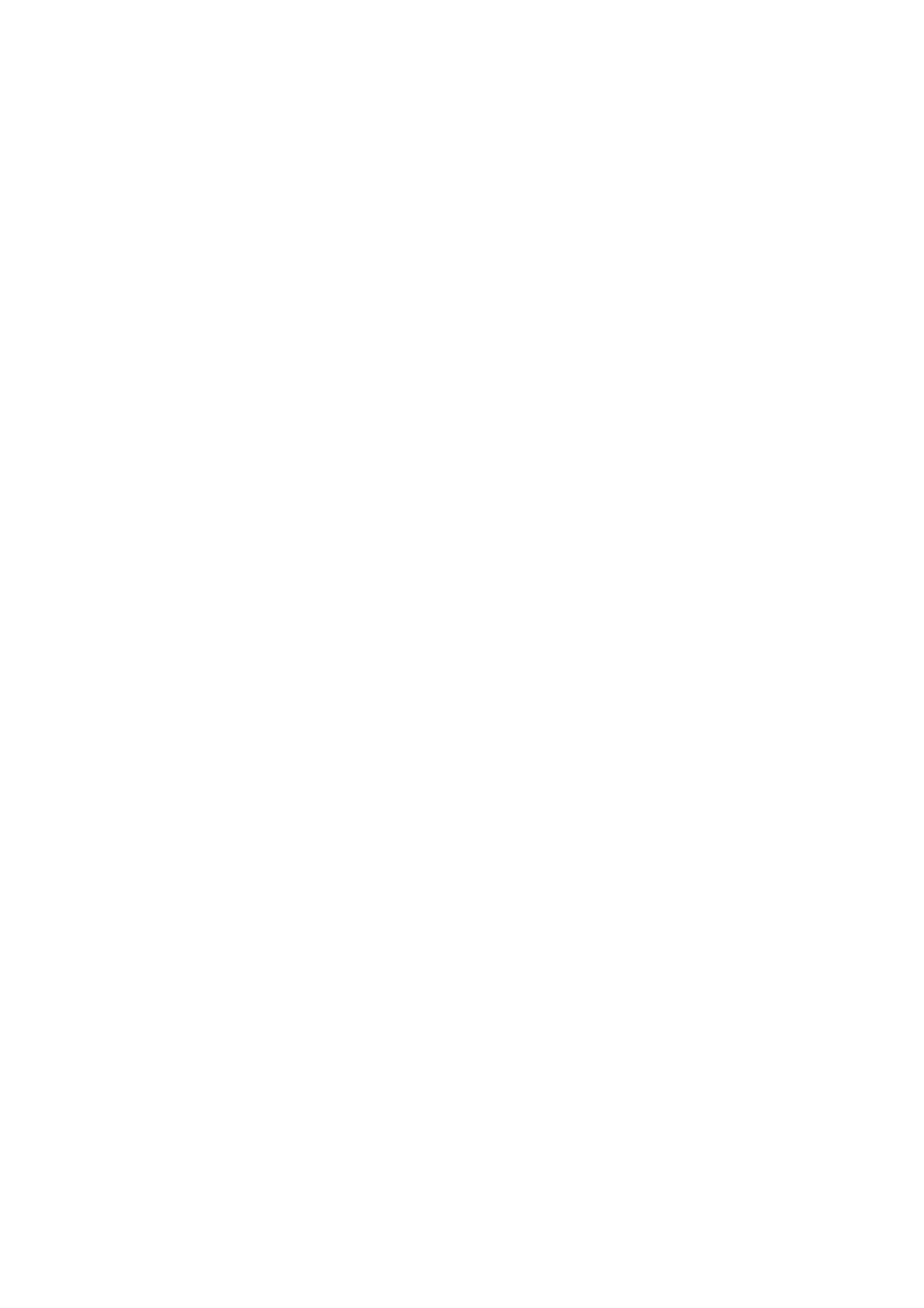| I. |           |    |                                                                   |                                                                                                                                       |  |  |  |
|----|-----------|----|-------------------------------------------------------------------|---------------------------------------------------------------------------------------------------------------------------------------|--|--|--|
| Π. |           |    |                                                                   |                                                                                                                                       |  |  |  |
|    | A.        |    |                                                                   |                                                                                                                                       |  |  |  |
|    |           | 1. | Article 21.3 of the SCM Agreement - Applicability of a De Minimis |                                                                                                                                       |  |  |  |
|    |           | 2. |                                                                   | Article 6.2 of the DSU – Whether the Panel's Terms of Reference<br>Included a Claim Against United States Law, As Such, Regarding the |  |  |  |
|    | <b>B.</b> |    |                                                                   |                                                                                                                                       |  |  |  |
|    |           | 1. |                                                                   | Article 21.3 of the SCM Agreement – Applicability of a De Minimis                                                                     |  |  |  |
|    |           | 2. |                                                                   | Article 6.2 of the DSU - Whether the Panel's Terms of Reference<br>Included a Claim Against United States Law, As Such, Regarding the |  |  |  |
|    | C.        |    |                                                                   |                                                                                                                                       |  |  |  |
|    |           | 1. |                                                                   | Article 21.3 of the SCM Agreement - Self-Initiation of a Sunset                                                                       |  |  |  |
|    |           | 2. |                                                                   | Article 11 of the DSU and Article 21.3 of the SCM Agreement -<br>United States Law, As Such, Regarding the Determination to be Made   |  |  |  |
|    |           | 3. |                                                                   | Articles 6.2 and 11 of the DSU – The Opportunity to Submit Evidence                                                                   |  |  |  |
|    | D.        |    |                                                                   |                                                                                                                                       |  |  |  |
|    |           | 1. |                                                                   | Article 21.3 of the <i>SCM Agreement</i> – Self-Initiation of a Sunset                                                                |  |  |  |
|    |           | 2. |                                                                   | Article 11 of the DSU and Article 21.3 of the SCM Agreement –<br>United States Law, As Such, Regarding the Determination to be Made   |  |  |  |
|    |           | 3. |                                                                   | Articles 6.2 and 11 of the DSU – The Opportunity to Submit Evidence                                                                   |  |  |  |
|    | Ε.        |    |                                                                   |                                                                                                                                       |  |  |  |
|    |           | 1. |                                                                   |                                                                                                                                       |  |  |  |
|    |           |    | (a)                                                               | Article 21.3 of the SCM Agreement - Applicability of a                                                                                |  |  |  |
|    |           |    |                                                                   |                                                                                                                                       |  |  |  |
|    |           |    | (b)                                                               | Article 21.3 of the SCM Agreement - Self-Initiation of a                                                                              |  |  |  |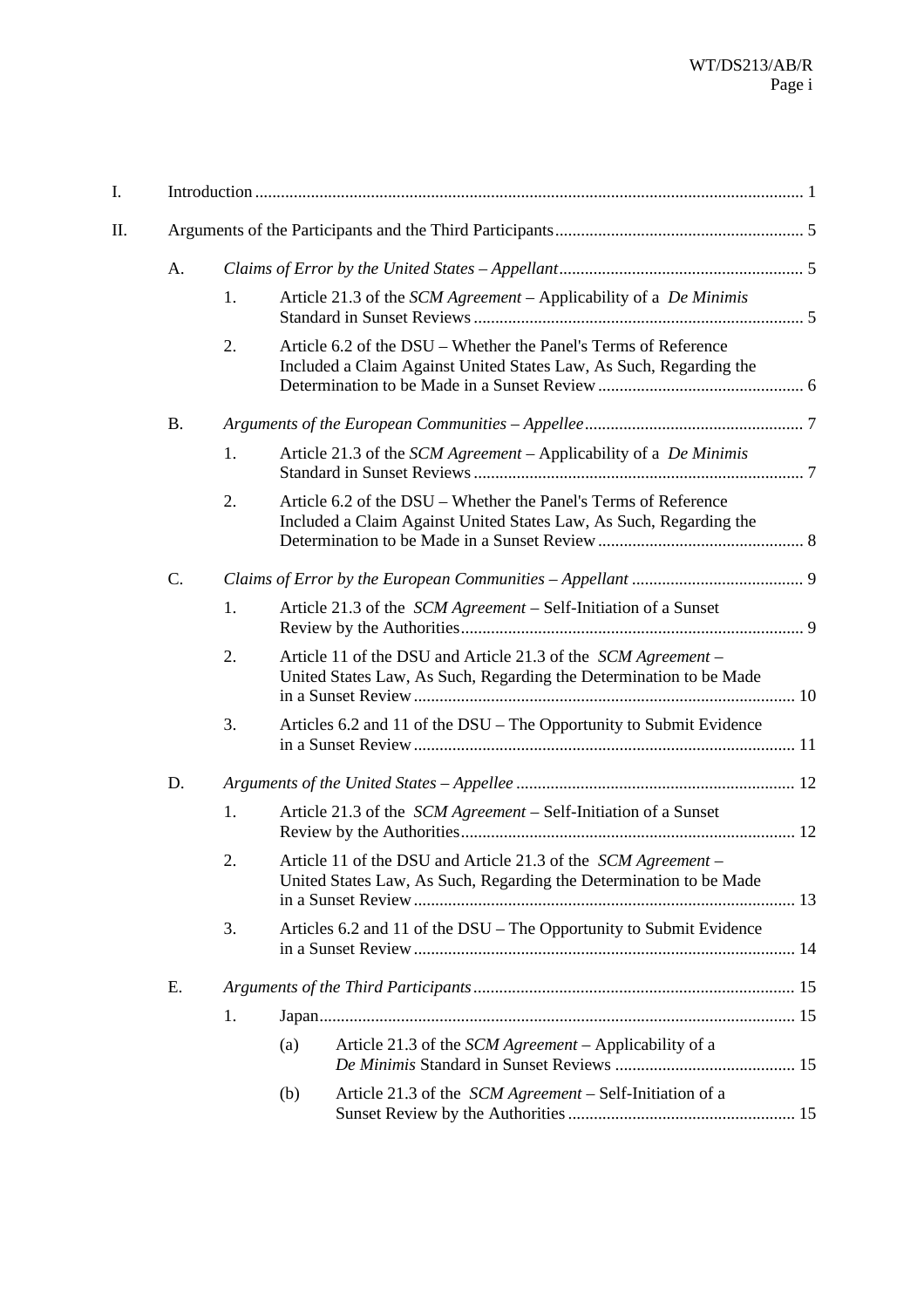|       |                                                                                                                                                                      | 2.                                                                          |     |                                                                                                                             |  |  |  |
|-------|----------------------------------------------------------------------------------------------------------------------------------------------------------------------|-----------------------------------------------------------------------------|-----|-----------------------------------------------------------------------------------------------------------------------------|--|--|--|
|       |                                                                                                                                                                      |                                                                             | (a) | Article 21.3 of the SCM Agreement - Applicability of a                                                                      |  |  |  |
|       |                                                                                                                                                                      |                                                                             | (b) | Article 21.3 of the SCM Agreement - Self-Initiation of a                                                                    |  |  |  |
|       |                                                                                                                                                                      |                                                                             | (c) | Article 11 of the DSU and Article 21.3 of the SCM Agreement<br>- United States Law, As Such, Regarding the Determination to |  |  |  |
| Ш.    |                                                                                                                                                                      |                                                                             |     |                                                                                                                             |  |  |  |
| IV.   |                                                                                                                                                                      |                                                                             |     |                                                                                                                             |  |  |  |
| V.    | Article 21.3 of the SCM Agreement - Applicability of a De Minimis Standard in                                                                                        |                                                                             |     |                                                                                                                             |  |  |  |
| VI.   | Article 21.3 of the SCM Agreement - Self-Initiation of a Sunset Review by the                                                                                        |                                                                             |     |                                                                                                                             |  |  |  |
| VII.  |                                                                                                                                                                      |                                                                             |     |                                                                                                                             |  |  |  |
|       | A.                                                                                                                                                                   | Article 6.2 of the DSU - Whether the Matter was Within the Panel's Terms of |     |                                                                                                                             |  |  |  |
|       | <b>B.</b><br>Article 11 of the DSU and Article 21.3 of the SCM Agreement - Whether the<br>Panel Erred in its Assessment of United States Law (Appeal by the European |                                                                             |     |                                                                                                                             |  |  |  |
|       |                                                                                                                                                                      | 1.                                                                          |     | Article 11 of the DSU - Limitations Imposed by United States Law  48                                                        |  |  |  |
|       |                                                                                                                                                                      | 2.                                                                          |     | The Panel's Treatment of the Distinction Between Mandatory and                                                              |  |  |  |
| VIII. | Articles 6.2 and 11 of the DSU - The Opportunity to Submit Evidence in a Sunset                                                                                      |                                                                             |     |                                                                                                                             |  |  |  |
| IX.   |                                                                                                                                                                      |                                                                             |     |                                                                                                                             |  |  |  |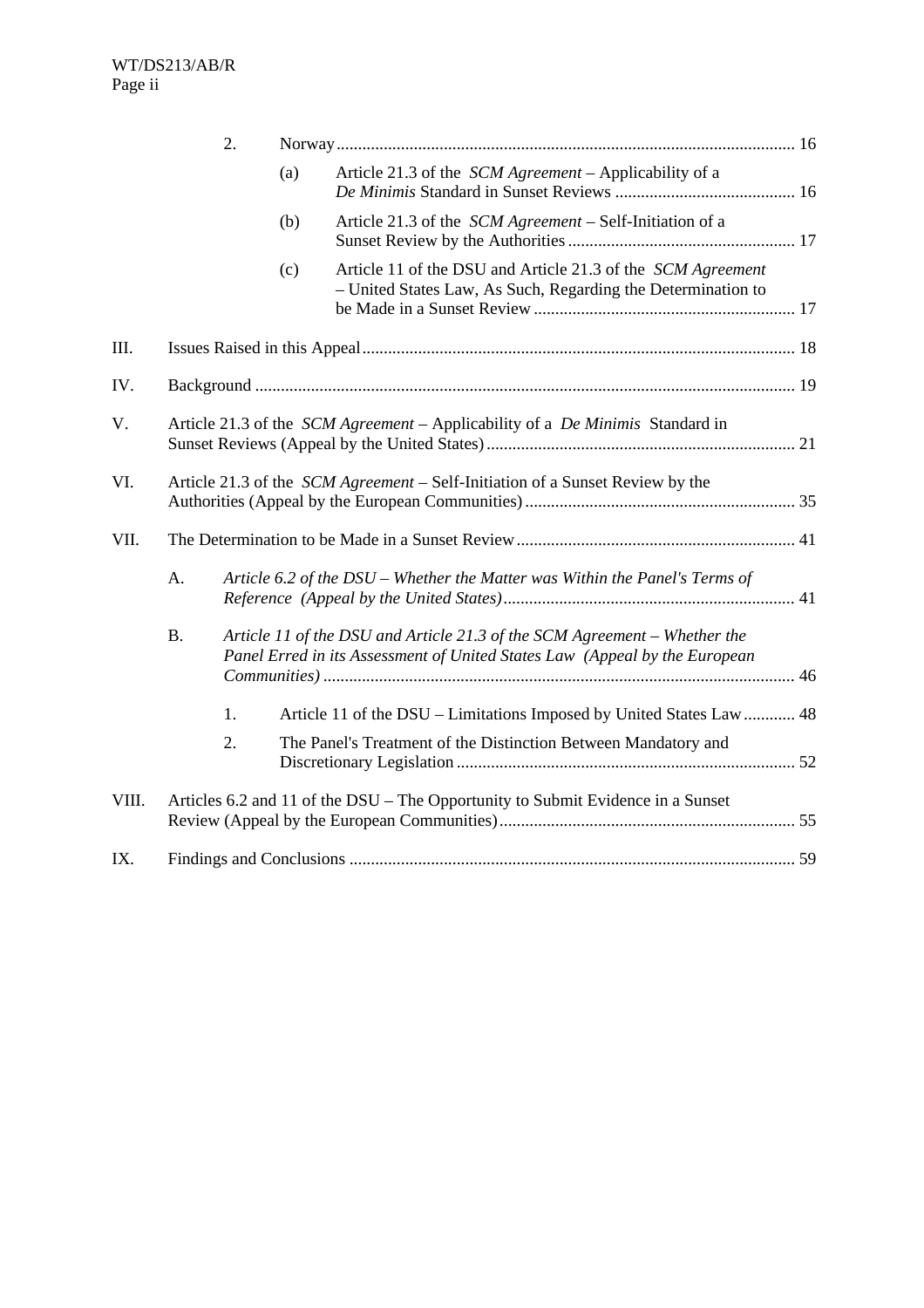#### TABLE OF CASES CITED IN THIS REPORT

| <b>Short Title</b>                          | <b>Full Case Title and Citation</b>                                                                                                                                                                                                |
|---------------------------------------------|------------------------------------------------------------------------------------------------------------------------------------------------------------------------------------------------------------------------------------|
| Argentina - Textiles and Apparel            | Appellate Body Report, Argentina - Measures Affecting Imports of<br>Footwear, Textiles, Apparel and Other Items, WT/DS56/AB/R and Corr.1,<br>adopted 22 April 1998, DSR 1998:III, 1003                                             |
| <b>Brazil</b> – Desiccated Coconut          | Appellate Body Report, Brazil - Measures Affecting Desiccated Coconut,<br>WT/DS22/AB/R, adopted 20 March 1997, DSR 1997:I, 167                                                                                                     |
| Canada - Autos                              | Appellate Body Report, Canada - Certain Measures Affecting the<br>Automotive Industry, WT/DS139/AB/R, WT/DS142/AB/R, adopted<br>19 June 2000, DSR 2000: VI, 2995                                                                   |
| Canada - Patent Term                        | Appellate Body Report, Canada - Term of Patent Protection,<br>WT/DS170/AB/R, adopted 12 October 2000                                                                                                                               |
| $EC - Bananas III$                          | Appellate Body Report, European Communities - Regime for the<br>Importation, Sale and Distribution of Bananas, WT/DS27/AB/R, adopted<br>25 September 1997, DSR 1997:II, 591                                                        |
| $EC-Hormones$                               | Appellate Body Report, EC Measures Concerning Meat and Meat Products<br>(Hormones), WT/DS26/AB/R, WT/DS48/AB/R, adopted<br>13 February 1998, DSR 1998:I, 135                                                                       |
| $EC-Sardines$                               | Appellate Body Report, European Communities - Trade Description of<br>Sardines, WT/DS231/AB/R, adopted 23 October 2002                                                                                                             |
| Guatemala - Cement I                        | Appellate Body Report, Guatemala - Anti-Dumping Investigation<br>Regarding Portland Cement from Mexico, WT/DS60/AB/R, adopted<br>25 November 1998, DSR 1998:IX, 3767                                                               |
| Japan - Alcoholic Beverages II              | Appellate Body Report, Japan - Taxes on Alcoholic Beverages,<br>WT/DS8/AB/R,<br>WT/DS10/AB/R, WT/DS11/AB/R,<br>adopted<br>1 November 1996, DSR 1996:I, 97                                                                          |
| Korea - Alcoholic Beverages                 | Panel Report, Korea - Taxes on Alcoholic Beverages, WT/DS75/R,<br>WT/DS84/R, adopted 17 February 1999, as modified by the Appellate<br>Body Report, WT/DS75/AB/R, WT/DS84/AB/R, DSR 1999:I, 44                                     |
| $Korea - Dairy$                             | Appellate Body Report, Korea - Definitive Safeguard Measure on Imports<br>of Certain Dairy Products, WT/DS98/AB/R, adopted 12 January 2000,<br>DSR 2000:I, 3                                                                       |
| Mexico – Corn Syrup (Article<br>$21.5 - US$ | Appellate Body Report, Mexico - Anti-Dumping Investigation of High<br>Fructose Corn Syrup (HFCS) from the United States - Recourse to Article<br>21.5 of the DSU by the United States, WT/DS132/AB/RW, adopted<br>21 November 2001 |
| Thailand - H-Beams                          | Appellate Body Report, Thailand - Anti-Dumping Duties on Angles,<br>Shapes and Sections of Iron or Non-Alloy Steel and H-Beams from Poland,<br>WT/DS122/AB/R, adopted 5 April 2001                                                 |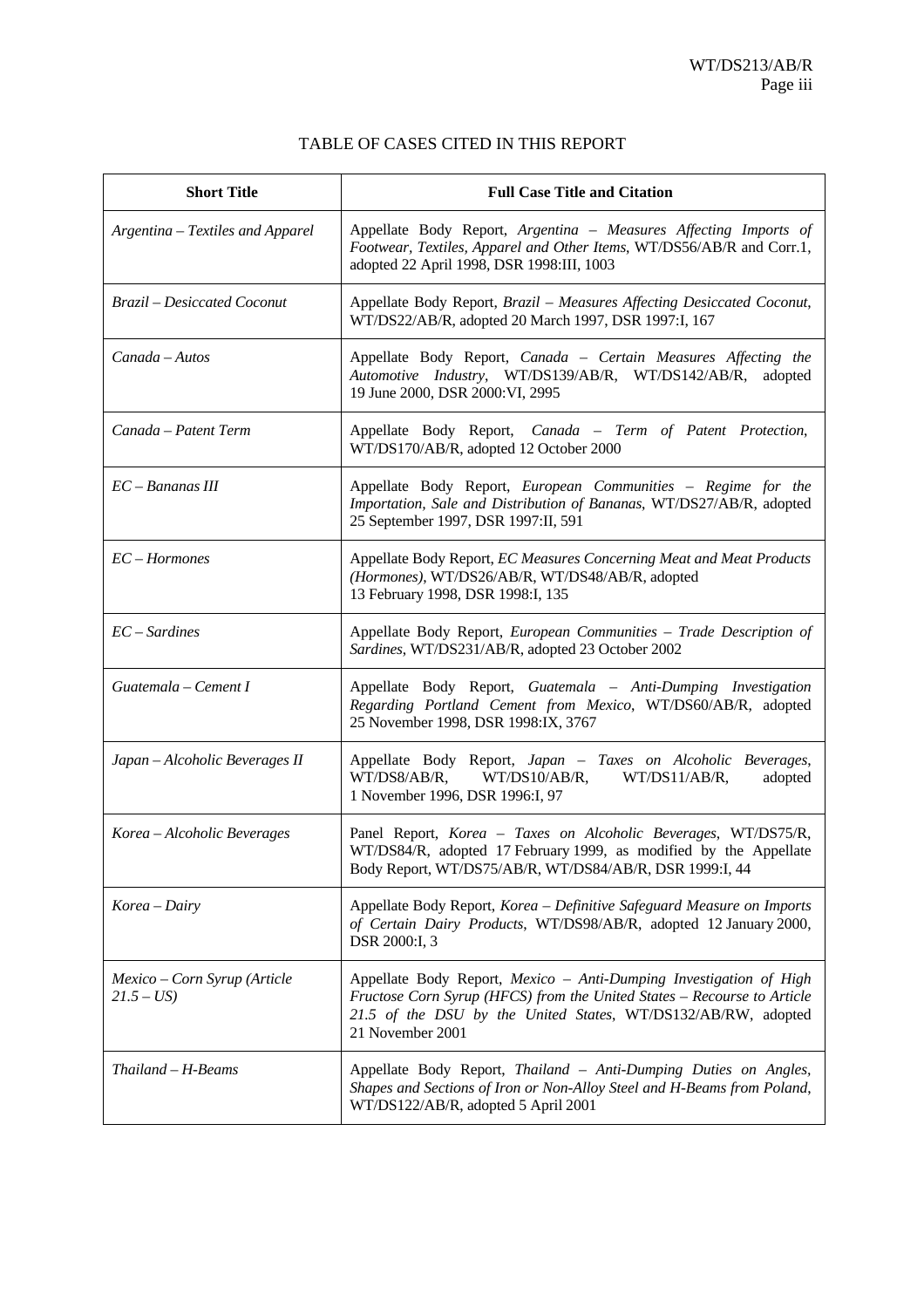| <b>Short Title</b>           | <b>Full Case Title and Citation</b>                                                                                                                                                                                                       |
|------------------------------|-------------------------------------------------------------------------------------------------------------------------------------------------------------------------------------------------------------------------------------------|
| $US - 1916$ Act              | Appellate Body Report, United States - Anti-Dumping Act of 1916<br>WT/DS136/AB/R, WT/DS162/AB/R, adopted 26 September 2000                                                                                                                |
| US – Carbon Steel            | Panel Report, United States – Countervailing Duties on Certain Corrosion-<br>Resistant Carbon Steel Flat Products from Germany, WT/DS213/R and<br>Corr.1, 3 July 2002                                                                     |
| $US - DRAMS$                 | Panel Report, United States - Anti-Dumping Duty on Dynamic Random<br>Access Memory Semiconductors (DRAMS) of One Megabit or Above from<br>Korea, WT/DS99/R, adopted 19 March 1999, DSR 1999:II, 521                                       |
| $US-FSC$                     | Appellate Body Report, United States - Tax Treatment for "Foreign Sales<br>Corporations", WT/DS108/AB/R,<br>adopted<br>20 March 2000,<br>DSR 2000:III, 1619                                                                               |
| US – Hot-Rolled Steel        | Appellate Body Report, United States - Anti-Dumping Measures on<br>Certain Hot-Rolled Steel Products from Japan, WT/DS184/AB/R, adopted<br>23 August 2001                                                                                 |
| US - Lead and Bismuth II     | Appellate Body Report, United States - Imposition of Countervailing<br>Duties on Certain Hot-Rolled Lead and Bismuth Carbon Steel Products<br>Originating in the United Kingdom, WT/DS138/AB/R, adopted<br>7 June 2000, DSR 2000: V, 2601 |
| $US - Wh$ eat Gluten         | Appellate Body Report, United States - Definitive Safeguard Measures on<br>of Wheat Gluten from the European Communities,<br><i>Imports</i><br>WT/DS166/AB/R, adopted 19 January 2001                                                     |
| US - Wool Shirts and Blouses | Appellate Body Report, United States - Measure Affecting Imports of<br>Woven Wool Shirts and Blouses from India, WT/DS33/AB/R and Corr.1,<br>adopted 23 May 1997, DSR 1997:I, 323                                                         |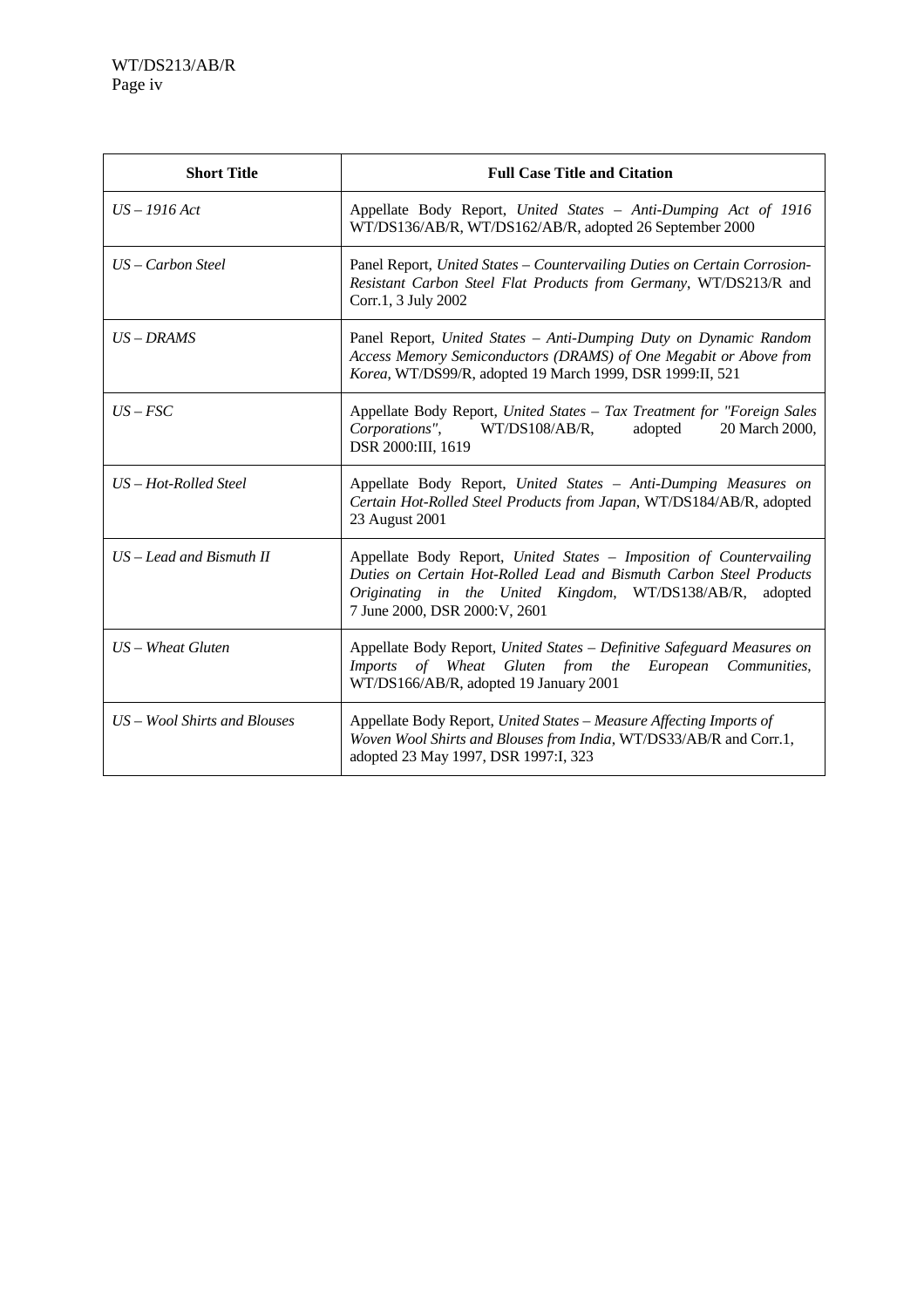#### WORLD TRADE ORGANIZATION APPELLATE BODY

## **United States – Countervailing Duties on Certain Corrosion-Resistant Carbon Steel Flat Products from Germany**

United States – *Appellant/Appellee* European Communities – *Appellant/Appellee*

Japan – *Third Participant* Norway – *Third Participant* AB-2002-4

Present:

Taniguchi, Presiding Member Ganesan, Member Sacerdoti, Member

#### **I. Introduction**

l

1. The United States and the European Communities each appeal certain issues of law and legal interpretations in the Panel Report, *United States – Countervailing Duties on Certain Corrosion-*Resistant Carbon Steel Flat Products from Germany (the "Panel Report").<sup>1</sup> The Panel was established to consider a complaint by the European Communities against the United States regarding the continuation of countervailing duties on certain corrosion-resistant carbon steel flat products from Germany ("carbon steel") following the conduct of a five-year, or "sunset", review of those duties.

2. On 17 August 1993, the United States imposed definitive countervailing duties on carbon steel. The imposition of the duties was based on an investigation by the United States Department of Commerce ("USDOC") in which it determined that certain German producers of carbon steel benefitted, at a total rate of 0.60 percent *ad valorem*, from five countervailable subsidy programs. <sup>2</sup> On 1 September 1999, USDOC gave notice of the automatic initiation of a sunset review of these countervailing duties.<sup>3</sup> In the course of this review, USDOC determined that revocation of the countervailing duties "would be likely to lead to continuation or recurrence of a countervailable subsidy" with respect to carbon steel and transmitted this determination to the United States

<sup>1</sup>WT/DS213/R, 3 July 2002, WT/DS213/R/Corr.1, 12 August 2002.

<sup>&</sup>lt;sup>2</sup>"Final Affirmative Countervailing Duty Determinations: Certain Steel Products From Germany", United States Federal Register, 9 July 1993 (Volume 58, Number 130), p. 37315; Exhibit EC-2 submitted by the European Communities to the Panel; and "Countervailing Duty Orders and Amendment to Final Affirmative Countervailing Duty Determinations: Certain Steel Products From Germany", United States Federal Register, 17 August 1993 (Volume 58, Number 157), p. 43756; Exhibit EC-4 submitted by the European Communities to the Panel.

<sup>&</sup>lt;sup>3</sup>"Initiation of Five-Year ('Sunset') Reviews of Anti-Dumping and Countervailing Duty Orders or Investigations of Carbon Steel Plates and Flat Products", United States Federal Register, 1 September 1999 (Volume 64, Number 169), p. 47767; Exhibit EC-5 submitted by the European Communities to the Panel.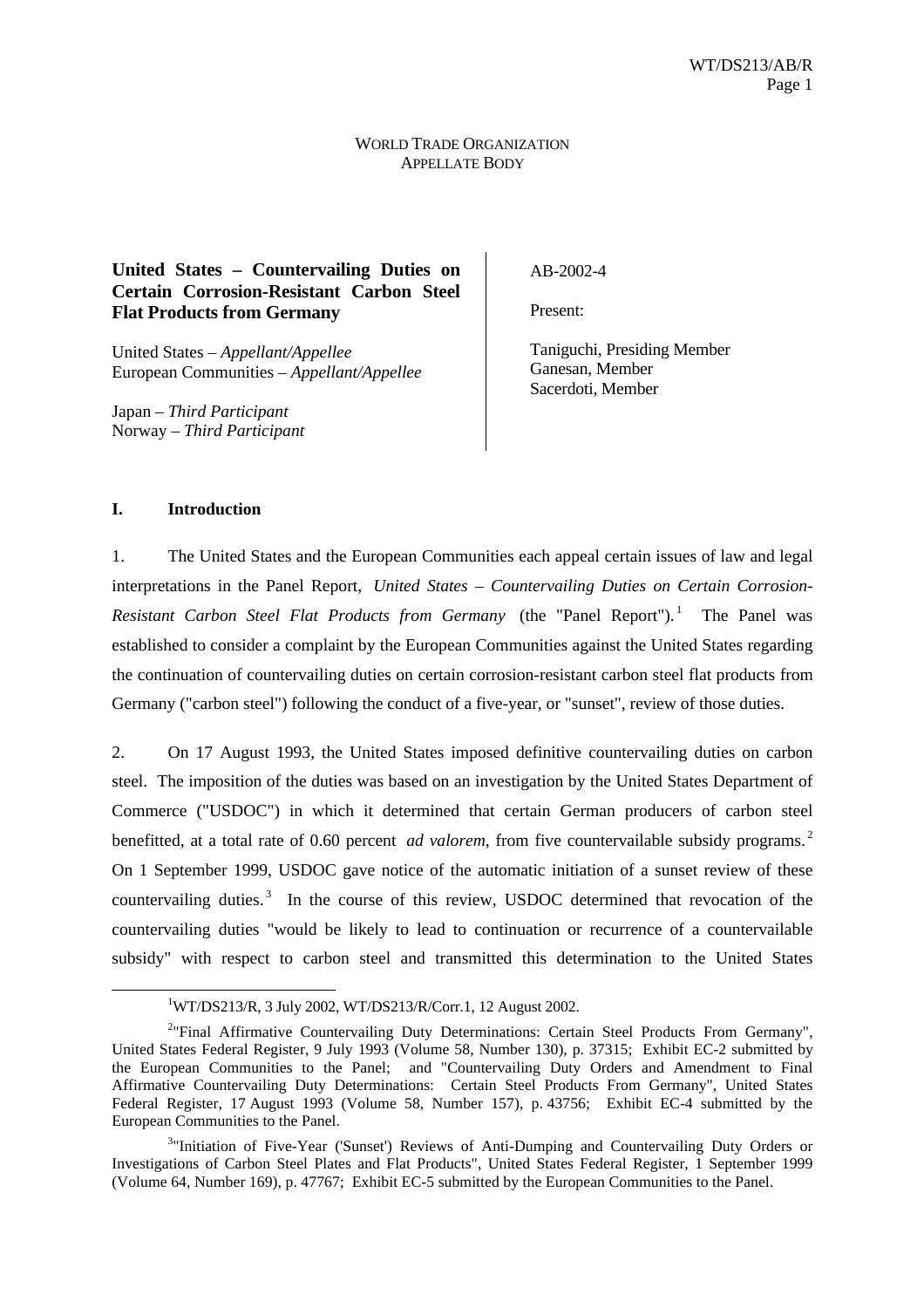International Trade Commission ("USITC").<sup>4</sup> Based on its finding that two of the original five subsidy programs had been terminated, the likely rate of such continuation or recurrence of a countervailable subsidy was determined by USDOC to be 0.54 percent *ad valorem*. 5 Following an affirmative determination of the likelihood of continuation or recurrence of injury by USITC, USDOC published a notice of the continuation of the countervailing duties on 15 December 2000. <sup>6</sup>

3. The European Communities argued before the Panel that United States law relating to sunset reviews, as such, and as applied in the sunset review of countervailing duties on carbon steel in this case, was inconsistent with United States' obligations under the *Agreement on Subsidies and Countervailing Measures* (the "*SCM Agreement*"). The European Communities argued that the United States acted contrary to Article 21.3 of the *SCM Agreement* by automatically self-initiating sunset reviews and by failing to apply in sunset reviews the *de minimis* standard of 1 percent set out in Article 11.9 of that Agreement.

4. During the course of the Panel proceedings, the Panel was called upon to determine whether three further matters were within its terms of reference. First, the Panel granted a request by the United States for a preliminary ruling that the European Communities' claim relating to the United States' expedited sunset review procedure was outside the Panel's terms of reference.<sup>7</sup> The other two challenges to the terms of reference arose in connection with two questions put by the Panel to the European Communities following the second meeting of the parties with the Panel. In response to these questions, the European Communities responded affirmatively to the Panel that it was making claims with respect to United States law, as such, relating to the determination to be made in a sunset review<sup>8</sup>, and United States law, as such, dealing with the opportunity to present evidence in a sunset review.<sup>9</sup> On 14 May 2002, the Panel issued its interim report to the parties. In its interim report, the Panel made findings on, *inter alia*, the claims asserted by the European Communities in its responses to the questions from the Panel.

5. On 23 May 2002, the United States submitted a request for interim review, *inter alia*, objecting to the Panel's interim findings with regard to United States law, as such, relating to the

5 *Ibid*.

 $\overline{\phantom{a}}$ 

<sup>7</sup>Panel Report, paras. 8.5-8.12.

 ${}^{8}$ See, European Communities' response to Question 51 posed by the Panel; Panel Report, para. 5.517.

<sup>9</sup>See, European Communities' response to Question 54 posed by the Panel; Panel Report, para. 5.522.

<sup>&</sup>lt;sup>4</sup>Panel Report, para. 2.1.

<sup>&</sup>lt;sup>6</sup>"Continuation of Antidumping and Countervailing Duty Orders on Certain Carbon Steel Products from Australia, Belgium, Brazil, Canada, Finland, France, Germany, Japan, South Korea, Mexico, Poland, Romania, Spain, Sweden, Taiwan and the United Kingdom", United States Federal Register, 15 December 2000 (Volume 65, Number 242), p. 78469; Exhibit EC-12 submitted by the European Communities to the Panel.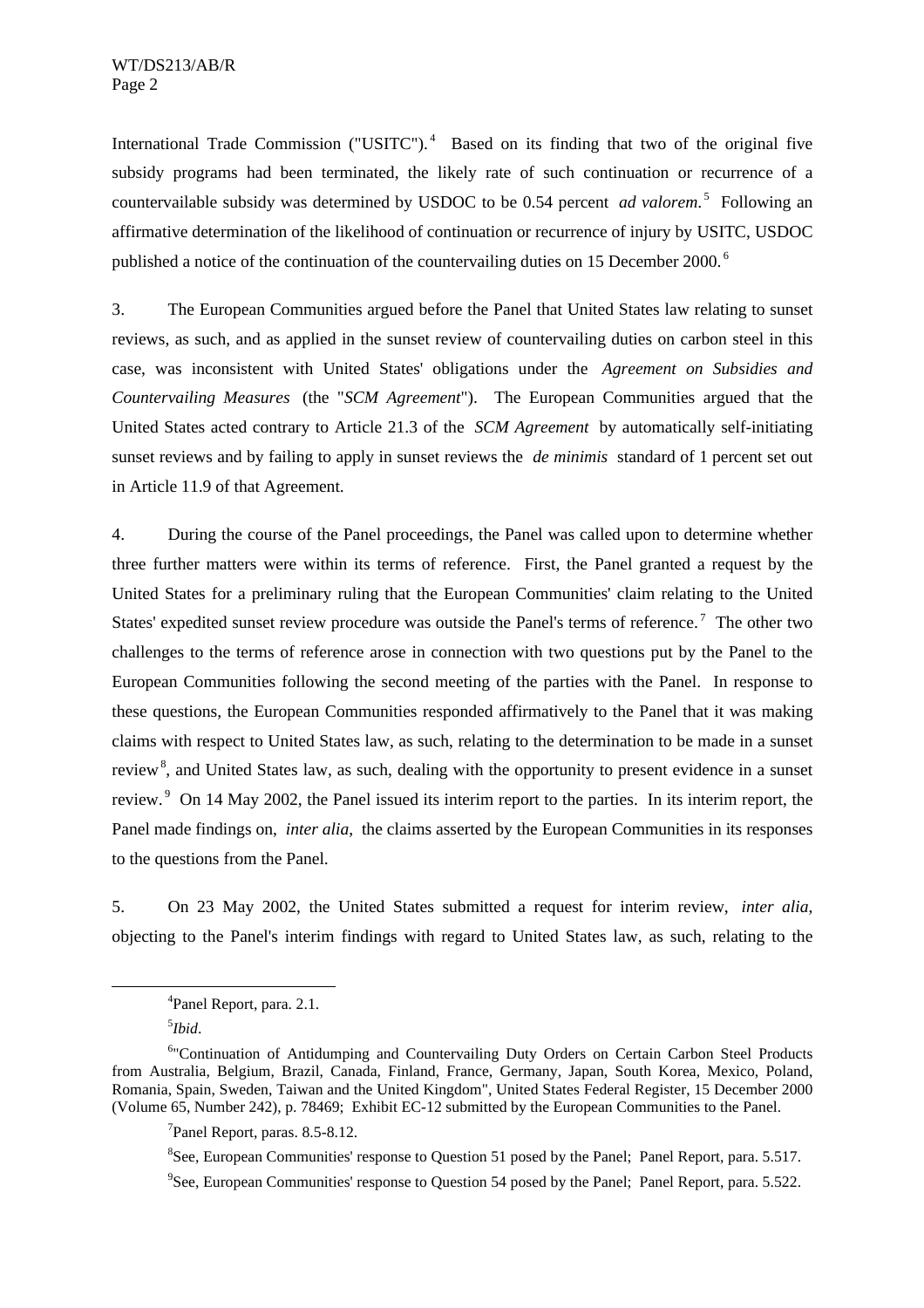determination to be made in a sunset review<sup>10</sup>, and with regard to the consistency of United States law, as such, and as applied, with the obligation to provide ample opportunity to submit evidence in a sunset review<sup>11</sup>, as outside the terms of reference. The Panel rejected the first of these objections.<sup>12</sup> The Panel found, however, that the consistency of United States law, as such, and as applied, with the obligation to provide ample opportunity to submit evidence in a sunset review was outside its terms of reference.<sup>13</sup> As a consequence, certain reasoning and findings with respect to this claim, that appeared in the interim report, were not included in the Panel Report.

6. In the Panel Report, circulated to Members of the World Trade Organization ("WTO") on 3 July 2002, the Panel found that:

- (a) US CVD law and the accompanying regulations are consistent with Article 21, paragraphs 1 and 3, and Article 10 of the SCM Agreement in respect of the application of evidentiary standards to the self-initiation of sunset reviews;
- (b) US CVD law and the accompanying regulations are inconsistent with Article 21.3 of the SCM Agreement in respect of the application of a 0.5 per cent de minimis standard to sunset reviews, and therefore violate Article 32.5 of the SCM Agreement and, consequently, also Article XVI:4 of the WTO Agreement;
- (c) the United States, in applying a 0.5 per cent de minimis standard to the instant sunset review, acted in violation of Article 21.3 of the SCM Agreement;
- (d) US CVD law and the accompanying regulations and statement of policy practices are consistent with Article 21.3 of the SCM Agreement in respect of the obligation to determine the likelihood of continuation or recurrence of subsidisation in sunset reviews; and

<sup>10</sup>Panel Report, para. 7.20.

<sup>11</sup>*Ibid*., para. 7.24.

<sup>12</sup>*Ibid*., paras. 7.21-7.23.

<sup>13</sup>*Ibid*., paras. 8.137 and 8.145.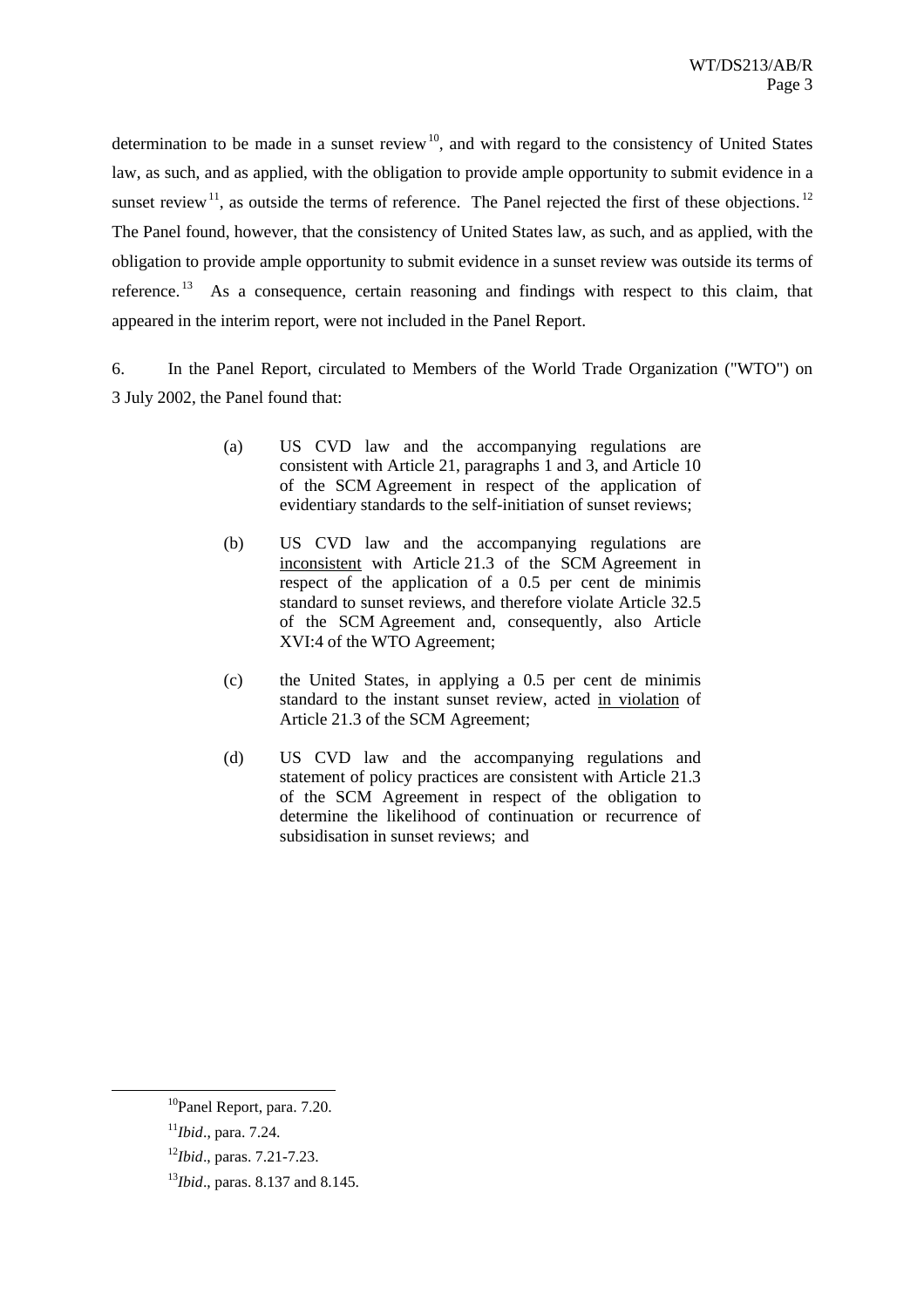(e) the United States, in failing to determine properly the likelihood of continuation or recurrence of subsidisation in the sunset review on carbon steel, acted in violation of Article 21.3 of the SCM Agreement.<sup>14</sup> (original underlining)

7. The Panel accordingly recommended that:

… the Dispute Settlement Body request the United States to bring its measures … into conformity with its obligations under the WTO Agreement.<sup>15</sup>

8. On 30 August 2002, the United States notified the Dispute Settlement Body ("DSB") of its intention to appeal certain issues of law covered in the Panel Report and certain legal interpretations developed by the Panel, pursuant to paragraph 4 of Article 16 of the *Understanding on Rules and Procedures Governing the Settlement of Disputes* (the "DSU") and filed a Notice of Appeal pursuant to Rule 20 of the *Working Procedures for Appellate Review* (the "*Working Procedures*"). On 9 September 2002, the United States filed its appellant's submission. <sup>16</sup> On 16 September 2002, the European Communities filed an other appellant's submission.<sup>17</sup> On 24 September 2002, the European Communities and the United States each filed an appellee's submission.<sup>18</sup> On the same day, Japan and Norway each filed third participant's submissions. <sup>19</sup>

9. The oral hearing was held on 11 October 2002. The participants and third participants each presented oral arguments and responded to questions put to them by the Members of the Division hearing the appeal.

(b) The United States, in applying a 0.5 per cent de minimis standard to the instant sunset review, did not act in violation of Article 21.3 of the SCM Agreement. (original underlining)

l <sup>14</sup>Panel Report, para. 9.1. One member of the Panel dissented from the findings in paragraphs 9.1(b) and 9.1(c). That member found, at paragraph 10.15 of the Panel Report, that:

<sup>(</sup>a) US CVD law and the accompanying regulations are consistent with Article 21.3 of the SCM Agreement in respect of the application of a 0.5 per cent de minimis standard to sunset reviews; and

<sup>&</sup>lt;sup>15</sup>Panel Report, para. 9.2.

<sup>16</sup>Pursuant to Rule 21 of the *Working Procedures*.

<sup>17</sup>Pursuant to Rule 23 of the *Working Procedures*.

<sup>18</sup>Pursuant to Rule 22 of the *Working Procedures*.

<sup>19</sup>Pursuant to Rule 24 of the *Working Procedures*.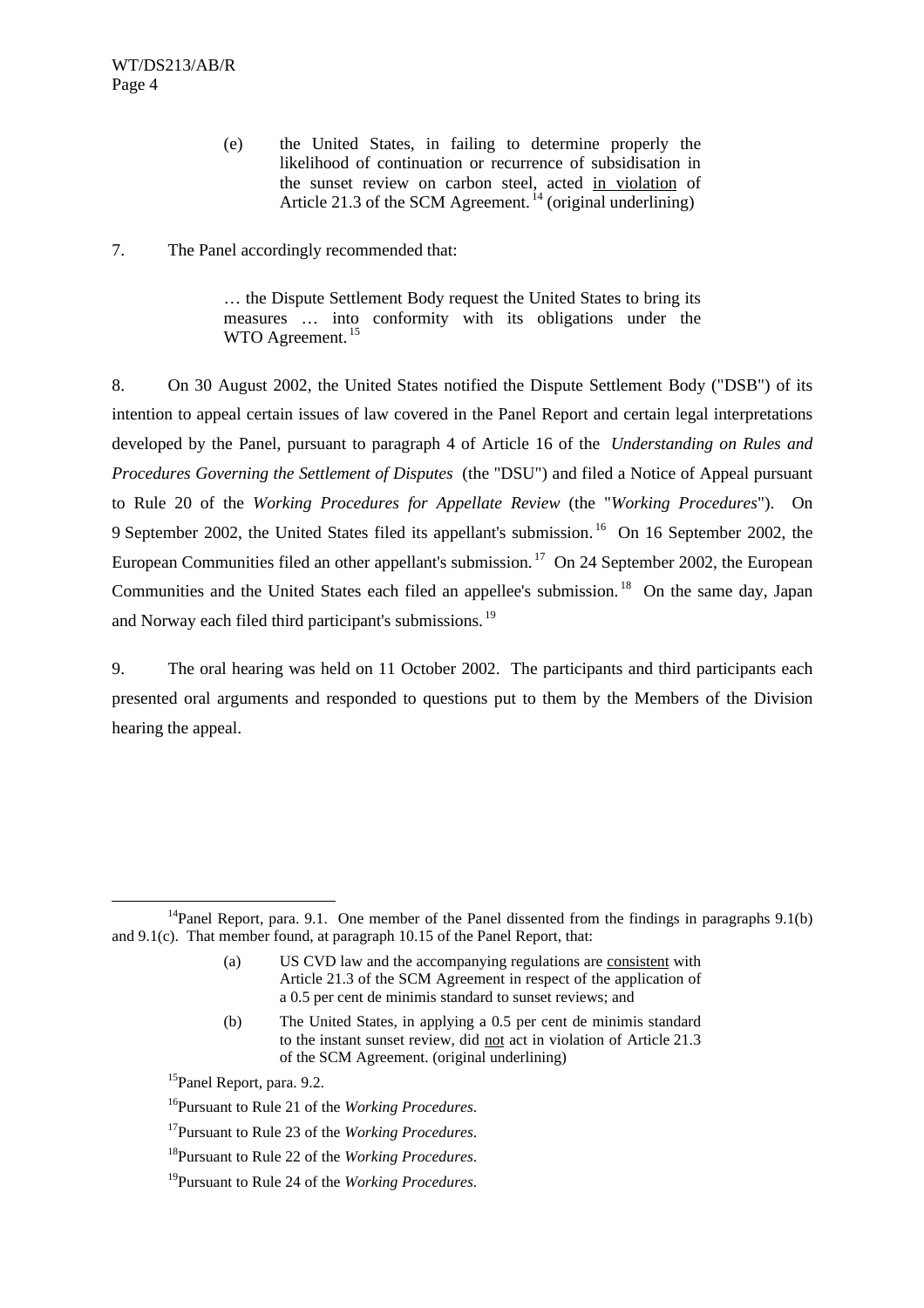#### **II. Arguments of the Participants and the Third Participants**

#### A. *Claims of Error by the United States – Appellant*

## 1. Article 21.3 of the *SCM Agreement* – Applicability of a *De Minimis* Standard in Sunset Reviews

10. The United States appeals the findings by the Panel that United States law, as such, and, as applied in the sunset review with respect to carbon steel, is inconsistent with United States' WTO obligations because it applies a *de minimis* standard of 0.5 percent. Both these findings flow from the Panel's erroneous conclusion that the less than 1 percent *de minimis* standard applicable to countervailing duty investigations in Article 11.9 of the *SCM Agreement* is implied in Article 21.3 of the Agreement as well. The United States submits that, by implying into Article 21.3 words that are not there, the Panel failed to act in accordance with customary rules of treaty interpretation.

11. The United States emphasizes that the text of Article 21.3 does not contain any *de minimis* standard for sunset reviews. The Panel failed to give meaning to the express absence of any textual reference to a *de minimis* requirement in Article 21.3, and improperly relied upon the Appellate Body Report in *Canada – Autos* as a basis for finding that textual silence in this case was not dispositive.

12. The United States refers to Article 21 of the *SCM Agreement* as immediate context to Article 21.3. Article 21 contains no cross-reference to Article 11.9, yet does contain specific crossreferences to other provisions. In particular, Article 21.4 expressly makes the evidentiary and procedural provisions of Article 12 applicable to Article 21 reviews, while Article 21.5 expressly makes the provisions of Article 21 applicable to Article 18 undertakings. These cross-references demonstrate that where the drafters wanted the obligations set forth in one provision to apply in another context, they did so expressly. In this respect, the United States notes that the dissenting panelist found the omission of any express link between Article 21.3 and Article 11.9 to be dispositive on the issue of whether the Article 11.9 *de minimis* standard is applicable to sunset review.

13. The United States also disputes the Panel's analysis and understanding of the *de minimis* standard set out in Article 11.9 of the *SCM Agreement*. The United States points to the decision of the panel in  $US - DRAMS^{20}$  and argues that the Panel in this dispute should have interpreted Article 11.9 in the same way as that panel interpreted Article 5.8 of the *Agreement on the Implementation of Article VI of the General Agreement on Tariffs and Trade 1994* (the "*Anti-*

<sup>20</sup>Panel Report, *US – DRAMS*, para. 6.87.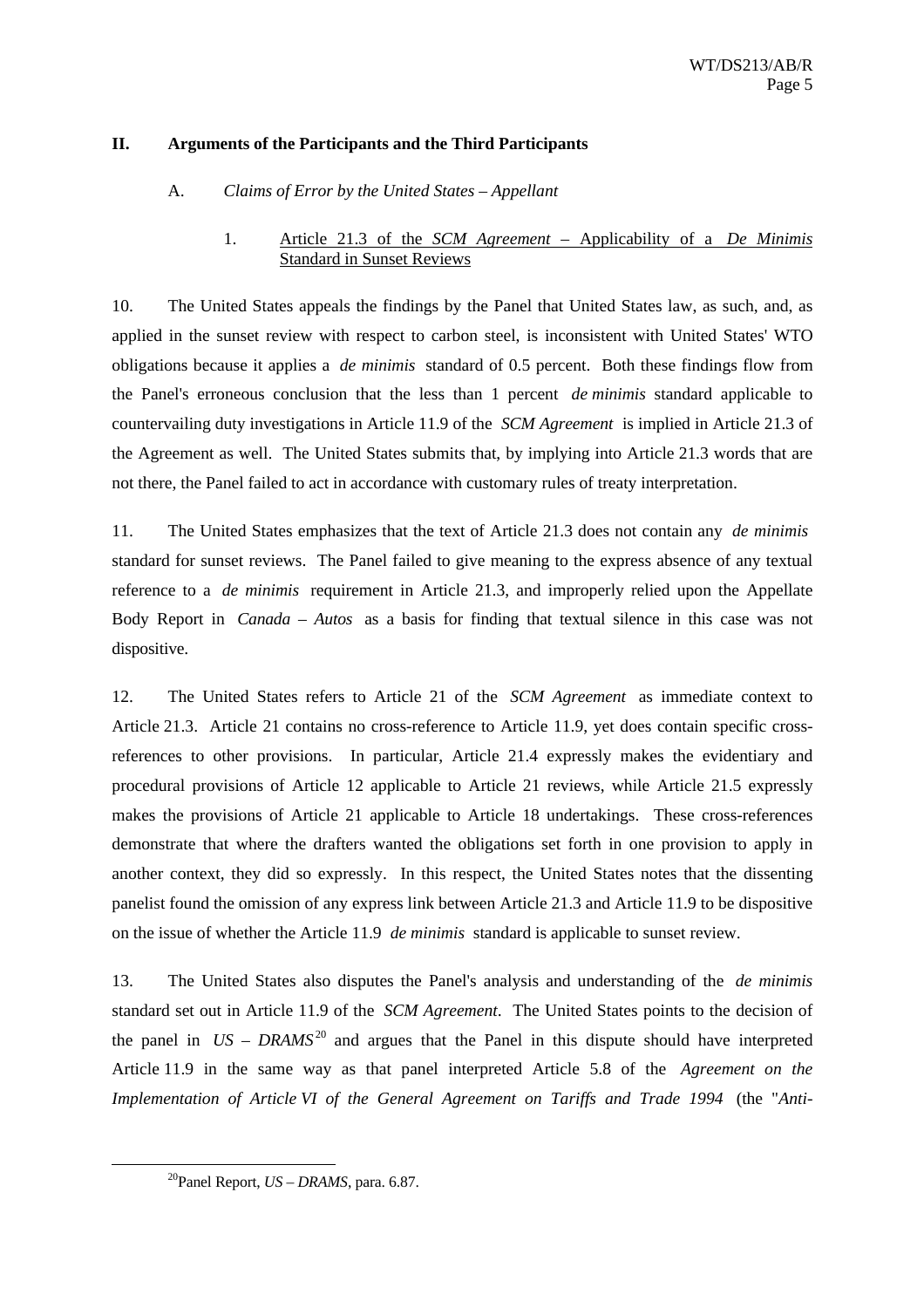*Dumping Agreement*"). That panel found that the *de minimis* standard expressed in Article 5.8 of the *Anti-Dumping Agreement* does not apply beyond the investigative stage of anti-dumping proceedings.

14. The United States objects to the Panel's reliance upon a 1987 Note by the Secretariat in order to find that the "sole or principal rationale for the de minimis standard set out in Article 11.9 is that a de minimis subsidy is considered to be non-injurious."<sup>21</sup> The United States further submits that recourse to the 1987 Note was inconsistent with the rules of treaty interpretation embodied in the *Vienna Convention on the Law of Treaties* (the "*Vienna Convention*").<sup>22</sup> That Note sets out two rationales for a *de minimis* concept, but all that the negotiating history demonstrates is that there was no consensus or single reason why the drafters established a *de minimis* standard for investigations. Finally, the United States contends that it is difficult to reconcile the Panel's finding that the *de minimis* standard relates to the question of whether there is injury with the fact that the *SCM Agreement* has not one, but three different, *de minimis* standards, depending on the level of economic development of the exporting country. The United States argues that it is difficult to see how injury from subsidized imports depends upon the level of economic development in the exporting Member.

#### 2. Article 6.2 of the DSU – Whether the Panel's Terms of Reference Included a Claim Against United States Law, As Such, Regarding the Determination to be Made in a Sunset Review

15. The United States appeals the refusal by the Panel to dismiss the European Communities' claim regarding the consistency of United States law, as such, with the obligation to determine the likelihood of continuation or recurrence of subsidization in a sunset review established by Article 21.3 of the *SCM Agreement*. The United States argues that the European Communities' panel request failed to comply with the requirements of Article 6.2 of the DSU. The United States' appeal is *conditional* upon the Appellate Body first *reversing* the Panel's finding that United States law, as such, is not inconsistent with the obligation to determine the likelihood of continuation or recurrence of subsidization in sunset reviews. However, in response to questioning at the oral hearing, the United States indicated that this condition need not be fulfilled for the Appellate Body to consider this issue.

16. According to the United States, its written submissions to the Panel demonstrate its understanding that the European Communities' challenge to United States laws, *as such*, was limited to two issues only, namely, the automatic self-initiation of sunset reviews and the *de minimis* standard employed in sunset reviews. When, following the second meeting with the Panel, the

 $\overline{\phantom{a}}$ 

<sup>21</sup>Panel Report, para. 8.61.

 $^{22}$ Done at Vienna, 23 May 1969, 1155 U.N.T.S. 331; 8 International Legal Materials 679.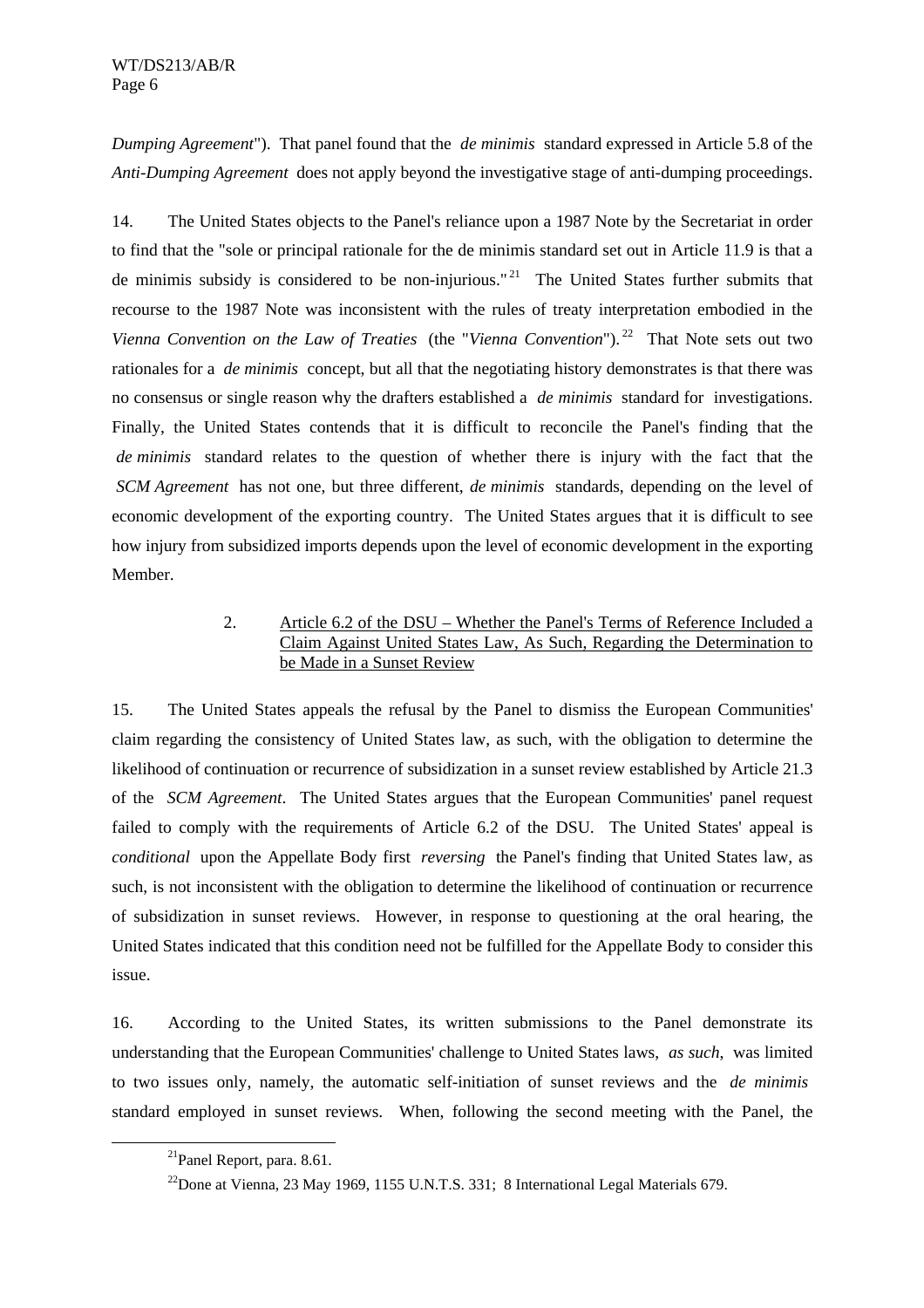European Communities purported to have included this additional challenge to United States law in its panel request, the United States promptly objected.

17. The United States insists that it was prejudiced by the European Communities' failure to comply with Article 6.2. The United States points out that, because it was unaware of any such claim until after the second meeting, its submissions to the Panel did not contain any arguments regarding the consistency of United States law, as such, with the obligation to determine the likelihood of continuation or recurrence of subsidization in sunset reviews. The United States adds that this prejudice was not mitigated by the fact that the Panel ruled in favour of the United States on the merits of this particular claim.

#### B. *Arguments of the European Communities – Appellee*

#### 1. Article 21.3 of the *SCM Agreement –* Applicability of a *De Minimis* Standard in Sunset Reviews

18. The European Communities requests the Appellate Body to uphold the Panel's findings with respect to the application of the *de minimis* standard under Article 21.3. The European Communities accepts that Article 21.3 does not contain any explicit textual reference to the *de minimis* standard established in Article 11.9, and that nothing in the text of Article 11.9 provides for its *de minimis* standard to be implied in Article 21.3. However, the European Communities notes that the text of Article 21.3 requires the domestic authorities to engage in a review to determine that the expiry of the countervailing duty would be likely to lead to "continuation or recurrence of subsidization and injury". These concepts are defined elsewhere in the *SCM Agreement* for the Agreement as a whole and are not repeated each time for individual articles. In particular, the reference to "continuation or recurrence" makes Article 11.9 and the original investigation relevant and applicable. Article 11.9 prevents the authorities from making a finding on subsidization and injury when the amount of subsidy is found in the investigation to be less than 1 percent *ad valorem*. Article 15.3 of the *SCM Agreement*, dealing with the determination of injury, also refers explicitly to Article 11.9 for the purpose of establishing the *de minimis* rule. According to the European Communities, these provisions demonstrate that subsidization of less than 1 percent is irrebuttably presumed not to cause injury. If a *de minimis* subsidization cannot cause injury in an original investigation, it must follow that it also cannot cause injury in a sunset review.

19. The European Communities argues, referring in particular to Article 21.2 of the *SCM Agreement*, that the object and purpose of the requirement to demonstrate subsidization and injury in a sunset review must be the same as when subsidization and injury were determined in the original investigation. It follows that, if the *de minimis* rule is applicable to original investigations, it must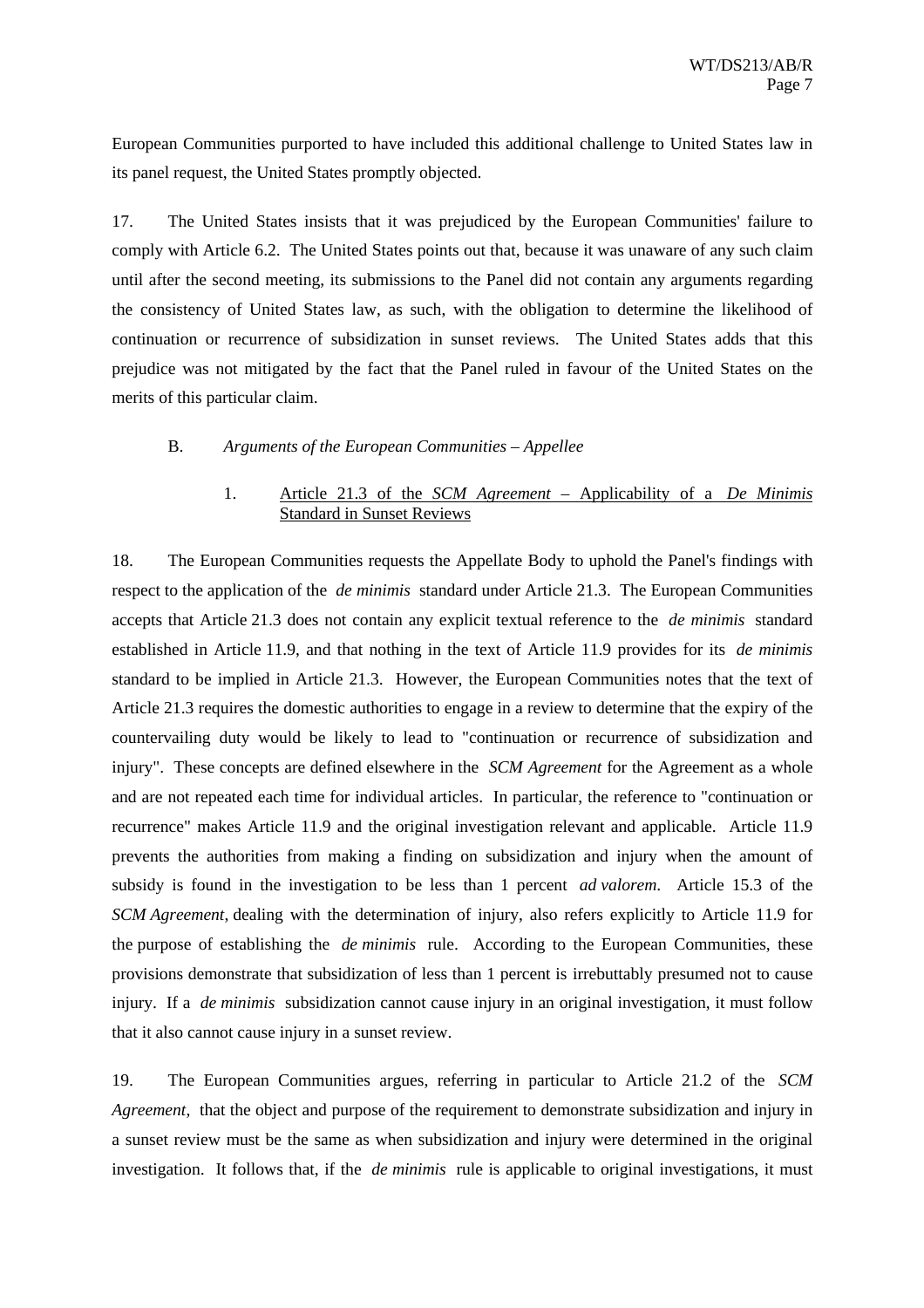also be equally applicable to reviews generally and all the more so in the context of time-bound sunset reviews under Article 21.3. This analysis is further supported by one of the principal objectives of the *SCM Agreement* identified by the Panel, namely, the establishment of a "framework within which to offset injurious subsidisation". <sup>23</sup> As a result, the absence of cross-references in both Article 11.9 and Article 21.3 is explained by the drafters' belief that it is "obvious" that the same threshold of injurious subsidization should apply to investigations and sunset reviews.  $24$  The European Communities also defends, as justified under Article 32 of the *Vienna Convention*, the Panel's reference to the negotiating history of the *SCM Agreement*. In particular, the European Communities underlines that the interpretation of Article 21.3 proposed by the United States "produces a result which is 'manifestly absurd and unreasonable' with respect to the basic obligation". <sup>25</sup>

20. The European Communities emphasizes that acceptance of the United States' position would allow countervailing duties based on a *de minimis* level of subsidization to remain *ad aeternum*. This would violate the text of Articles 21.3 and 21.1 of the *SCM Agreement* because it would allow the continuation of countervailing duties in blocks of five more years without there being any real need to counter subsidization which is likely to cause injury.

### 2. Article 6.2 of the DSU – Whether the Panel's Terms of Reference Included a Claim Against United States Law, As Such, Regarding the Determination to be Made in a Sunset Review

21. The European Communities submits that the matter of the consistency of United States law, as such, relating to the determination to be made in a sunset review with its obligations under Article 21.3 of the *SCM Agreement*, was within the Panel's terms of reference. The request for establishment of a panel explained the history and basic framework of the relevant United States laws, regulations and practices, and mentioned Article 21 of the *SCM Agreement*. The request identified the relevant measure, the *SCM Agreement* provisions claimed to have been violated, and the grounds on which this claim is based. The European Communities argues that it further developed this claim and all supporting arguments in each of its written and oral submissions to the Panel, and that the United States responded to such claims and arguments in its pleadings before the Panel. The European Communities adds that the late stage of the Panel proceedings at which the objection was raised indicates that the United States was not prejudiced by any lack of clarity in the panel request.

 $^{23}$ Panel Report, para. 8.66. (original underlining)

 $^{24}$ European Communities' appellee's submission, para. 29.

<sup>25</sup>*Ibid*., para. 35.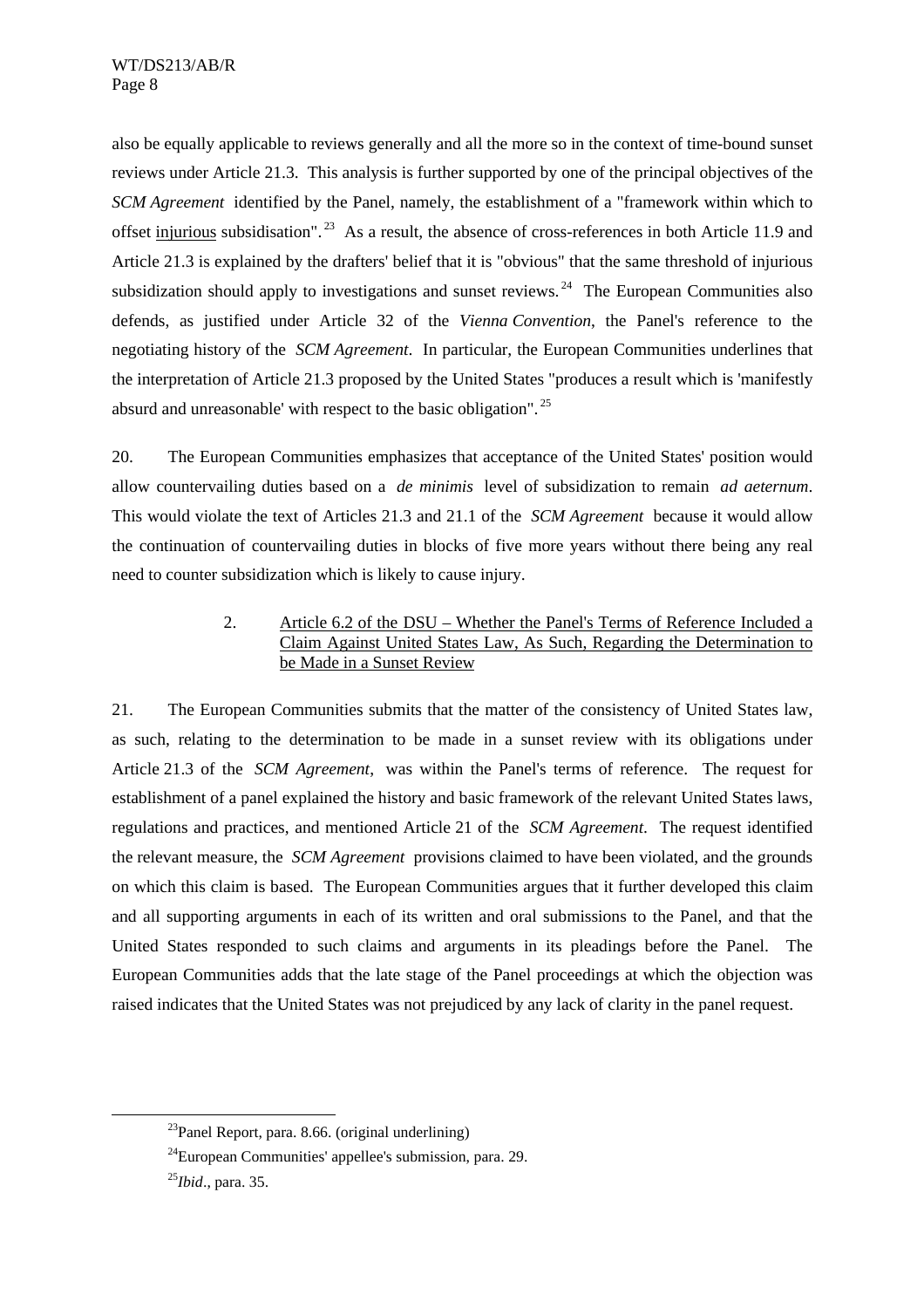## C. *Claims of Error by the European Communities – Appellant*

### 1. Article 21.3 of the *SCM Agreement –* Self-Initiation of a Sunset Review by the Authorities

22. The European Communities argues that the Panel erred in its interpretation of Article 21.3 with respect to the evidentiary standards applicable to the self-initiation of sunset reviews and requests the Appellate Body to find that the standards specified in Article 11.6 of the *SCM Agreement* apply equally to the self-initiation by authorities of sunset reviews. The European Communities contends that the Panel conducted only a partial interpretation of the text of Article 21.3, but failed to analyze the context of Article 21.3 and the object and purpose of the *SCM Agreement.*

23. In the view of the European Communities, no provision in the *SCM Agreement* can be read in isolation, and all provisions are potentially applicable, *mutatis mutandis*, to Article 21.3, to the extent that they are relevant to sunset reviews and that their application does not create a situation of conflict or is not specifically excluded. This is true in particular within Part V of the *SCM Agreement*. The European Communities thus disputes the significance of the omission from Article 21.3 of any explicit reference to the evidentiary standards for the self-initiation of sunset reviews. No such reference is necessary because it is "obvious from the overall context and architecture of Part V of the *SCM Agreement*" that such evidentiary standards apply to the selfinitiation of sunset reviews as well. <sup>26</sup>

24. The European Communities explains that, notwithstanding the lack of any explicit crossreference to the evidentiary standard set out in Article 11.6 of the *SCM Agreement*, Article 21.3 requires domestic authorities that engage in a review to "determine" that the expiry of the countervailing duty would be likely to lead to continuation or recurrence of subsidization. The verb "to determine" means to find out, to ascertain, to establish, or to carry out all those activities necessary to reach a reasoned decision. Furthermore, Articles 11.2 and 11.6 prescribe the same evidentiary burden for both the domestic industry and the domestic authorities to initiate an investigation. It is difficult therefore to understand why, in a sunset review, the same evidentiary standard as set out in Article 11.2 applies only to initiation by the domestic industry, but not to self-initiation by the authorities.

25. The European Communities argues that the Panel also failed to consider Articles 22.1 and 22.7 of the *SCM Agreement*. It is clear from Article 22.7 that the same procedural guarantees that apply to the initiation of an original investigation also apply to the initiation of a sunset review.

 $26$ European Communities' other appellant's submission, para. 25.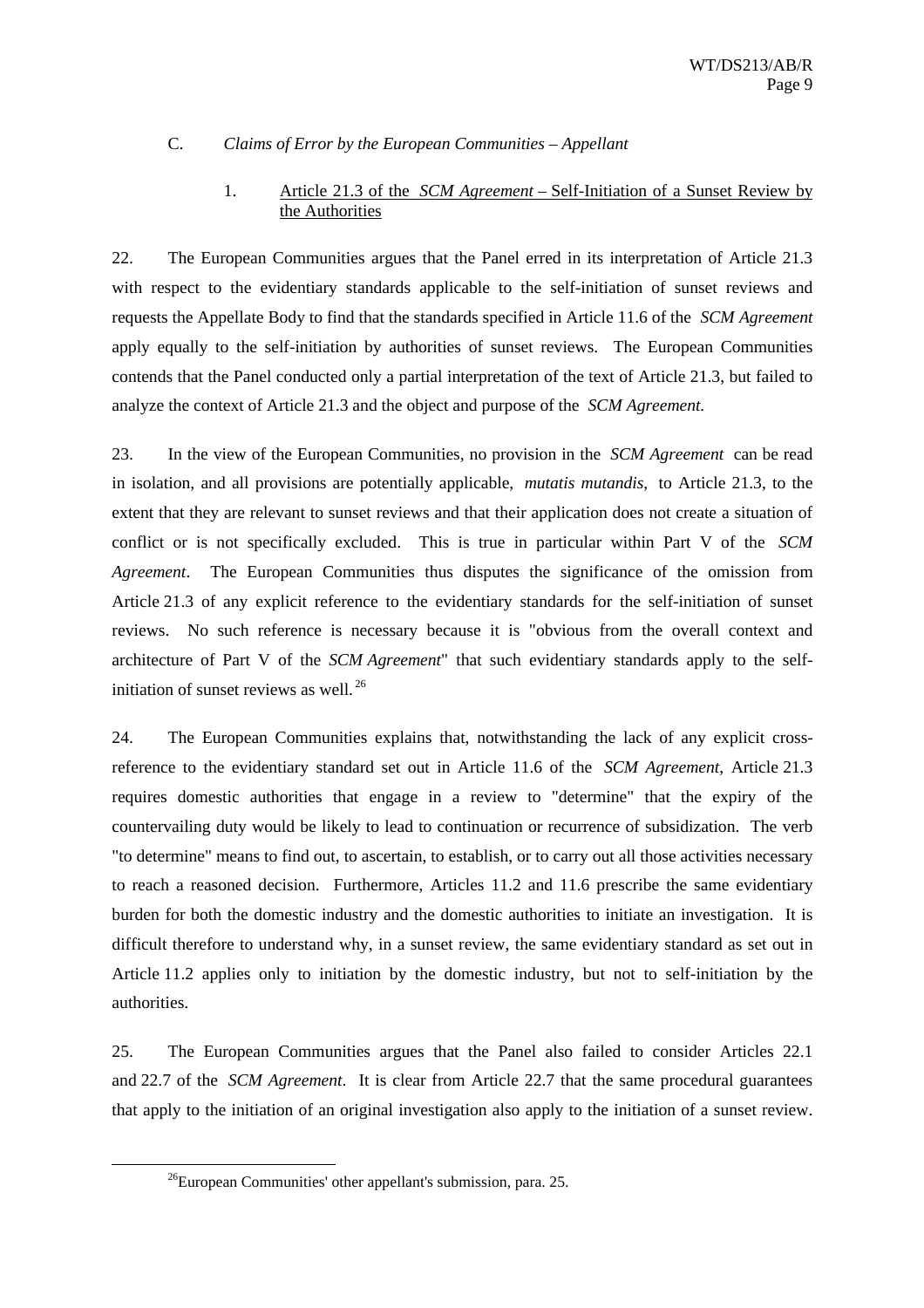In particular, when read in conjunction with Article 22.1, Article 22.7 clearly requires domestic authorities to have "sufficient evidence" before self-initiating sunset reviews.

26. Lastly, the European Communities questions certain reasoning used by the Panel to support its finding that there is no evidentiary standard applicable to the self-initiation by the authorities of a sunset review. In particular, the European Communities questions the Panel's reliance on its own assessment that initiation is "merely the beginning of a process leading to a determination as to whether or not subsidisation and injury are likely to continue or recur."<sup>27</sup> The European Communities also takes issue with the Panel's reliance on concepts such as the "chilling effect [of countervailing duty actions] on trade in the product concerned"<sup>28</sup> and "trade harassment"<sup>29</sup>, in order to distinguish the initiation of investigations from the regime applicable to sunset reviews. Such concepts are not found in the *SCM Agreement* and should not have formed a basis for the Panel's interpretation of Article 21.3.

#### 2. Article 11 of the DSU and Article 21.3 of the *SCM Agreement –* United States Law, As Such, Regarding the Determination to be Made in a Sunset Review

27. The European Communities requests the Appellate Body to reverse the Panel's finding that United States law, as such, regarding the determination to be made in a sunset review, is consistent with Article 21.3 because no provision of United States law mandates WTO-inconsistent behaviour. In addition to its appeal regarding Article 21.3, the European Communities submits that in considering the relevant United States law, as such, the Panel failed to make an "objective assessment" of the matter before it, thus also violating its duty under Article 11 of the DSU.

28. The European Communities recalls that the Panel expressed doubts with respect to the conformity of United States law with United States' obligations regarding the determination to be made in a sunset review and considered that it did not have any information to resolve these doubts.<sup>30</sup> Yet the Panel did nothing to obtain such information. The European Communities argues that, in "wilfully" failing to analyze United States law<sup>31</sup>, the Panel exceeded the bounds of its discretion, as the trier of facts, in its appreciation of the evidence. The Panel should have gathered further

 $\overline{\phantom{a}}$ 

<sup>27</sup>Panel Report, para. 8.42.

<sup>28</sup>*Ibid*., para. 8.35.

<sup>29</sup>*Ibid*., para. 8.34.

 $30$ European Communities' other appellant's submission, paras. 43 and 45, referring to the Panel Report, para. 8.105.

 $31$ European Communities' other appellant's submission, para. 46.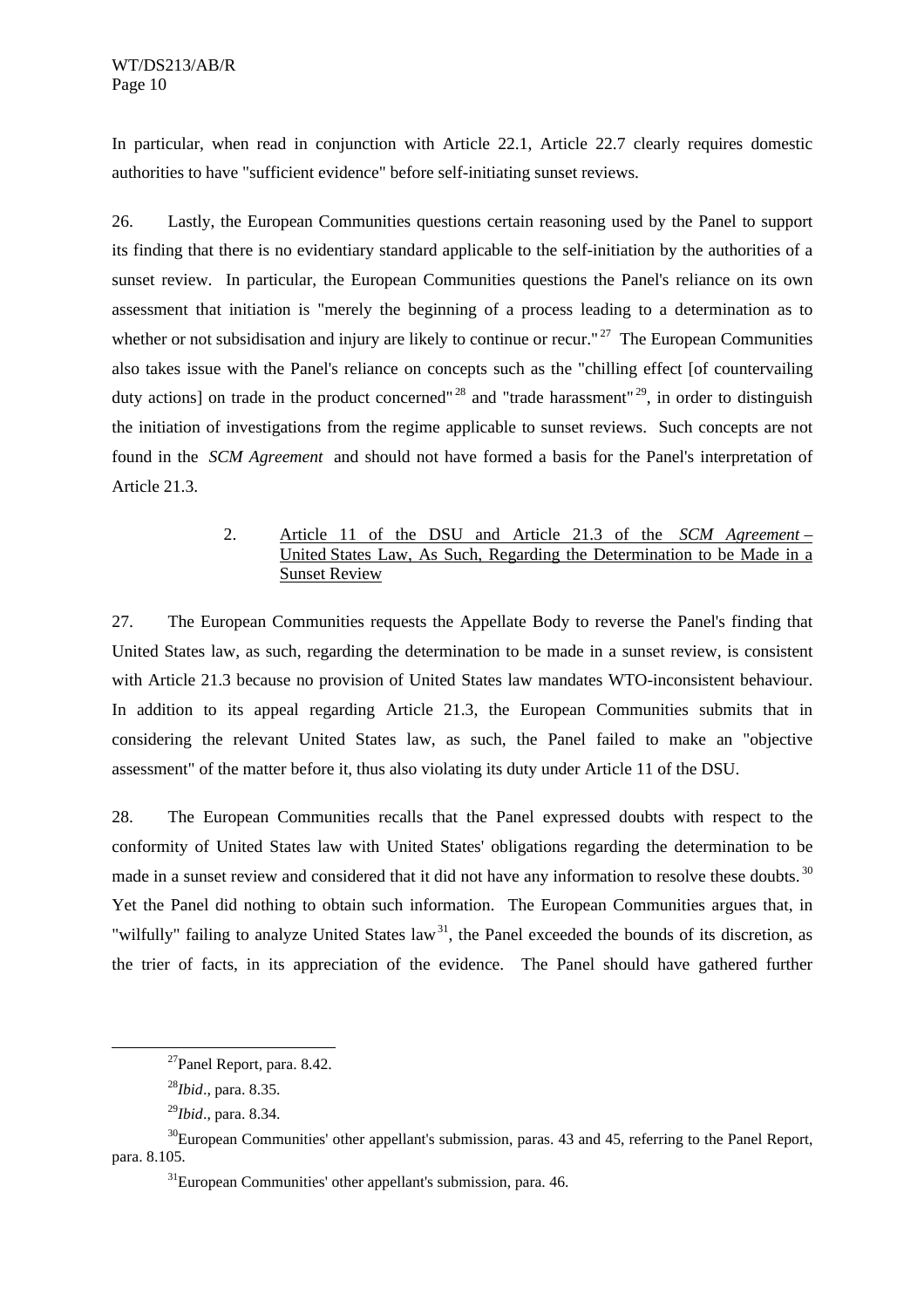information and should have considered United States practice to resolve its doubts with respect to United States law.

29. The European Communities argues that a proper analysis of United States law and practice reveals that, in a sunset review, USDOC never considers any changes or terminations of subsidy programs, unless such changes or terminations were found by it in a previous review. This refusal to conduct a new investigation in a sunset review violates the requirements of Article 21.3 of the *SCM Agreement* because it contravenes the duty placed on domestic authorities to "determine" the likelihood of continuation or recurrence of a subsidy, and shifts the burden of proving a change in circumstances to the foreign exporter.

30. The European Communities also challenges the Panel's analysis of whether the law in question was mandatory or discretionary. According to the European Communities, the Panel found that, although the law allows WTO-inconsistent determinations, the law, as such, was not inconsistent because one interpretation could lead to WTO-consistent behaviour. The European Communities claims that upholding this Panel finding "would amount to a mockery of justice" <sup>32</sup>, since the Panel in effect confirmed that USDOC's interpretation of United States law is WTO-inconsistent, but found that the law itself is not. The European Communities urges the Appellate Body to find that United States law "mandates" outcomes that are inconsistent with Article 21.3 of the *SCM Agreement*, and consequently that the law also violates Article 32.5 of the *SCM Agreement* and Article XVI:4 of the *Marrakesh Agreement Establishing the World Trade Organization* (the "*WTO Agreement* ").

### 3. Articles 6.2 and 11 of the DSU – The Opportunity to Submit Evidence in a Sunset Review

31. The European Communities appeals the Panel's finding that the European Communities' claims that United States law was inconsistent with the obligation in Article 12.1 of the *SCM Agreement* to provide "ample opportunity to present … evidence" were outside the Panel's terms of reference. The European Communities requests the Appellate Body to reverse the Panel's finding on this issue and either to reinstate and modify the substantive findings made by the Panel in its interim report, or to itself find the relevant United States law, as such, and as applied in this case, to be inconsistent with the obligation to afford ample opportunity to submit evidence in a sunset review.

32. The European Communities argues that the request for the establishment of a panel was sufficiently precise on this matter to comply with the requirements of Article 6.2 of the DSU. The panel request mentioned Article 21 of the *SCM Agreement* in its totality, and paragraph 4 of Article 21 applies Article 12 to sunset reviews. Moreover, the request identified the relevant United

 $32$ European Communities' other appellant's submission, para. 55.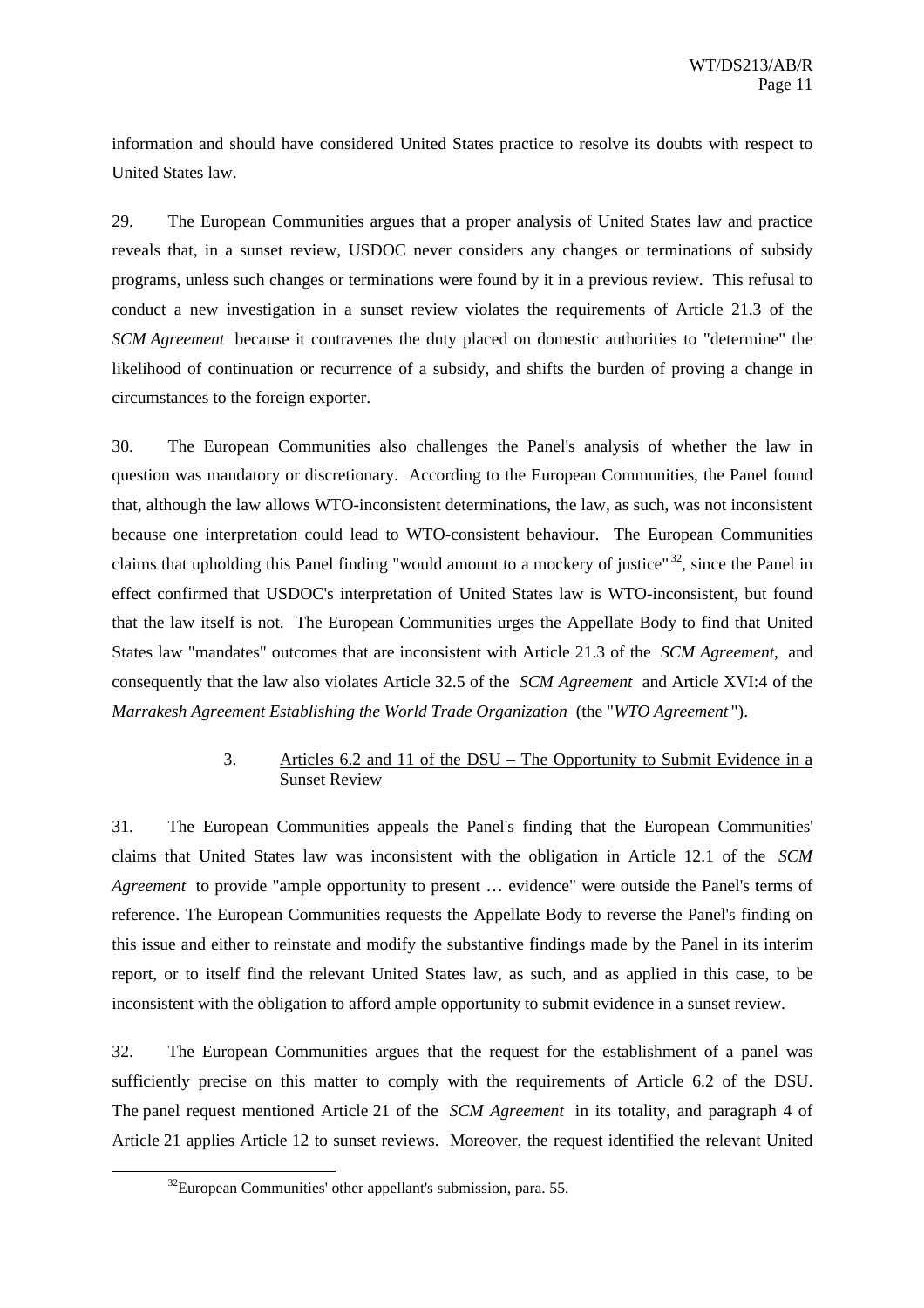States laws and regulations. Before the Panel, the European Communities made arguments with regard to Articles 21.3, 21.4, as well as Article 12 of the *SCM Agreement.* The United States did not object to the claims regarding the opportunity to submit evidence until late in the proceedings, which suggests that the United States suffered no prejudice on account of any lack of clarity in the panel request.

33. The European Communities further contends that the Panel acted inconsistently with Article 11 of the DSU in its interpretation of Article 6.2. The Panel could not, on the basis of the request for the establishment of the Panel and the first written submission of the European Communities, objectively have concluded that the European Communities' claims were not sufficiently clear, nor that the United States was not aware that such claims were being made.

#### D. *Arguments of the United States – Appellee*

## 1. Article 21.3 of the *SCM Agreement –* Self-Initiation of a Sunset Review by the Authorities

34. The United States submits that the Panel's finding that no evidentiary standards are applicable to the self-initiation of sunset reviews under Article 21.3 of the *SCM Agreement* is correct and should be affirmed. The United States argues that, under Article 21.3, the right of the authorities to initiate a sunset review on their own initiative is unqualified. The use of disjunctive language in Article 21.3 is unambiguous. Under the customary rules of treaty interpretation of public international law, the provision must be read according to its ordinary meaning, namely that the authorities may either self-initiate a sunset review, or, initiate a sunset review in response to a duly substantiated request from the domestic industry. The fact that the text of Article 21.3 contains no reference to evidentiary requirements for self-initiation of sunset reviews must have some meaning. The United States asserts that the ordinary meaning of the absence of such a reference is simply that there is no requirement to apply the evidentiary requirements in Article 11.6 of the *SCM Agreement* (or any other evidentiary requirement) when authorities initiate sunset reviews on their own initiative.

35. The United States argues that analysis of the terms of Article 21.3 in their context and in light of the object and purpose of the *SCM Agreement* leads to the same conclusion. Article 21 contains no reference to Article 11.6, yet it does contain specific references to other provisions of the Agreement. The *SCM Agreement*, in general, also contains multiple instances where obligations set forth in one provision are made applicable in another context by means of an express cross-reference or by means of an explicit statement on the scope of application of the particular provision. The omission of any express link between Article 21.3 and Article 11.6 means that the Members chose not to apply the evidentiary requirements of Article 11.6 to Article 21.3. The United States argues that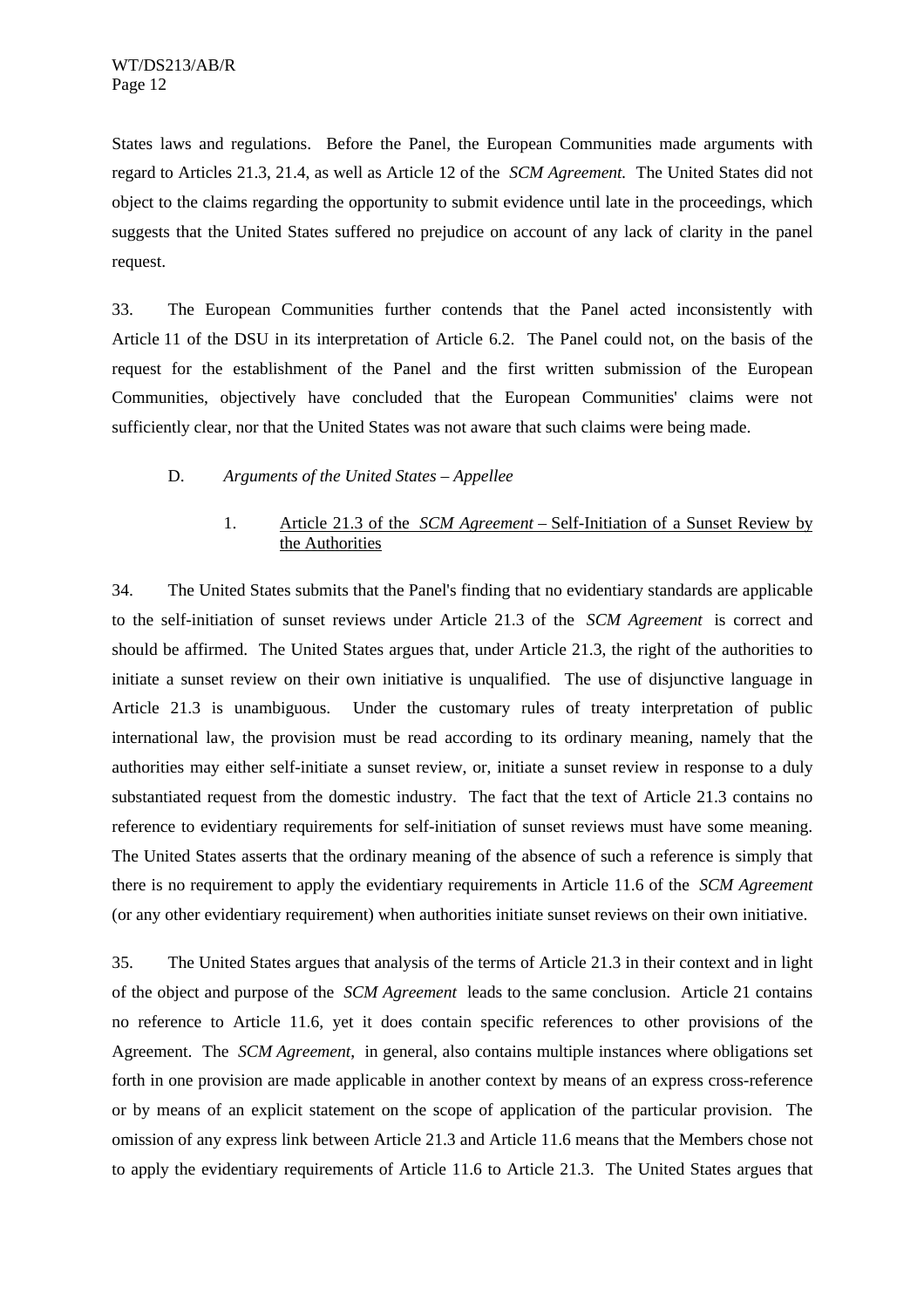reading into Article 21.3 a cross-reference to Article 11.6 that is plainly not there would render these cross-references redundant.

36. The United States submits that nothing in the text of Article 11.6 supports the European Communities' assertion that the evidentiary requirements of that provision apply when authorities self-initiate sunset reviews under Article 21.3. To the contrary, the text of Article 11.6 unequivocally states that those evidentiary requirements are applicable when authorities decide to self-initiate an *investigation*.

37. In the view of the United States, because the functions of original investigations and sunset reviews are different, it is not unreasonable to find that the initiation requirements for investigations and sunset reviews are different. The purpose of an investigation is to determine whether the conditions necessary for the imposition of a countervailing duty currently exist. The purpose of a sunset review is to determine whether the conditions necessary for continued imposition of a countervailing duty exist. In contrast to the retrospective focus of an investigation, a sunset review is required to focus on likely future behaviour.

#### 2. Article 11 of the DSU and Article 21.3 of the *SCM Agreement –* United States Law, As Such, Regarding the Determination to be Made in a Sunset Review

38. The United States argues that the Panel properly found that United States law, as such, is consistent with United States' obligations relating to the determination to be made in a sunset review. The United States dismisses the Panel's expression of doubt with respect to the conformity of one particular regulatory provision with such obligations  $33$  on the ground that the Panel drew an incorrect inference as to how that provision operates.

39. The United States submits that the European Communities misstates the standard for distinguishing between mandatory and discretionary legislation. The fact that a particular application of a law is found to be WTO-inconsistent does not mean that the law as such is automatically WTOinconsistent. The European Communities has failed to identify and articulate how any provisions of the United States statute or regulations require USDOC to act inconsistently with obligations relating to the likelihood determination or preclude USDOC from acting consistently with such obligations. Nor has the European Communities articulated how particular text in the Statement of Administrative Action (the "SAA") or the Sunset Policy Bulletin<sup>34</sup> requires USDOC to interpret the statute or the

<sup>33</sup>Panel Report, para. 8.105.

<sup>&</sup>lt;sup>34</sup>Policy Bulletin, "Policies Regarding the Conduct of Five-Year ('Sunset') Reviews of Antidumping and Countervailing Duty Orders", United States Federal Register, 16 April 1998 (Volume 63, Number 73), p. 18871.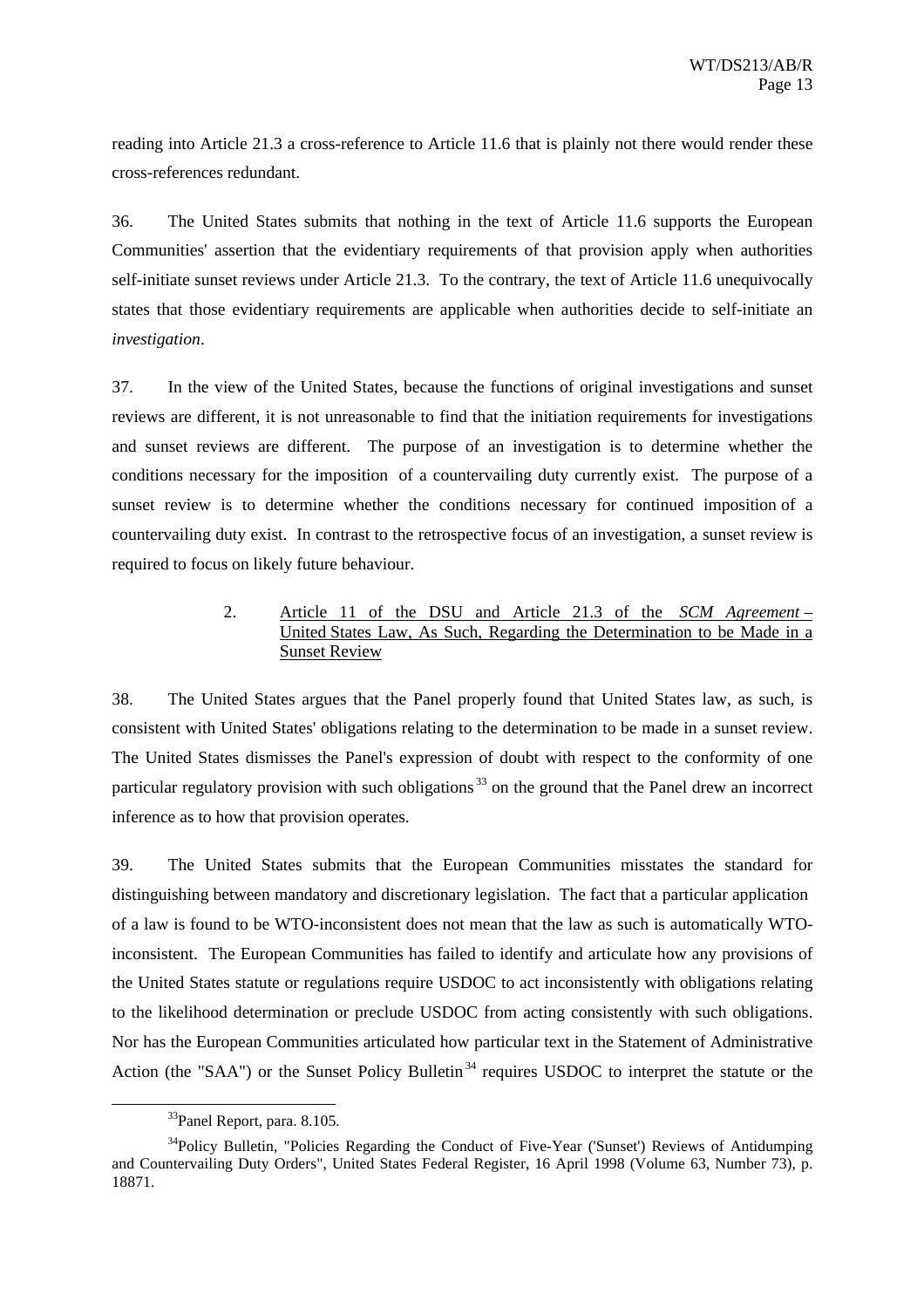regulations in a WTO-inconsistent manner in respect of the determination to be made in a sunset review.

40. As for the European Communities' argument that the SAA, in conjunction with the Sunset Policy Bulletin, establishes a practice which demonstrates that the United States statute violates Article 21.3, the United States puts forward two arguments. First, the European Communities misstates United States practice by suggesting that USDOC does not consider any changes or terminations of subsidy programs, unless such changes or terminations were found in a previous review of the order. In fact, United States law requires USDOC to consider whether any change to a subsidy program has occurred that is likely to affect the net countervailable subsidy. Second, noting, *inter alia*, the ruling of the Appellate Body in *US – Hot-Rolled Steel*<sup>35</sup>, the United States argues that United States practice, even if it were WTO-inconsistent, could not render the United States statute and regulations, as such, WTO-inconsistent.

## 3. Articles 6.2 and 11 of the DSU – The Opportunity to Submit Evidence in a Sunset Review

41. The United States submits that the Panel properly found that the European Communities' claims regarding the consistency of United States law, as such, and as applied, in respect of the opportunity to submit evidence in a sunset review, were not within its terms of reference. As the Panel found, the European Communities' panel request failed to identify the opportunity to submit evidence in a sunset review as a specific measure at issue. Moreover, the panel request also failed to identify the provisions of the *SCM Agreement* allegedly violated and failed to provide a brief summary of the legal basis of the complaint. Therefore, even if the Appellate Body should reverse the Panel's finding that the European Communities' panel request failed to identify the specific measure at issue, the United States urges the Appellate Body to affirm the Panel's finding that these matters were beyond the Panel's terms of reference on these additional grounds.

42. On the issue of whether the Appellate Body may reinstate or modify the Panel's interim findings, the United States submits that the interim findings have no legal status and could not, therefore, be reinstated.

<sup>35</sup>Appellate Body Report, *US – Hot-Rolled Steel*, para. 200.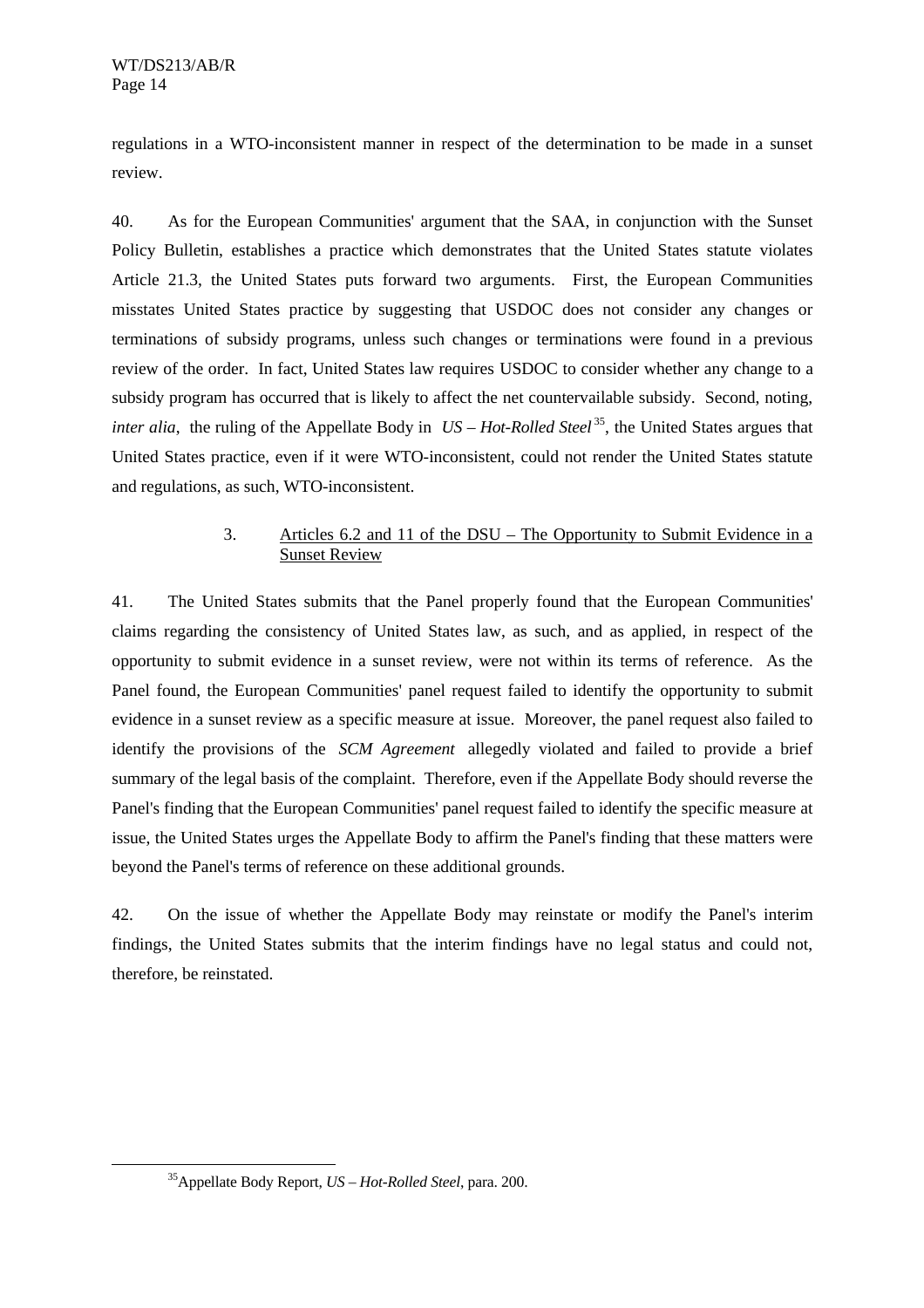#### E. *Arguments of the Third Participants*

- 1. Japan
	- (a) Article 21.3 of the *SCM Agreement* Applicability of a *De Minimis* Standard in Sunset Reviews

43. Japan submits that the *de minimis* standard under Article 11.9 of the *SCM Agreement* is applicable to sunset reviews as well, and supports the Panel's finding in this regard. Although Article 21.3 does not itself define the terms "subsidization" and "injury", the meaning of these terms can be determined from Articles 1, 14 and 15 of the *SCM Agreement*. A proper interpretation of Article 15 requires that only those subsidies that are more than *de minimis* be considered injurious and thus subject to countervailing duties. Article 11.9 supports this view as its second sentence refers not to "investigations", but rather to the broader concept of "cases" which must be read to include sunset reviews. Japan finds further support for its view in the language of Articles 21.1, 22 and 27 of the *SCM Agreement*.

44. Japan adds that the Panel's interpretation is consistent with the object and purpose of Article 21.3. In Japan's view, sunset reviews and original investigations both decide whether countervailing duties should apply. Both determinations should therefore apply the *de minimis* rule of Article 11.9 to determine the existence of a countervailable subsidy. Lastly, with respect to the reasoning of the panel in *US – DRAMS*, Japan argues that duty assessment reviews, which were at issue in that case, differ fundamentally from sunset reviews. Japan submits that the logic of the *US – DRAMS* panel supports the Panel's findings in the present proceedings.

> (b) Article 21.3 of the *SCM Agreement –* Self-Initiation of a Sunset Review by the Authorities

45. Japan argues that the authorities must be in possession of "sufficient evidence" in order to self-initiate sunset reviews under Article 21.3 of the *SCM Agreement*. Japan submits that, in finding that authorities may automatically self-initiate sunset reviews without *any* evidentiary basis, the Panel misread the text of Article 21.3. The absence of even a scintilla of evidence can never be considered "sufficient". Investigating authorities must have some factual basis in order to initiate a review. Japan points to Article 22 of the *SCM Agreement* as explicitly requiring authorities to satisfy themselves that there is "sufficient evidence" to justify the initiation of sunset reviews, and faults the Panel for not examining this provision. Japan emphasizes that Article 22.7 specifically states that Article 22.1 applies, *mutatis mutandis*, to sunset reviews under Article 21.3.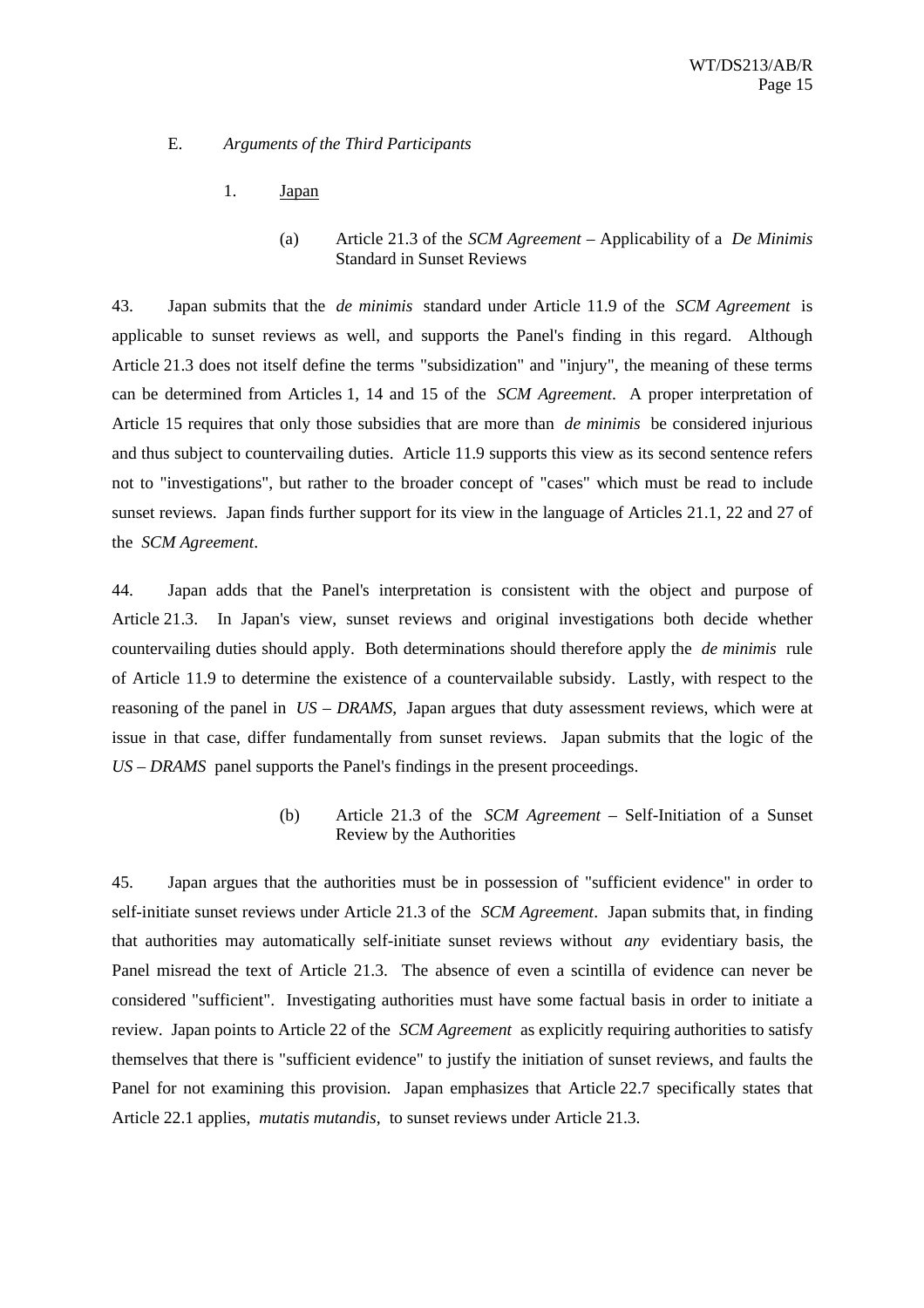46. Japan also argues that Article 11.6 of the *SCM Agreement* requires that authorities have "sufficient evidence" to initiate sunset reviews under Article 21.3. Japan submits that Article 11 specifically applies to sunset reviews due to Article 22.7, which requires the *mutatis mutandis* application of Article 22.1 in such reviews. Japan argues that the Panel improperly focused its interpretation on Article 11.6 in isolation, without examining its relationship to Articles 22.1 and 22.7.

47. Japan submits that the Panel failed to focus on the purpose of initiation. In Japan's view, Article 21.3 contemplates that some countervailing duties may terminate without review. The duty may be continued beyond five years only when this is necessary to counteract injurious subsidization. Under Article 11.6, authorities must have sufficient evidence to self-initiate an original investigation. It makes no sense, in Japan's view, for the *SCM Agreement* to limit the discretion to self-initiate in some instances but allow unfettered discretion in other instances.

48. Japan adds that the *de minimis* rule under Article 11.9, and the obligation under Article 21.1 to continue the imposition of countervailing duties "only as long as" necessary to counteract injurious subsidization, also support an interpretation of Article 21.3 that would require authorities to be in possession of sufficient evidence to initiate sunset reviews under that provision.

2. Norway

#### (a) Article 21.3 of the *SCM Agreement* – Applicability of a *De Minimis* Standard in Sunset Reviews

49. Norway argues that the Panel correctly found that the *de minimis* requirement of Article 11.9 also applies to sunset reviews. A proper analysis of the context of Article 21.3 reveals that all provisions of the *SCM Agreement* are applicable, *mutatis mutandis*, to Article 21.3, to the extent that they are relevant to sunset reviews. The immediate context of Article 21.3 is Article 21.1, which establishes that, where subsidization does not cause such injury, the Agreement does not authorize the imposition of countervailing duties. Furthermore, Article 11.9 requires that there shall be immediate termination in cases where the amount of subsidy is *de minimis.* There is no reason why the same *de minimis* standard should not apply to sunset reviews. Sunset reviews and the original investigation share the same object and purpose, and all impositions of countervailing duties must fulfil the same requirements. Finally, Norway attaches no significance to the absence in Article 21 of any mention of, or cross-reference to, Article 11.9. Norway argues that certain basic concepts such as "subsidy" and "injury", once defined, need not be repeated, and that Article 21.3 must be interpreted in good faith.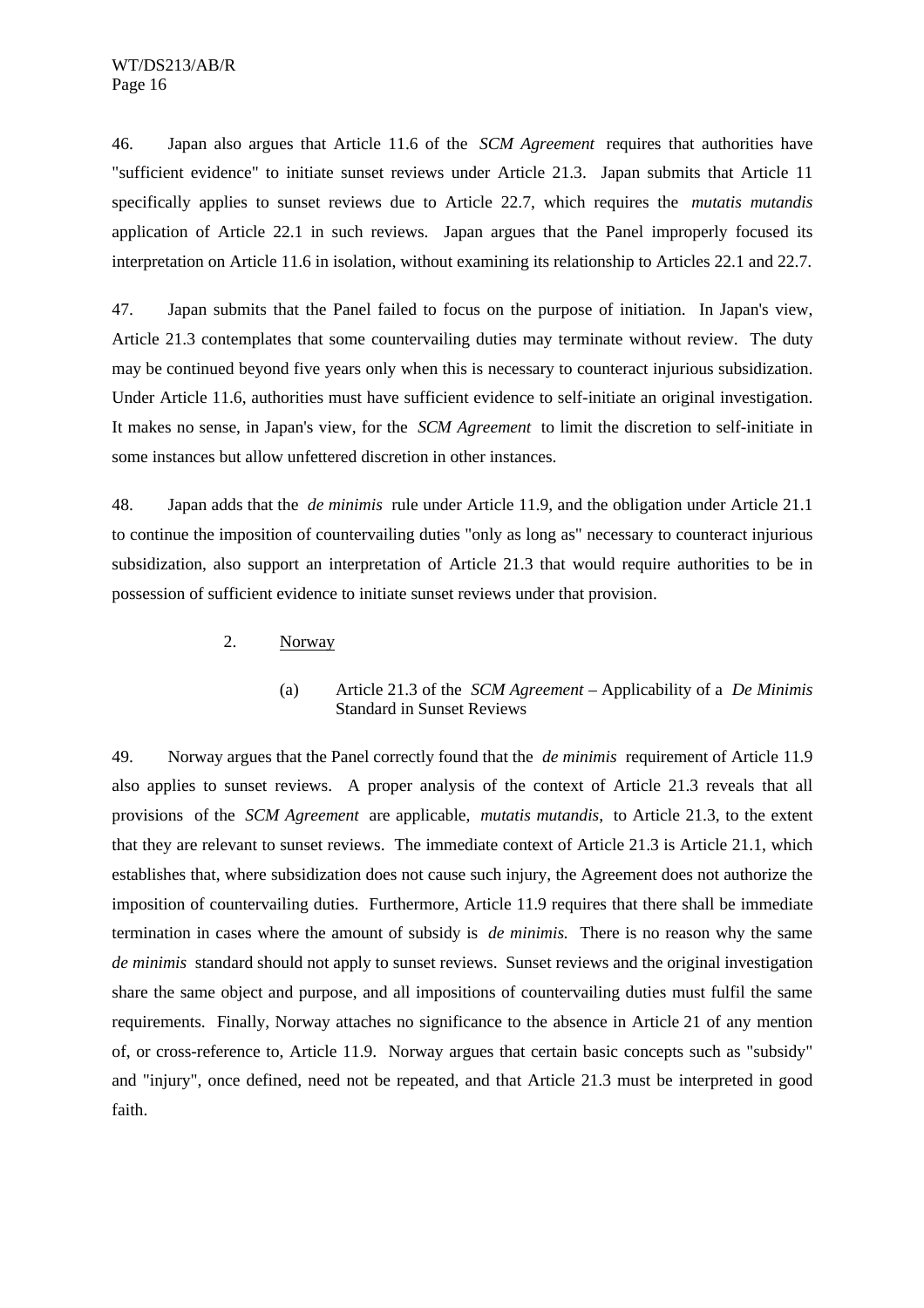(b) Article 21.3 of the *SCM Agreement –* Self-Initiation of a Sunset Review by the Authorities

50. Norway argues that the Panel erred in finding that the United States standard of initiation for sunset reviews of countervailing duties is consistent with Articles 21 and 11 of the *SCM Agreement.* Article 11 applies to sunset reviews, as do all the provisions of Part V of the *SCM Agreement*. Norway finds support for this view in the reference made to Article 12 in Article 21.4 of the Agreement. Norway points to the context of Article 21.3, in particular paragraphs 1 and 2 of Article 21; as well as Article 11, which sets out evidentiary requirements for the initiation of countervailing duty investigations. According to Norway, the requirement of sufficient evidence in Article 11 is also clearly set forth in Article 22.1, which is explicitly applied to sunset reviews by virtue of Article 22.7.

> (c) Article 11 of the DSU and Article 21.3 of the *SCM Agreement* – United States Law, As Such, Regarding the Determination to be Made in a Sunset Review

51. Norway submits that United States law violates Article 21.3 and 21.1 and the purpose of Part V of the *SCM Agreement* (and consequently also Article 32.5 of the *SCM Agreement* and Article XVI:4 of the *WTO Agreement*) by not requiring a new investigation in sunset reviews. Article 21.3 establishes a positive obligation upon the domestic authorities to "determine" the likelihood of continuation or recurrence of subsidization. This means that Article 21.3 requires the authorities to undertake an unbiased review, independent of the results of the original investigation, in full conformity with all the procedural and substantive requirements for an initial determination. There is no reason to understand the requirement of "determination" of subsidization and injury differently in Article 21.3 as compared to, *inter alia*, Articles 11 and 15. This is also sustained by Article 21.1 and the purpose of Part V of the *SCM Agreement*. United States law limits the ability of the authorities to conduct a proper determination in a sunset review. For this reason, Norway also supports the European Communities' argument that the Panel mischaracterized the distinction made in previous WTO rulings between discretionary and mandatory laws.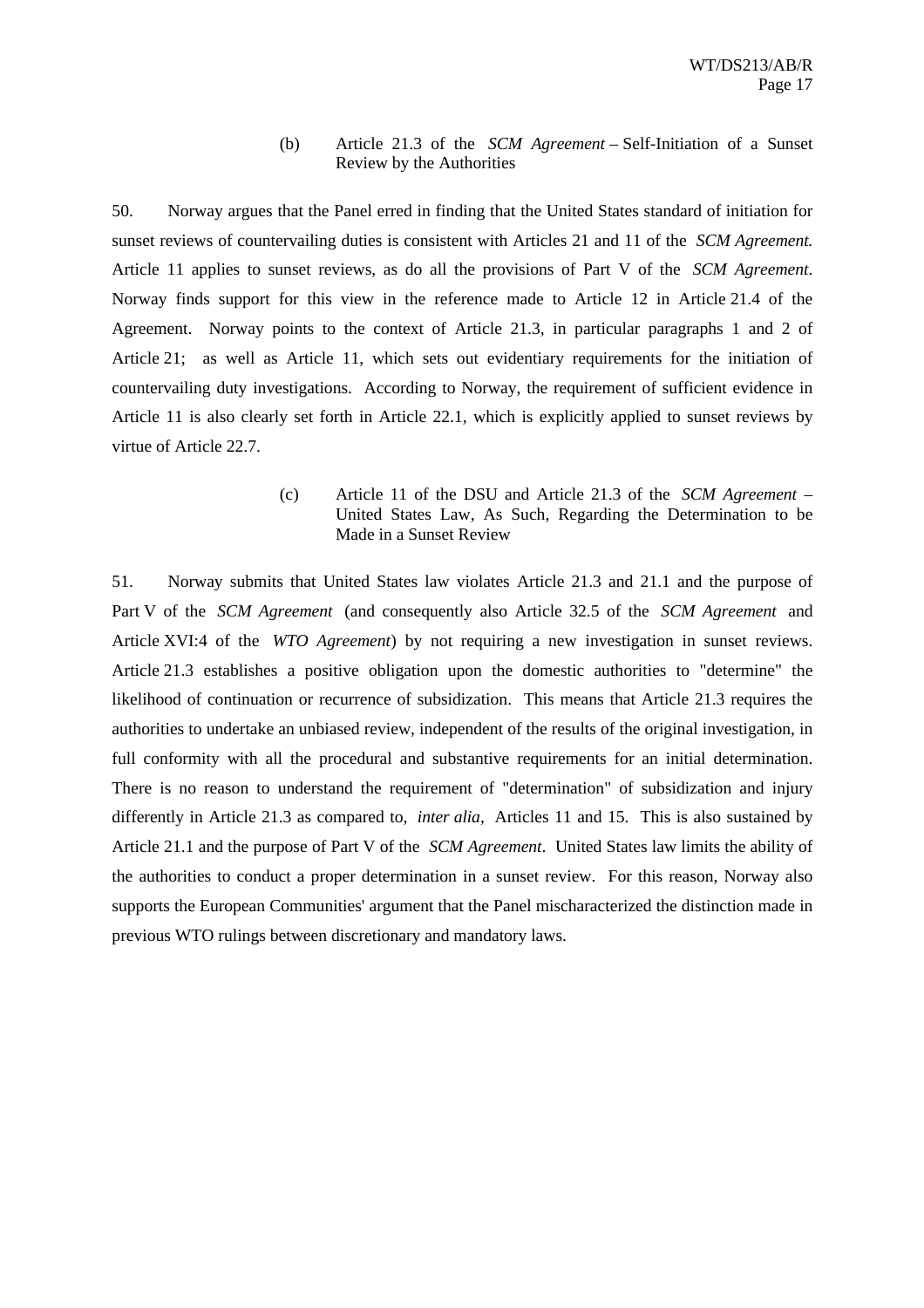#### **III. Issues Raised in this Appeal**

- 52. The following issues are raised in this appeal:
	- (a) as to the *de minimis* standard in sunset reviews:

whether the Panel erred in finding, in paragraphs 8.80, 8.81, 8.84, 9.1(b) and 9.1(c) of its Report that, in not applying a less than 1 percent *de minimis* standard in sunset reviews, United States law, as such, and as applied in the sunset review of countervailing duties on carbon steel, is inconsistent with Article 21.3 and, therefore, with Article 32.5, of the *Agreement on Subsidies and Countervailing Measures* (the "*SCM Agreement*"), and consequently is also inconsistent with Article XVI:4 of the *Marrakesh Agreement Establishing the World Trade Organization* (the "*WTO Agreement*");

(b) as to the evidentiary standards for the self-initiation of sunset reviews:

whether the Panel erred in finding, in paragraphs 8.49 and 9.1(a) of its Report, that United States law, as such, with respect to the automatic self-initiation by authorities of sunset reviews, is consistent with paragraphs 1 and 3 of Article 21, and with Article 10, of the *SCM Agreement*;

- (c) as to the determination to be made in sunset reviews:
	- (i) whether the Panel erred in finding, in paragraph 7.23 of its Report, that the request for the establishment of the Panel satisfied the requirements of Article 6.2 of the *Understanding on Rules and Procedures Governing the Settlement of Disputes* (the "DSU") with respect to a claim regarding the consistency of United States law, as such, with the obligation to determine the likelihood of continuation or recurrence of subsidization in sunset reviews;
	- (ii) whether the Panel erred in finding, in paragraphs 8.106 and 9.1(d) of its Report, that United States law, as such, is not inconsistent with the obligation in Article 21.3 of the *SCM Agreement* to determine the likelihood of continuation or recurrence of subsidization in sunset reviews; and whether the Panel acted inconsistently with its duties under Article 11 of the DSU in so finding; and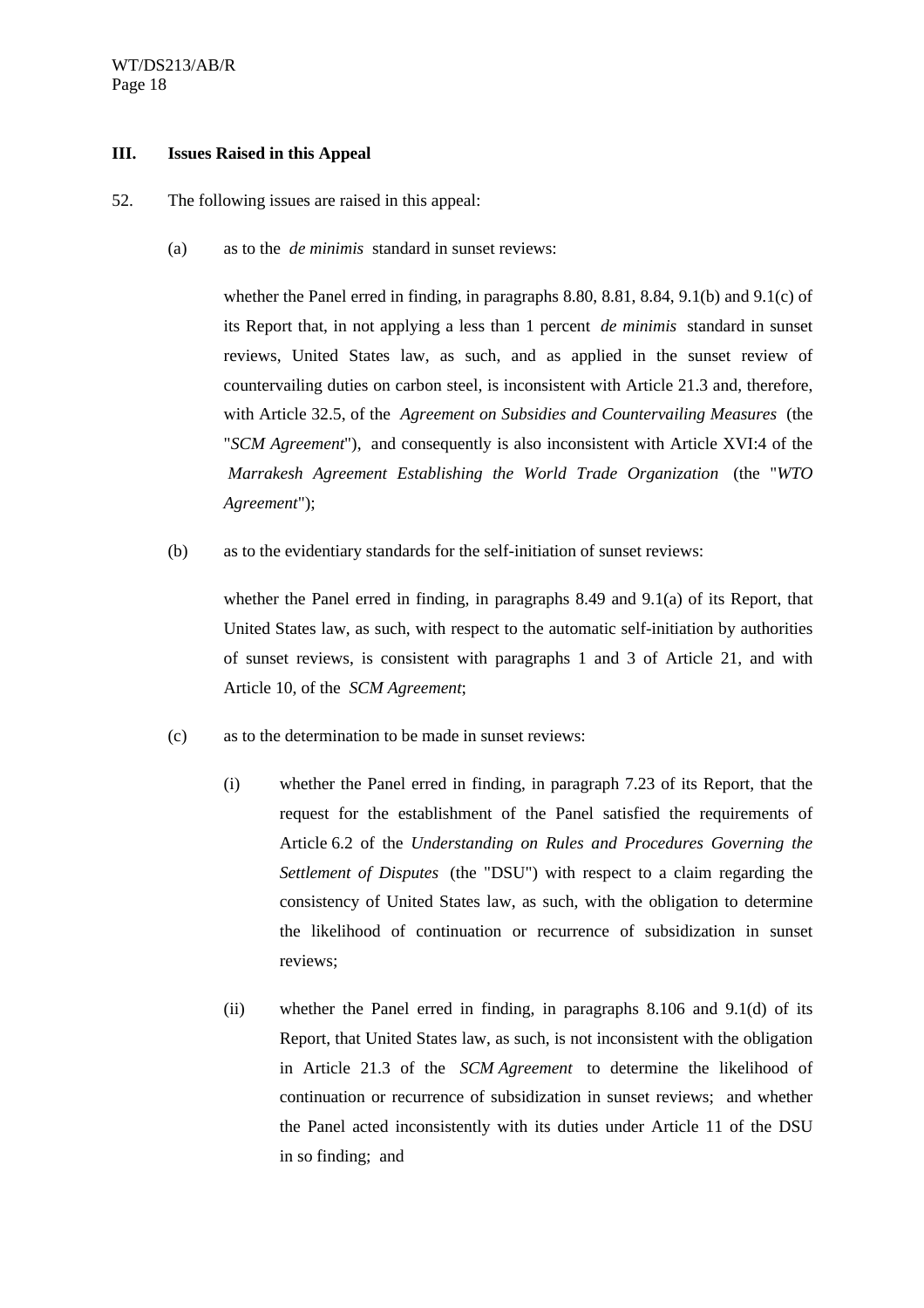(d) as to the opportunity to present evidence in sunset reviews:

whether the Panel erred in finding, in paragraph 8.145 of its Report, that the request for the establishment of the Panel failed to satisfy the requirements of Article 6.2 of the DSU with respect to claims regarding the consistency of United States law, as such, and as applied in the sunset review of countervailing duties on carbon steel, with obligations regarding the opportunity to present evidence in sunset reviews; and whether the Panel acted inconsistently with its duties under Article 11 of the DSU in so finding.

#### **IV. Background**

 $\overline{a}$ 

53. This appeal raises a number of issues relating to Members' obligations under the *SCM Agreement* in the conduct of five-year, or "sunset", reviews of countervailing duties. We consider it useful, at the outset, to set out a brief overview of our understanding of the relevant United States' legal framework relating to sunset reviews, based on the explanations provided by the participants in the course of these proceedings.

54. In United States law, sunset reviews are governed primarily by Sections 751(c) and 752 of the Tariff Act of 1930, as amended (the "Tariff Act"), which correspond, respectively, to Sections 1675(c) and 1675a of Title 19 of the United States Code.<sup>36</sup> Pursuant to Section 751(c)(1), the United States Department of Commerce ("USDOC") is directed, in a sunset review, to "determine, in accordance with Section 752, whether revocation of the countervailing ... duty order ... would be likely to lead to continuation or recurrence of  $\ldots$  a countervailable subsidy".<sup>37</sup> Section 752 sets forth certain "special" rules" that apply, *inter alia*, to the determination to be made by USDOC in sunset reviews. Specifically, Section 752(b)(1) provides that USDOC "shall consider":

> (A) the net countervailable subsidy determined in the investigation and subsequent reviews, and

> (B) whether any change in the program which gave rise to the net countervailable subsidy described in subparagraph (A) has occurred that is likely to affect that net countervailable subsidy.

 $36\text{As}$  the participants, and the Panel, have referred primarily to Sections 751(c) and 752 of the Tariff Act, rather than to Sections 1675(c) and 1675a of Title 19 of the United States Code, we will also refer to the Tariff Act provisions in this Report. By way of background, Title 19 of the United States Code deals with matters relating to customs duties. Chapter 4 of Title 19 corresponds to the Tariff Act of 1930, as amended. Its Subtitle IV sets forth the legislative rules relating to anti-dumping and countervailing duties.

 $37$ Under United States law, USDOC is charged with responsibility for determinations relating to subsidization. A separate agency, the United States International Trade Commission, is responsible for injury determinations. None of the issues in this appeal relates to an injury determination.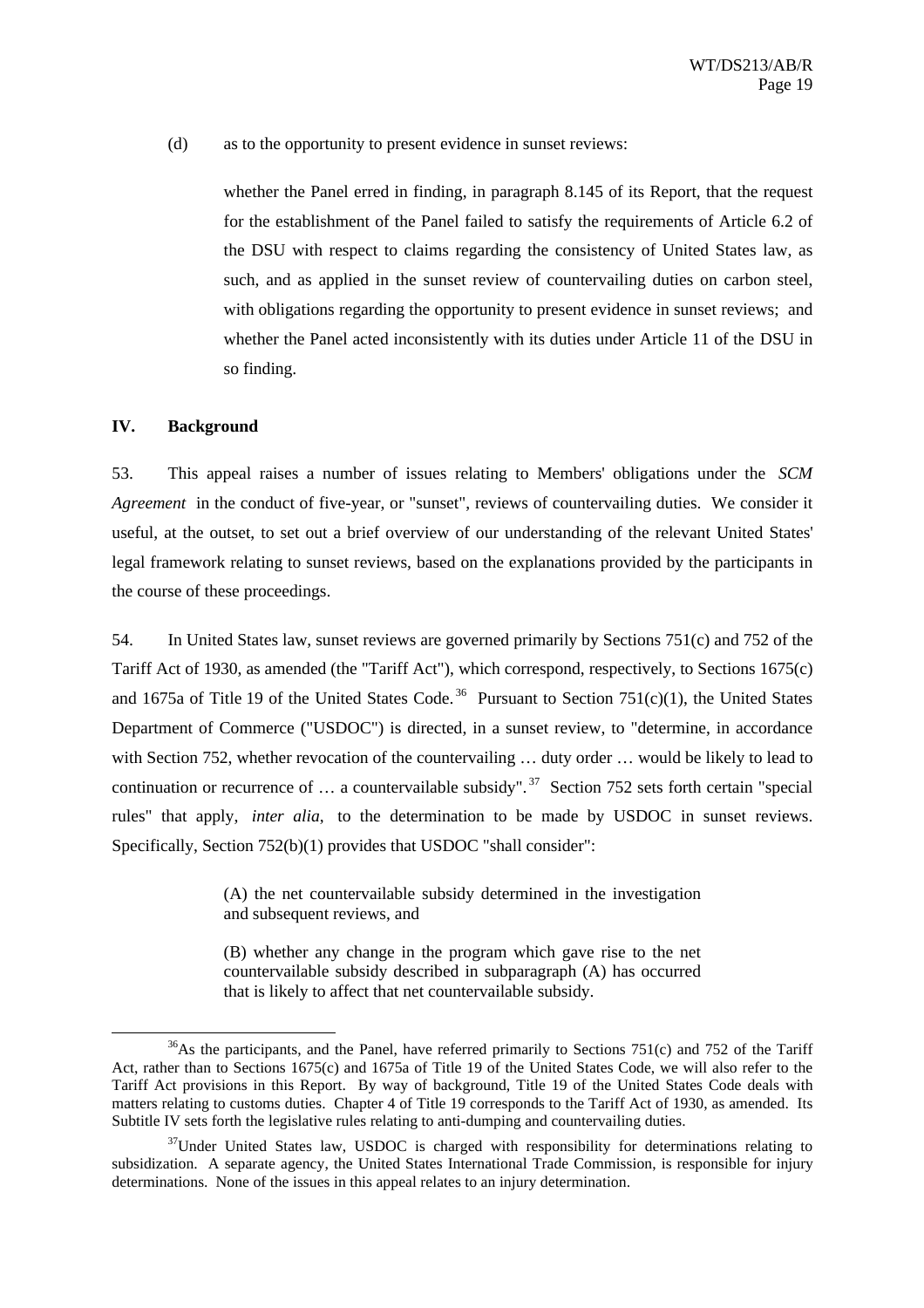55. Section 752(b)(2) of the Tariff Act provides that, "if good cause is shown", USDOC shall also consider, in certain circumstances and within specified limits, certain other subsidy programs that are either determined in other investigations or reviews to provide net countervailable subsidies, and certain programs newly alleged to provide countervailable subsidies. Section 752(b)(3) requires USDOC to provide to the United States International Trade Commission ("USITC") "the net countervailable subsidy that is likely to prevail if the order is revoked". It further stipulates that USDOC "shall normally" choose a net countervailable subsidy that was determined in the final determination made in an investigation<sup>38</sup>, or in a subsequent review of the countervailing duty.<sup>39</sup>

56. These statutory provisions are implemented through additional provisions contained in the United States Code of Federal Regulations (the "Regulations"). Specifically, Part 351 of Title 19 of the Regulations sets forth regulations relating to anti-dumping and countervailing duties and related procedures as they relate to USDOC, and Section 218 of Part 351 deals with sunset reviews.

57. In their discussion of the framework governing the conduct of sunset reviews, the participants have also referred to the Statement of Administrative Action<sup>40</sup> (the "SAA") and USDOC's "Policies Regarding the Conduct of Five-year ("Sunset") Reviews of Antidumping and Countervailing Duty Orders<sup>"41</sup> (the "Sunset Policy Bulletin"). The SAA, which was submitted to the United States Congress along with the proposed Uruguay Round Agreements Act<sup>42</sup> (the "URAA"), "represents an authoritative expression by the Administration concerning its views regarding the interpretation and application of the Uruguay Round agreements".<sup>43</sup> According to the URAA, the SAA is to be:

 $\overline{\phantom{a}}$ 

<sup>&</sup>lt;sup>38</sup>Pursuant to Section 705 of the Tariff Act.

 $39$ Pursuant to Section 751(a) or 751(b)(1) of the Tariff Act. We observe that in addition to sunset reviews, Section 751 of the Tariff Act provides for two other types of reviews, namely "periodic review of amount of duty", and "reviews based on changed circumstances". Periodic reviews, dealt with in Section 751(a), are sometimes referred to as "administrative reviews". Pursuant to Section 751(a), USDOC is required, upon request, to "review and determine the amount of any net countervailable subsidy" once a year, and then publish "the results of such review, together with notice of any duty to be assessed, estimated duty to be deposited, or investigation to be resumed." Paragraph (b) of Section 751 deals with "reviews based on changed circumstances", and applies to both USDOC and USITC. When USDOC or USITC receives information, or a request from an interested party, which "shows changed circumstances sufficient to warrant a review", then USDOC or USITC (as the case may be) must conduct a review of the relevant determination or agreement.

<sup>40</sup>H.R. 5110, H.R. Doc. 316, Vol. 1, 103d Congress, 2nd Session, 656 (1994).

<sup>41</sup>Policy Bulletin, United States Federal Register, 16 April 1998 (Volume 63, Number 73), p. 18871.

<sup>&</sup>lt;sup>42</sup>Public Law 103-465, 108 Stat. 4809, which became law in the United States on 8 December 1994.

<sup>43</sup>SAA, *supra*, footnote 40, p. 656.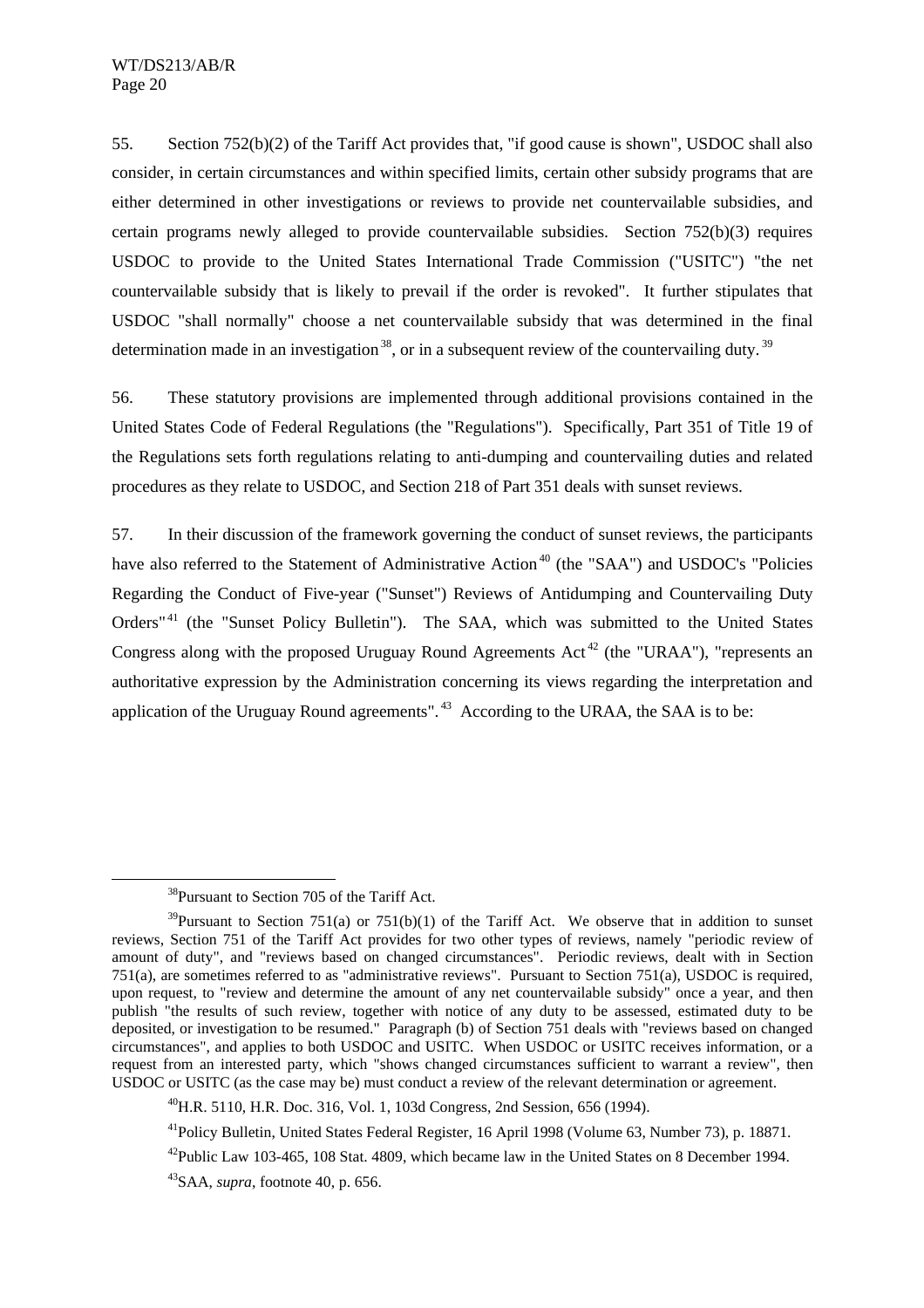… regarded as an authoritative expression by the United States concerning the interpretation and application of the Uruguay Round Agreements and this Act in any judicial proceeding in which a question arises concerning such interpretation or application. <sup>44</sup>

The Sunset Policy Bulletin, issued by USDOC, is "intended to complement the applicable statutory and regulatory provisions by providing guidance on methodological or analytical issues not explicitly addressed by the statute and regulations".<sup>45</sup>

### **V. Article 21.3 of the** *SCM Agreement –* **Applicability of a** *De Minimis* **Standard in Sunset Reviews (Appeal by the United States)**

58. The Panel was of the view that, for sunset reviews, the "less than 1 percent" *de minimis* standard<sup>46</sup> specified, with respect to the amount of the subsidy, in Article 11.9 of the *SCM Agreement* is "implied in Article  $21.3"$ .<sup>47</sup> Based on this view, the Panel found that:

> US CVD law and the accompanying regulations are inconsistent with Article 21.3 of the SCM Agreement in respect of the application of a 0.5 per cent de minimis standard to sunset reviews, and therefore violate Article 32.5 of the SCM Agreement and, consequently, also Article XVI:4 of the WTO Agreement.<sup>48</sup> (original underlining)

> [T]he United States, in applying a 0.5 per cent de minimis standard to the instant sunset review, acted in violation of Article 21.3 of the SCM Agreement. <sup>49</sup> (original underlining)

59. The United States appeals these findings. The United States argues that the Panel failed properly to apply the customary rules of treaty interpretation and wrongly "read into" Article 21.3 of the *SCM Agreement* words and obligations that simply do not exist under that provision. According to the United States, if the text of Article 21.3 is properly interpreted, in its context and in the light of the object and purpose of the *SCM Agreement* as a whole, it is clear that this provision does not

 $\overline{\phantom{a}}$ 

<sup>49</sup>*Ibid*., para. 9.1(c).

<sup>44</sup>URAA, Section 102(d); 19 U.S.C. § 3512(d).

<sup>45</sup>Sunset Policy Bulletin, *supra*, footnote 41, p. 18871. In response to questioning at the oral hearing, the United States indicated that the Sunset Policy Bulletin represents a statement of existing USDOC practice. The United States explained that the Sunset Policy Bulletin, as such, is not binding upon USDOC, but that USDOC may not depart from it in an arbitrary or capricious manner. The European Communities submitted that the Sunset Policy Bulletin "contains a compendium of the DOC policies with regard to sunset reviews of AD and CVD orders, i.e. it illustrates the normal best practice of the domestic investigating authority on the issue under dispute". (European Communities' other appellant's submission, para. 47)

<sup>46</sup>We observe that Article 11.9 of the *SCM Agreement* defines as *de minimis* an amount of subsidy of *less than* 1 percent *ad valorem.* For the sake of simplicity, we will refer to this standard as either the "1 percent *de minimis* standard" or as the "*de minimis* standard in Article 11.9".

<sup>47</sup>Panel Report, para. 8.80.

<sup>48</sup>*Ibid*., para. 9.1(b).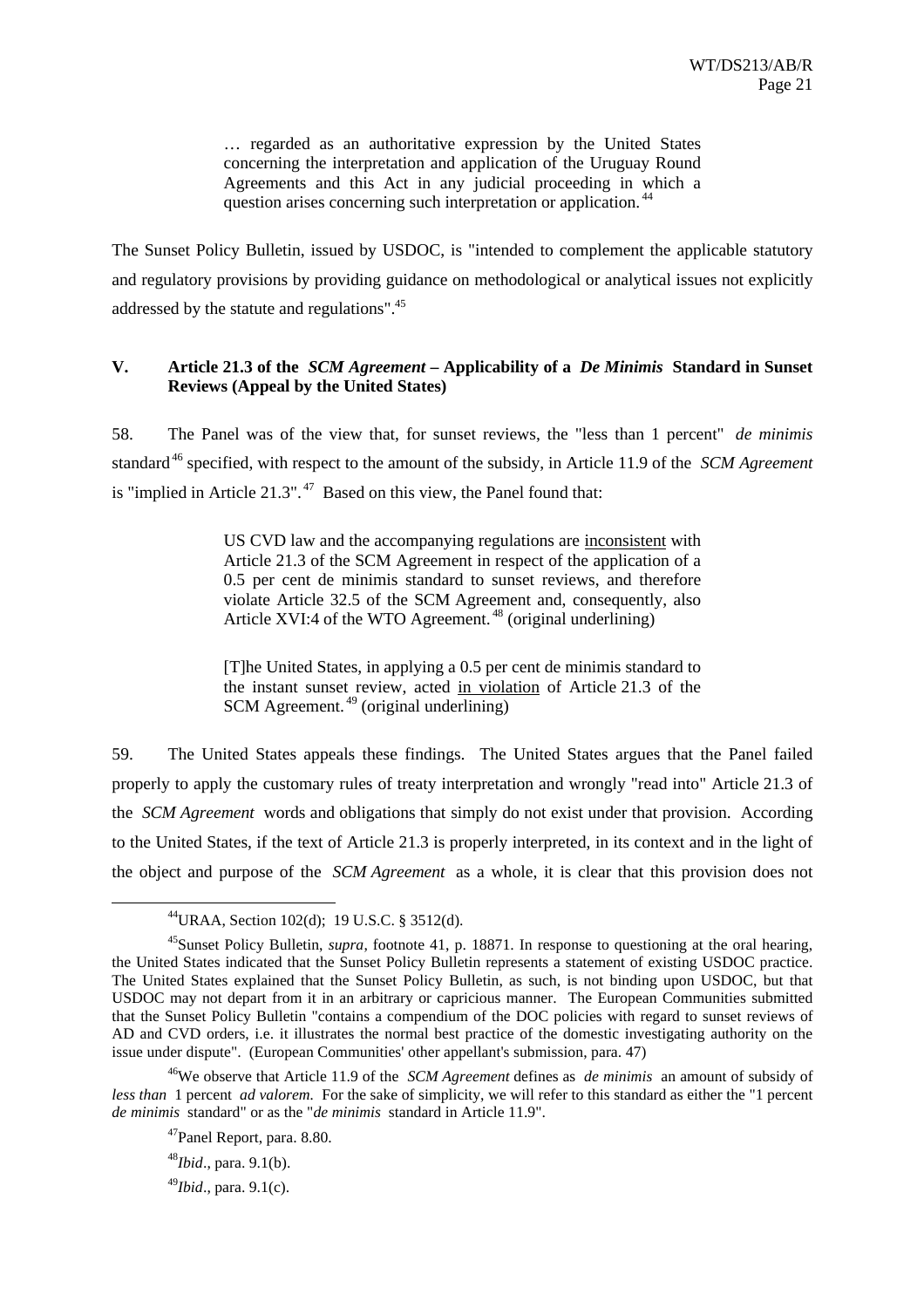l

require the application of any *de minimis* standard in a sunset review.<sup>50</sup> The United States underlines that one member of the Panel expressed that view in his separate dissenting opinion.<sup>51</sup>

60. This issue requires us to consider whether, as the Panel found, the *same* 1 percent *de minimis* standard that must be applied, pursuant to Article 11.9 of the *SCM Agreement*, in countervailing duty *investigations*, must also be applied in *sunset reviews* carried out pursuant to Article 21.3 of that Agreement. The issue arises because United States law does not require application of a 1 percent *de minimis* standard in sunset reviews. Rather, United States law prescribes a *de minimis* standard of 0.5 percent *ad valorem* for sunset reviews <sup>52</sup> In its legislation and regulations implementing the results of the Uruguay Round, the United States provided for a *de minimis* standard of 1 percent to be applied in *investigations* <sup>53</sup>, but maintained its pre-existing *de minimis* standard of 0.5 percent for *reviews*. <sup>54</sup> These modifications reflected the view of the United States Administration, as expressed in the SAA, that the "*de minimis* requirements of

- (a) US CVD law and the accompanying regulations are consistent with Article 21.3 of the SCM Agreement in respect of the application of a 0.5 per cent de minimis standard to sunset reviews; and
- (b) The United States, in applying a 0.5 per cent de minimis standard to the instant sunset review, did not act in violation of Article 21.3 of the SCM Agreement. (original underlining)

<sup>54</sup>Sunset reviews did not exist under United States law prior to the passage of the URAA. By virtue of Section 752(b)(4)(B) of the Tariff Act, the same *de minimis* standard that applies in periodic reviews and changed circumstances reviews is also applied to sunset reviews. The SAA explains that:

> [in reviews of countervailing duty orders], the Administration intends that Commerce will continue its present practice of waiving the collection of estimated deposits if the deposit rate is below 0.5 percent *ad valorem*, the existing regulatory standard for *de minimis*.

(SAA, *supra*, footnote 40, p. 939)

<sup>50</sup>United States' appellant's submission, para. 33.

<sup>&</sup>lt;sup>51</sup>One member of the Panel dissented from the findings of the Panel in paragraphs 9.1(b) and 9.1(c). That member found, at paragraph 10.15 of the Panel Report, that:

 $52$ Section 752(b)(4)(B) of the Tariff Act provides that the same *de minimis* standard that applies in periodic reviews and changed circumstances reviews shall also apply to sunset reviews. This rate is not specified in the Tariff Act, but is set at 0.5 percent *ad valorem* in Section 351.106(c)(1) of Title 19 of the Regulations.

 $53$ Sections 703(b)(4) and 705(a)(3) of the Tariff Act.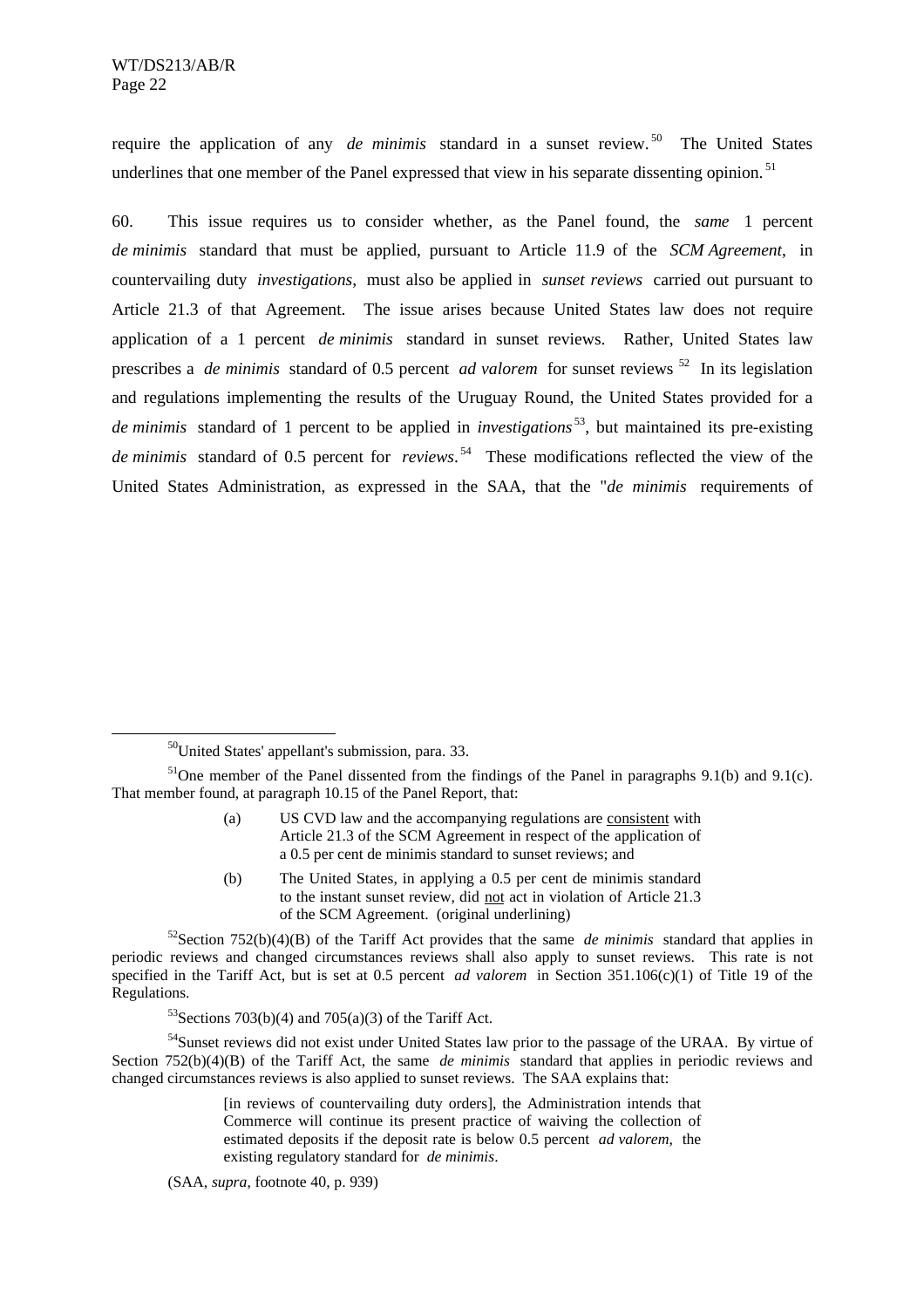Articles 11.9, 27.10 and 27.11 of the Subsidies Agreement are applicable *only* to initial CVD *investigations*. Thus … these standards are *not applicable* to reviews of CVD orders." <sup>55</sup>

61. At the outset of our analysis, we recall that Article 3.2 of the DSU recognizes that interpretative issues arising in WTO dispute settlement are to be resolved through the application of customary rules of interpretation of public international law. It is well settled in WTO case law that the principles codified in Articles 31 and 32 of the *Vienna Convention on the Law of Treaties* (the "*Vienna Convention*") are such customary rules. Article 31(1) provides in relevant part that:

> A treaty shall be interpreted in good faith in accordance with the ordinary meaning to be given to the terms of the treaty in their context and in the light of its object and purpose.

62. Thus, the task of interpreting a treaty provision must begin with its specific terms. Accordingly, we turn, first, to Article 21.3 of the *SCM Agreement*, which deals with sunset reviews:

> Notwithstanding the provisions of paragraphs 1 and 2, any definitive countervailing duty shall be terminated on a date not later than five years from its imposition (or from the date of the most recent review under paragraph 2 if that review has covered both subsidization and injury, or under this paragraph), unless the authorities determine, in a review initiated before that date on their own initiative or upon a duly substantiated request made by or on behalf of the domestic industry within a reasonable period of time prior to that date, that the expiry of the duty would be likely to lead to continuation or recurrence of subsidization and injury.<sup>52</sup> The duty may remain in force pending the outcome of such a review.

\_\_\_\_\_\_\_\_\_\_\_\_\_\_

<sup>52</sup> When the amount of the countervailing duty is assessed on a retrospective basis, a finding in the most recent assessment proceeding that no duty is to be levied shall not by itself require the authorities to terminate the definitive duty.

l <sup>55</sup>SAA, *supra*, footnote 40, p. 939. (emphasis added) These expressed views of the United States contrast with the practice of the European Communities. The European Communities' legislation does not deal explicitly with the *de minimis* standard to be applied in a sunset review (or, in European Communities' terminology, "Expiry Review"). (See Article 17 of Council Regulation (EC) 2026/97 of 6 October 1997 on the protection against subsidised imports of countries not members of the European Community, Official Journal L288/1 of 21 October 1997; Exhibit EC-26 submitted by the European Communities to the Panel) However, in a specific case where a subsidy granted by a developing country was found to be less than 2 percent, the European Commission terminated the duty at the expiry review stage as a consequence of its finding that the subsidy was *de minimis*. (EC Commission Decision of 12 June 1998, terminating the countervailing duty proceeding concerning imports of polyester fibres and polyester yarns originating in Turkey, Official Journal L168/46 of 13 June 1998; Exhibit EC-27 submitted by the European Communities to the Panel)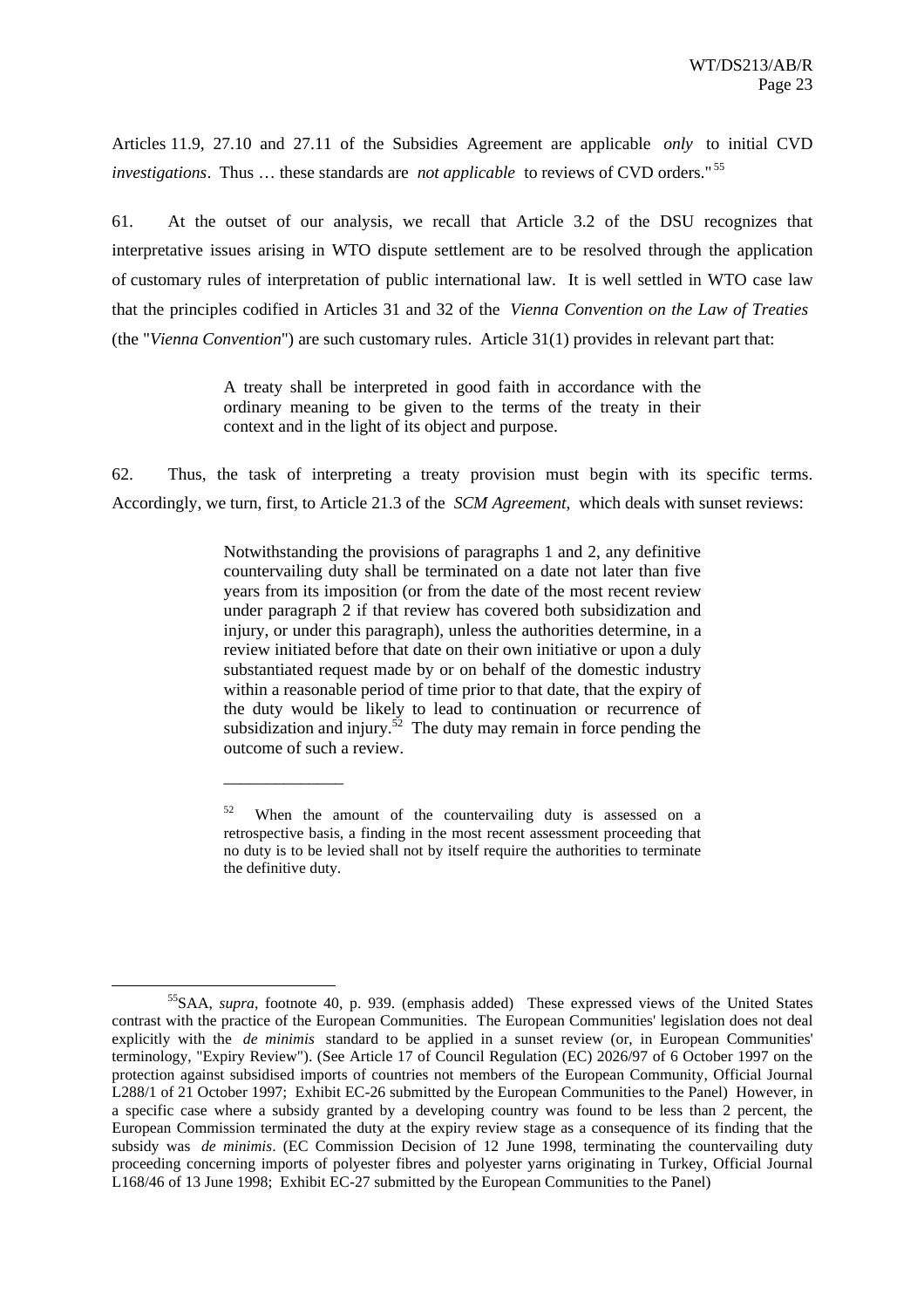63. Article 21.3 imposes an explicit temporal limit on the maintenance of countervailing duties. For countervailing duties that have been in place for five years, the terms of Article 21.3 require their termination *unless* certain specified conditions are met. Specifically, a Member is permitted *not* to terminate such duties only if it conducts a review and, in that review, determines that the prescribed conditions for the continued application of the duty are satisfied. The prescribed conditions are "that the expiry of the duty would be likely to lead to continuation or recurrence of subsidization and injury". If, in a sunset review, a Member makes an affirmative determination that these conditions are satisfied, it may continue to apply countervailing duties beyond the five-year period set forth in Article 21.3. If it does not conduct a sunset review, or, having conducted such a review, it does not make such a positive determination, the duties must be terminated.

64. As the Panel observed, and as all of the participants in this appeal agree, the text of Article 21.3 does not mention any *de minimis* standard to be applied in sunset reviews. Nor does it make any express reference to the *de minimis* standard set forth in Article 11.9 of the *SCM Agreement*.

65. We have previously observed that the fact that a particular treaty provision is "silent" on a specific issue "must have some meaning".<sup>56</sup> In this case, the lack of any indication, in the text of Article 21.3, that a *de minimis* standard must be applied in sunset reviews serves, at least at first blush, as an indication that no such requirement exists. However, as the Panel itself observed, the task of ascertaining the meaning of a treaty provision with respect to a specific requirement does not end once it has been determined that the text is silent on that requirement.<sup>57</sup> Such silence does not exclude the possibility that the requirement was intended to be included by implication.

66. With this in mind, we next consider Article 11.9 of the *SCM Agreement*, which sets forth, for original investigations, the *de minimis* standard that the Panel found to be "implied" in sunset reviews carried out pursuant to Article 21.3. Article 11.9 provides:

> An application under paragraph 1 shall be rejected and an investigation shall be terminated promptly as soon as the authorities concerned are satisfied that there is not sufficient evidence of either subsidization or of injury to justify proceeding with the case. There shall be immediate termination in cases where the amount of a subsidy is *de minimis*, or where the volume of subsidized imports, actual or potential, or the injury, is negligible. For the purpose of this paragraph, the amount of the subsidy shall be considered to be *de minimis* if the subsidy is less than 1 per cent ad valorem.

 $\overline{\phantom{a}}$ <sup>56</sup>Appellate Body Report, *Japan – Alcoholic Beverages II*, at 111. See also, Appellate Body Report, *Canada – Patent Term*, para. 78.

<sup>57</sup>Panel Report, paras. 8.27-8.30.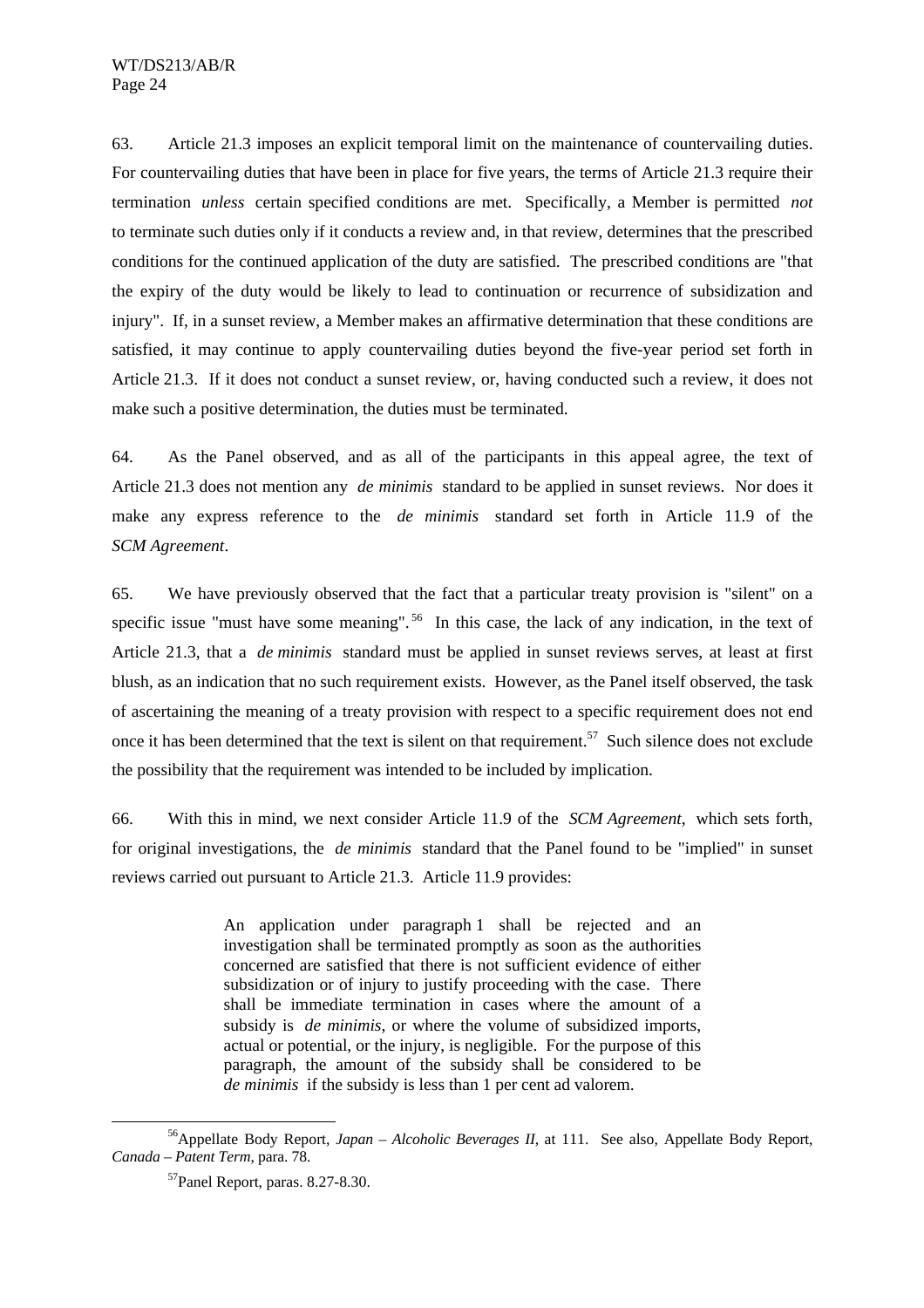67. This provision is one of the eleven paragraphs of Article 11. The various paragraphs set forth rules of a mainly procedural and evidentiary nature. All of them relate to the authorities' initiation and conduct of a countervailing duty *investigation*, as would be expected given the overall title of Article 11 – "*Initiation and Subsequent Investigation*". Paragraph 9 of Article 11 requires authorities to terminate immediately investigative action in three situations. One of these is when the authorities are satisfied that the amount of the subsidy is less than 1 percent *ad valorem*.

68. Although the terms of Article 11.9 are detailed as regards the obligations imposed on authorities thereunder, none of the words in Article 11.9 suggests that the *de minimis* standard that it contains is applicable *beyond* the investigation phase of a countervailing duty proceeding.<sup>58</sup> In particular, Article 11.9 does *not* refer to Article 21.3, nor to reviews that may follow the imposition of a countervailing duty.

69. We observe, in this regard, that the technique of cross-referencing is frequently used in the *SCM Agreement*. Article 21.4 refers to the obligations set forth in Article 12, and Article 21.5 subjects undertakings given in accordance with Article 18 to the review mechanisms contemplated in Article 21. Similarly, Article 22.7 of the *SCM Agreement* explicitly applies the provisions of Article 22, entitled "*Public Notice and Explanation of Determinations*", to reviews carried out under Article 21. Furthermore, Article 11.9 is specifically referred to in Article 15.3 of the *SCM Agreement*, and the provisions of Article 11, more generally, are referred to in a number of other provisions of the *SCM Agreement*. <sup>59</sup> These cross-references suggest to us that, when the negotiators of the *SCM Agreement* intended that the disciplines set forth in one provision be applied in

 $\overline{\phantom{a}}$ 

<sup>&</sup>lt;sup>58</sup>We do not subscribe to the view, expressed by Japan, that the use of the word "cases" (rather than the word "investigation") in the second sentence of Article 11.9 means that the application of the *de minimis* standard set forth in that provision must be applied in *all* phases of countervailing duty proceedings—not only in investigations. The use of the word "cases" does not alter the fact that the terms of Article 11.9 apply the *de minimis* standard only to the investigation phase. We note further that the panel in *US – DRAMS* rejected a similar argument with respect to the meaning of the word "cases" in Article 5.8 of the *Anti-Dumping Agreement*, a provision almost identical to Article 11.9 of the *SCM Agreement*.(Panel Report, *US – DRAMS*, para. 6.87)

<sup>59</sup>See, for example, Articles 12.13, 13.1, 17.1 and 22.1 of the *SCM Agreement*. Moreover, as the Panel noted that:

<sup>[</sup>a] number of provisions in the SCM Agreement also apply independently of cross-references in that they contain explicit statements of their scope of application: definition of "subsidy" in Article 1 ("For the purpose of this Agreement"); definition of "interested parties" in Article 12.9 ("for the purposes of this Agreement"); calculation of the amount of a subsidy under Article 14 ("For the purpose of Part V"); definition of "initiated" in footnote 37 ("as used hereinafter"); definition of "injury" under Article 15 and in footnote 45 ("Under this Agreement"); definition of "like product" in footnote 46 ("Throughout this Agreement"); definition of domestic industry in Article 16 ("For the purposes of this Agreement"); and definition of "levy" in footnote 51 ("As used in this Agreement").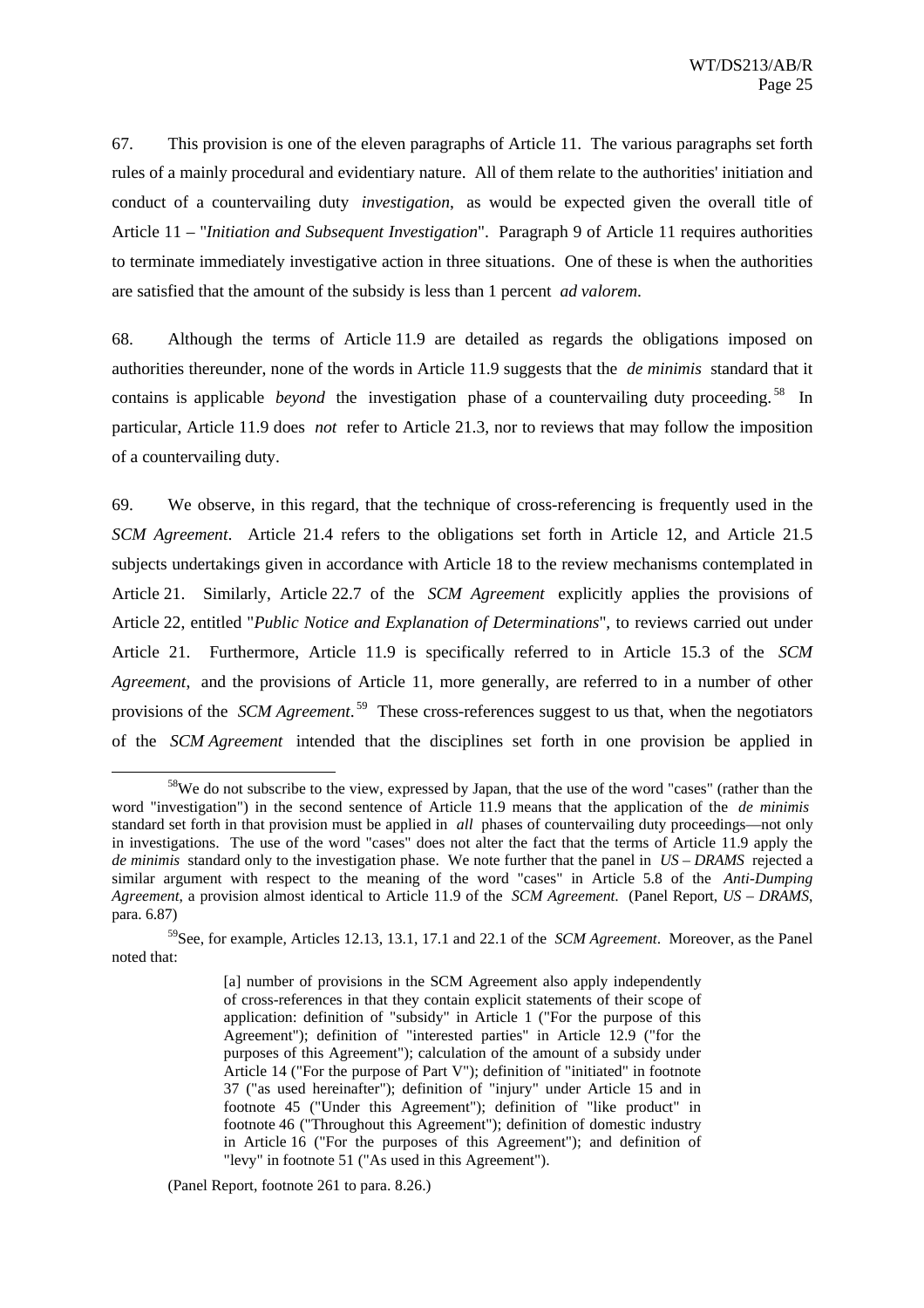another context, they did so expressly. In the light of the many express cross-references made in the *SCM Agreement,* we attach significance to the absence of any textual link between Article 21.3 reviews and the *de minimis* standard set forth in Article 11.9. We consider this to be noteworthy, having regard to the fact that both the adoption of a *de minimis* standard for investigations, and the introduction of a "sunset" provision, were regarded as important additions to the Tokyo Round Subsidies Code for improving GATT disciplines on subsidies and countervailing duties. <sup>60</sup>

70. Turning to the immediate context of Article 21.3, we observe the title to Article 21 of the *SCM Agreement* reads "*Duration and Review of Countervailing Duties and Undertakings*". The first paragraph of Article 21 stipulates that a countervailing duty "shall remain in force only as long as and to the extent necessary to counteract subsidization which is causing injury". We see this as a general rule that, after the imposition of a countervailing duty, the continued application of that duty is subject to certain disciplines. These disciplines relate to the *duration* of the countervailing duty ("only as long as … necessary"), its *magnitude* ("only … to the extent necessary"), and its *purpose* ("to counteract subsidization which is causing injury"). Thus, the general rule of Article 21.1 underlines the requirement for periodic review of countervailing duties and highlights the factors that must inform such reviews. This does not, however, assist us in determining whether a specific *de minimis* standard is intended to be applied in an Article 21.3 review.

71. Continuing our examination of Article 21 with its second paragraph, we recall that, as we explained in *US – Lead and Bismuth II*, "Article 21.2 provides a review mechanism to ensure that Members comply with the rule set out in Article 21.1 of the *SCM Agreement*."<sup>61</sup> Moreover, the last sentence of Article 21.2 emphasizes the principle that the countervailing duty must be terminated "immediately" when "the authorities determine that the countervailing duty is no longer warranted". As we explained in our Report in *US – Lead and Bismuth II*, the determination made in a review under Article 21.2 must be a meaningful one:

 $\overline{a}$ 

<sup>60</sup>See *infra*., para. 90.

<sup>61</sup>Appellate Body Report, *US – Lead and Bismuth II*, para. 53. Article 21.2 of the *SCM Agreement* provides that:

The authorities shall review the need for the continued imposition of the duty, where warranted, on their own initiative or, provided that a reasonable period of time has elapsed since the imposition of the definitive countervailing duty, upon request by any interested party which submits positive information substantiating the need for a review. Interested parties shall have the right to request the authorities to examine whether the continued imposition of the duty is necessary to offset subsidization, whether the injury would be likely to continue or recur if the duty were removed or varied, or both. If, as a result of the review under this paragraph, the authorities determine that the countervailing duty is no longer warranted, it shall be terminated immediately.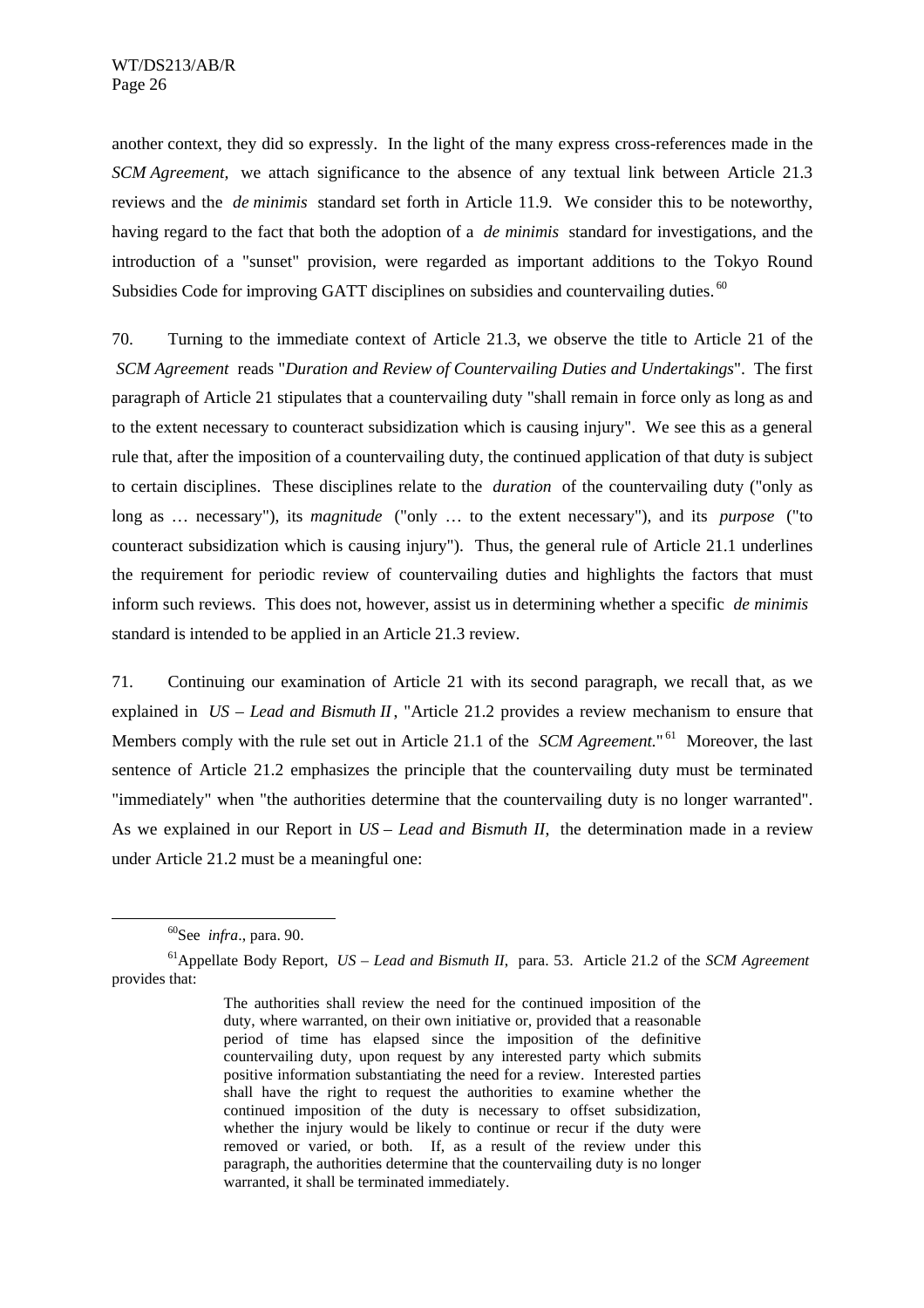[o]n the basis of its assessment of the information presented to it by interested parties, as well as of other evidence before it relating to the period of review, the investigating authority must determine whether there is a continuing need for the application of countervailing duties. The investigating authority is not free to ignore such information. If it were free to ignore this information, the review mechanism under Article 21.2 would have no purpose. <sup>62</sup>

While the requirement of a rigorous review cannot be denied, Article 21.2 does not expressly establish a *de minimis* standard. Accordingly, its terms do not, in our view, shed light on whether such a standard must be "implied" either for reviews carried out pursuant to that provision or pursuant to Article 21.3.

72. The immediate context of Article 21.3 also includes paragraph 4 of Article 21, the first sentence of which provides that "[t]he provisions of Article 12 regarding evidence and procedure shall apply to any review carried out under this Article." Article 12 sets out obligations, primarily of an evidentiary and procedural nature, that apply to the conduct of an *investigation*. It comes immediately after Article 11, which sets forth a number of procedural, evidentiary as well as substantive rules related to the initiation and conduct of an *investigation*. Given that the requirements of Articles 11 and 12 are placed consecutively in the Agreement, and the fact that both Articles expressly set out obligations in relation to *investigations*, we read the express reference in Article 21.4 to Article 12, but not to Article 11, as an indication that the drafters intended that the obligations in Article 12, but not those in Article 11, would apply to reviews carried out under Article 21.3.

73. Looking beyond the immediate context of Article 21.3, we turn to the object and purpose of the *SCM Agreement*. We note, first, that the Agreement contains no preamble to guide us in the task of ascertaining its object and purpose. In *Brazil – Desiccated Coconut*, we observed that the "*SCM Agreement* contains a set of rights and obligations that go well beyond merely applying and interpreting Articles VI, XVI and XXIII of the GATT 1947." <sup>63</sup> The *SCM Agreement* defines the concept of "subsidy", as well as the conditions under which Members may not employ subsidies. It establishes remedies when Members employ prohibited subsidies, and sets out additional remedies available to Members whose trading interests are harmed by another Member's subsidization practices. Part V of the *SCM Agreement* deals with one such remedy, permitting Members to levy countervailing duties on imported products to offset the benefits of specific subsidies bestowed on the manufacture, production or export of those goods. However, Part V also conditions the right to apply such duties on the demonstrated existence of three substantive conditions (subsidization, injury, and a causal link

<sup>62</sup>Appellate Body Report, *US – Lead and Bismuth II*, para. 61.

<sup>63</sup>Appellate Body Report, *Brazil – Desiccated Coconut*, at 181.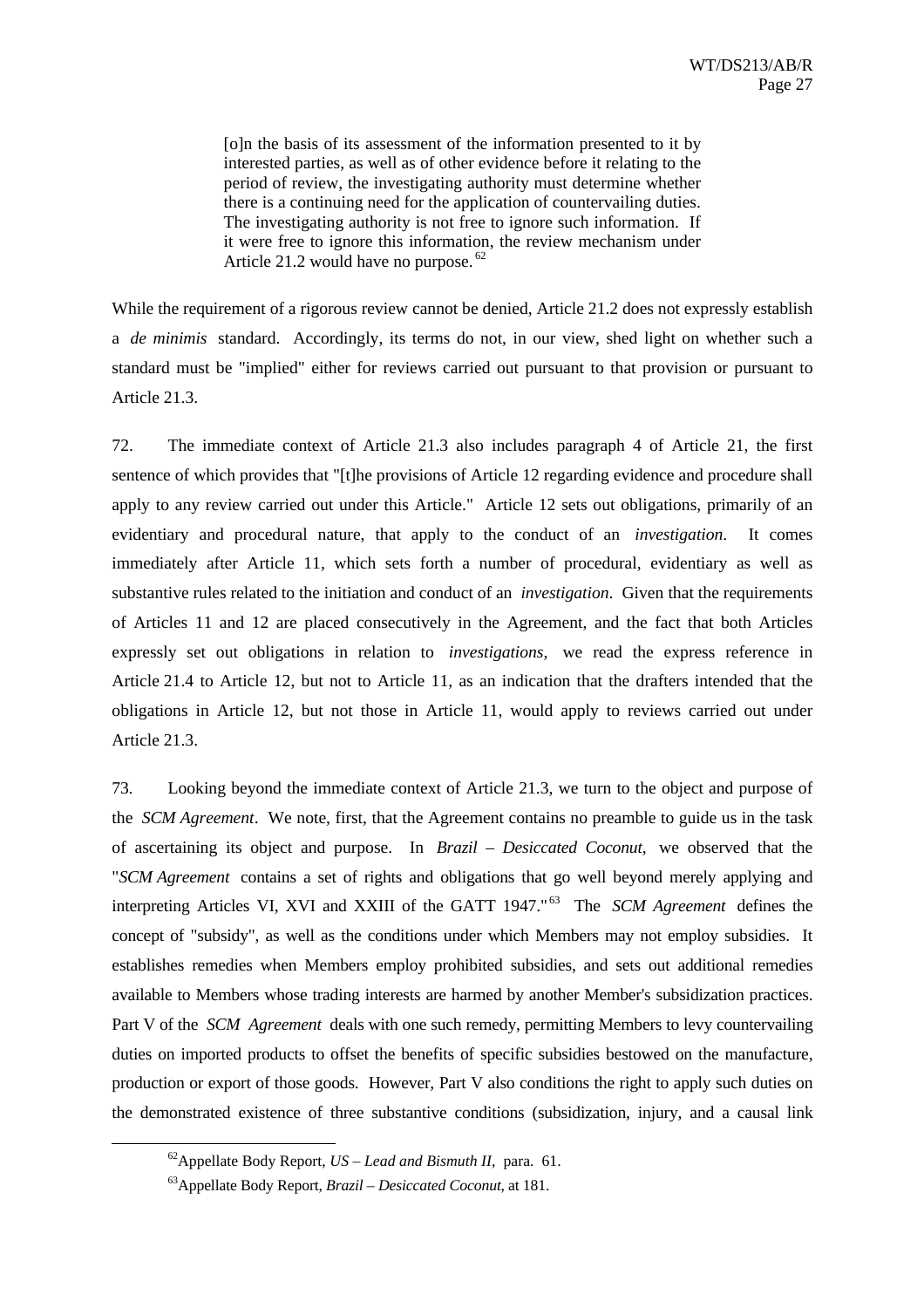between the two) and on compliance with its procedural and substantive rules, notably the requirement that the countervailing duty cannot exceed the amount of the subsidy.  $64$  Taken as a whole, the main object and purpose of the *SCM Agreement* is to increase and improve GATT disciplines relating to the use of both subsidies and countervailing measures.<sup>65</sup>

74. We thus believe that the Panel properly identified, as among the objectives of the *SCM Agreement*, the establishment of a framework of rights and obligations relating to countervailing duties<sup>66</sup>, and the creation of a set of rules which WTO Members must respect in the use of such duties.  $67$  Part V of the Agreement is aimed at striking a balance between the right to impose countervailing duties to offset subsidization that is causing injury, and the obligations that Members must respect in order to do so. While we agree that Part V strikes such a balance, this alone does not assist us in the task of determining whether the 1 percent *de minimis* standard in Article 11.9 is intended to be applied in reviews carried out pursuant to Article 21.3.

75. This brings us to an examination of the reasoning used by the Panel to find that the *de minimis* standard of Article 11.9 "must be applicable to sunset reviews as it is to investigations".<sup>68</sup> The Panel was of the view that "the sole or principal rationale for the de minimis standard set out in Article 11.9 is that a de minimis subsidy is considered to be non-injurious."<sup>69</sup>

76. Using this rationale, the Panel reasoned that it would be "difficult to see how de minimis rate of likely subsidisation could be considered injurious at the stage of sunset review and continuation of a CVD, when the same rate is considered non-injurious at the stage of investigation and imposition of a CVD." $70$  The Panel summarized its reasoning as follows:

(Ministerial Declaration on the Uruguay Round, GATT Doc. No. MIN.DEC (20 September 1986), p. 7) <sup>66</sup>Panel Report, para. 8.32.

<sup>64</sup>See Article 19.4 of the *SCM Agreement*. We also note that Article 19.2 expressly states that "[i]t is desirable … that the duty should be less than the total amount of the subsidy if such lesser duty would be adequate to remove the injury to the domestic industry".

<sup>&</sup>lt;sup>65</sup>We recall that the 1986 Punta del Este Ministerial Declaration, which initiated the Uruguay Round, and charted the course of the negotiations, provided that:

<sup>[</sup>n]egotiations on subsidies and countervailing measures shall be based on a review of Articles VI and XVI and the MTN agreement on subsidies and countervailing measures *with the objective of improving GATT disciplines relating to all subsidies and countervailing measures that affect international trade*. (emphasis added)

<sup>67</sup>*Ibid*., para. 8.68.

<sup>68</sup>*Ibid*., para. 8.79.

<sup>69</sup>*Ibid*., para. 8.61.

<sup>70</sup>*Ibid*., para. 8.65.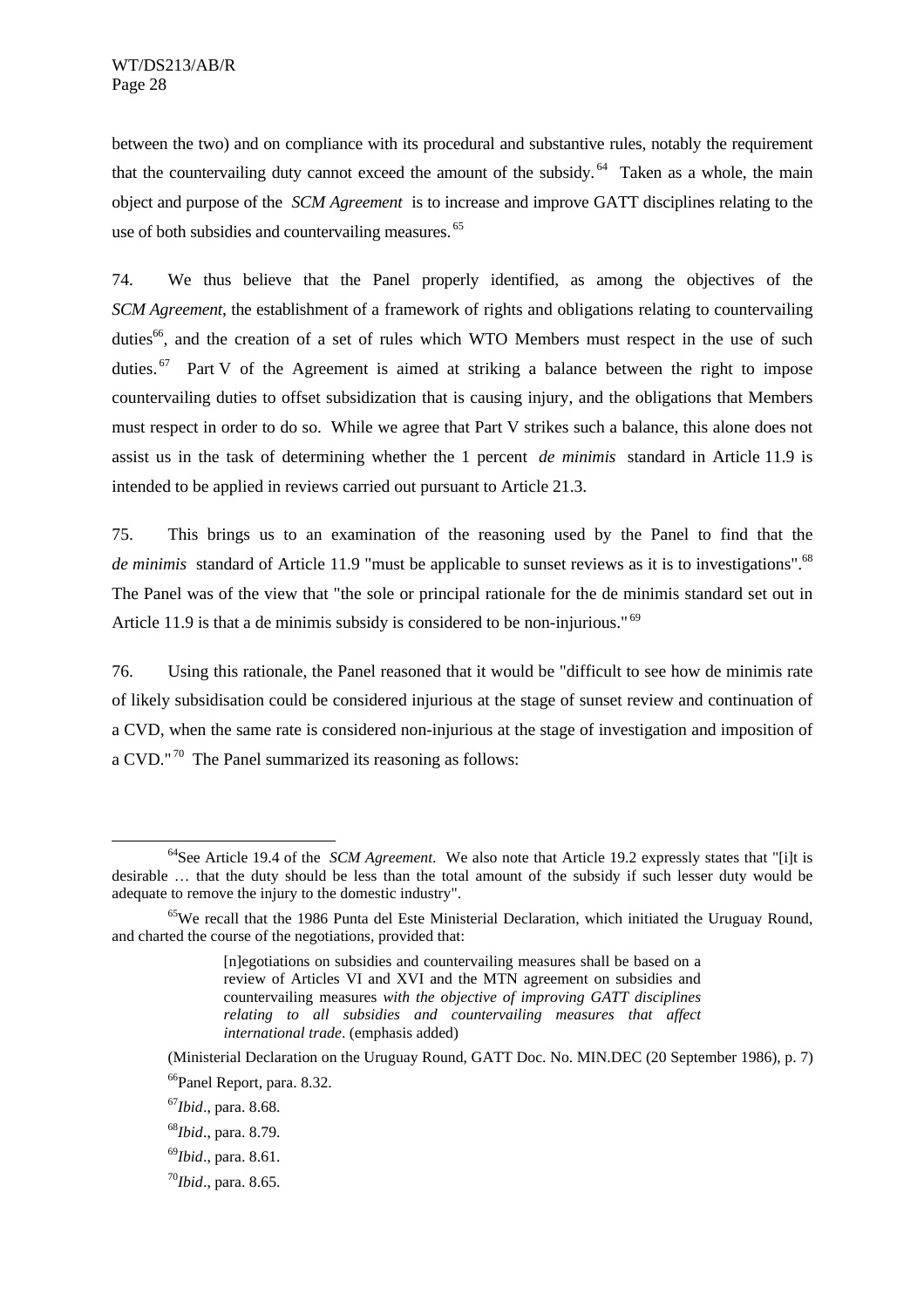… the rationale for the de minimis standard set out in Article 11.9 is clearly that CVDs are to be used to counter injurious subsidisation, and the threshold set out in this provision demarcates the level below which subsidisation is deemed to be so small as to be non-injurious for purposes of the imposition of CVDs. Having found this to be the case, and having established that one of the objects and purposes of the SCM Agreement is to regulate the imposition of CVDs and to create a disciplinary framework therefor, we are of the view that the de minimis standard must be applicable to sunset reviews as it is to investigations. Finding otherwise would compromise the very object and purpose of the SCM Agreement and the disciplinary framework that the drafters sought to create through the Agreement.<sup> $\frac{7}{10}$ </sup>

77. The Panel's approach was centered on the premise that the *de minimis* standard set forth in Article 11.9 represents a threshold below which subsidization is always *non-injurious*. The Panel formed this opinion after examining a 1987 Note prepared by the Secretariat for the Uruguay Round Negotiating Group on Subsidies and Countervailing Measures<sup>72</sup>, which was brought to the Panel's attention by the European Communities.<sup>73</sup> The Panel cited part of the Note which recognized that there are two alternative (but not mutually exclusive) theoretical justifications for a *de minimis* rule. <sup>74</sup> The Panel continued:

> [w]hile it is not known which of the two rationales, if not both ("not mutually exclusive"), served as a basis for Article 11.9, the language of that provision suggests to us that it was the first rationale that was the basis for, or was at least paramount in, the drafting of that provision. <sup>75</sup>

78. We observe, first, that in taking this approach, the Panel did not explain why it thought that it was appropriate to rely on the 1987 Note, but simply stated that "it is useful to consider the rationale for the application of a de minimis standard to investigations, as reflected in a Note by the Secretariat prepared in April 1987". <sup>76</sup> In any event, it seems to us that the 1987 Note does not support the Panel's

 $\overline{\phantom{a}}$ 

<sup>75</sup>Panel Report, para. 8.60.

<sup>76</sup>*Ibid*., para. 8.60. It is, for example, unclear to us whether the Panel considered the Note to form part of the preparatory work of the treaty and intended to use it as a supplementary means of treaty interpretation within the meaning of Article 32 of the *Vienna Convention*.

 $71$ Panel Report, para. 8.79.

<sup>72</sup>*Ibid*., para. 8.60, referring in footnote 296 to MTN.GNG/NG10/W/4, 28 April 1987.

 $<sup>73</sup>$ The 1987 Note was first referred to by the European Communities in its comments on the responses</sup> of the United States to questions from the Panel following the first meeting of the Panel with the parties. (Panel Report, para. 5.320.) For further discussion of the Note by the parties, see also, Panel Report, paras. 5.464-5.466, 5.501-5.504 and 5.530-5.536. The 1987 Note was submitted by the United States to the Panel as Exhibit US-7.

 $74$ The first view that "no action should be taken  $\ldots$  'where the effect of the subsidy on the industry in the importing country is not such as to cause material injury'". The second was that "'de minimis non curat lex': the law does not take notice of minimal matters". (original underlining) (Panel Report, para. 8.60, quoting from the 1987 Note, MTN.GNG/NG10/W/4, p. 2)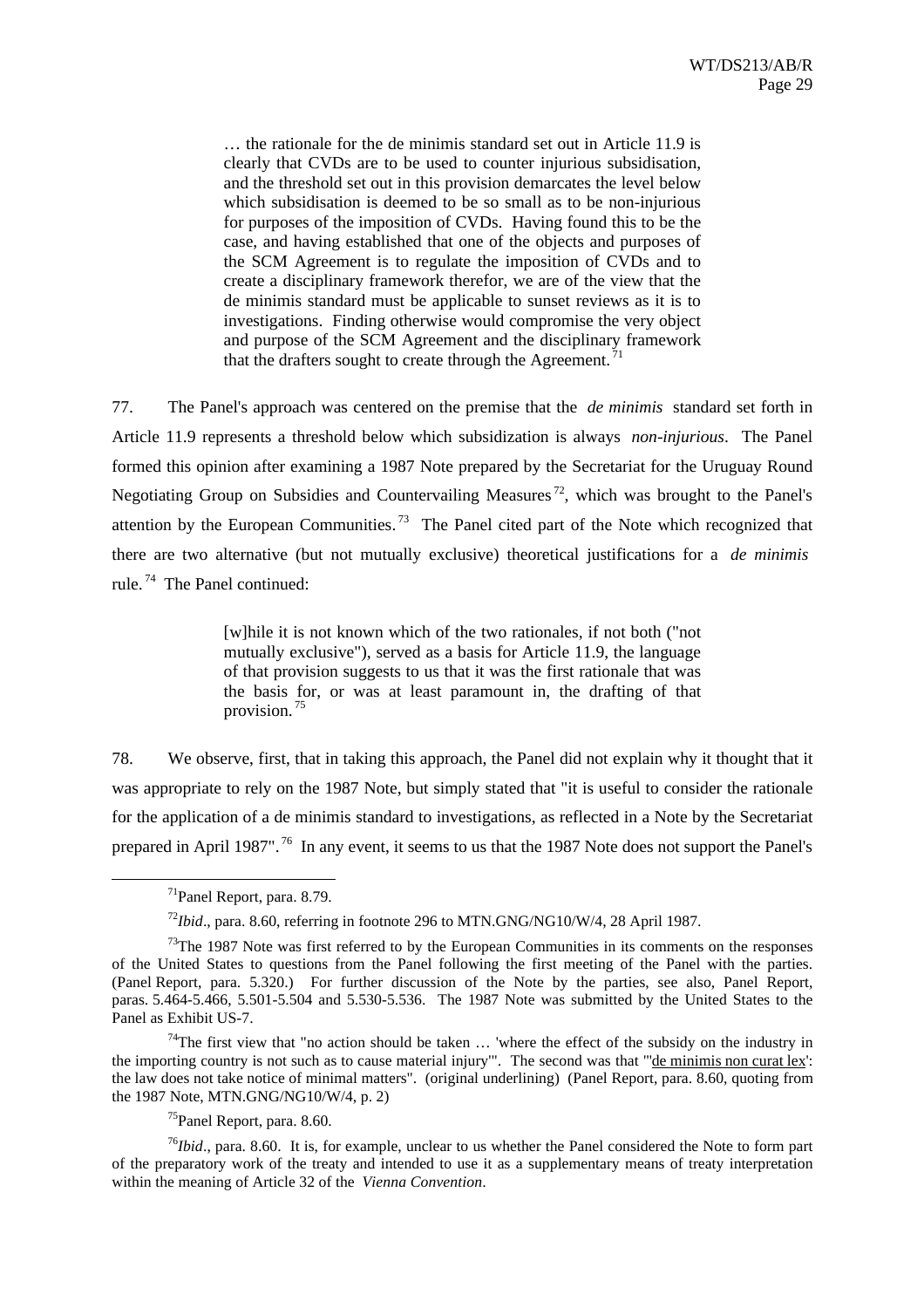l

conclusion that the "rationale" for the *de minimis* standard in Article 11.9 is that a *de minimis* subsidy is considered to be non-injurious. As the Panel itself recognized, the 1987 Note sets forth *two* rationales for *de minimis* standards, but does not suggest which of them is more compelling or preferable. Nor was any evidence adduced before the Panel suggesting that the negotiators of the *SCM Agreement* considered these or other rationales and expressed a preference for any of them. The Panel chose to base its interpretation of Article 11.9 on only one of these rationales. Even if it were appropriate to rely on the 1987 Note in interpreting the *SCM Agreement* in accordance with the rules of interpretation set forth in the *Vienna Convention*, selective reliance on such a document does not provide a proper basis for the conclusion reached by the Panel in this regard.

79. More importantly, leaving aside the 1987 Note, the *SCM Agreement* does not, in our view, support the "rationale" attributed by the Panel to the *de minimis* standard in Article 11.9. Article 15 of the *SCM Agreement*, which deals with injury and how it is to be determined, refers, in its paragraph 3, to the *de minimis* standard in Article 11.9 only for the purpose of cumulation of imports. Moreover, footnote 45 to Article 15 indicates that, in the *SCM Agreement*, the term "injury" is, "unless otherwise specified", to:

> … be taken to mean material injury to a domestic industry, threat of material injury to a domestic industry or material retardation of the establishment of such an industry and shall be interpreted in accordance with the provisions of [Article 15].

In defining the concept of injury, footnote 45 does not make any reference to the amount of subsidy involved.

80. Similarly, Article 1 of the *SCM Agreement* sets out a definition of "subsidy" that applies to the whole of that Agreement. This definition includes *all* such subsidies, regardless of their amount. None of the provisions in the *SCM Agreement* that uses the term "subsidization" confines the meaning of "subsidization" to subsidization at a rate equal to or in excess of 1 percent *ad valorem*, or to any other *de minimis* threshold. <sup>77</sup> It is also worth noting that, under Part II of the *SCM Agreement*, prohibited subsidies are prohibited regardless of the amount of the subsidy.

81. Thus, in our view, the terms "subsidization" and "injury" each have an independent meaning in the *SCM Agreement* which is not derived by reference to the other. It is *unlikely* that very low levels of subsidization could be demonstrated to *cause* "material" injury. Yet such a possibility is

<sup>77</sup>The term "subsidization" is used in the following Articles of the *SCM Agreement*: 6.1(a); 8.3; 11.9; 12.10; 15.3; 17.2; 18.2; 18.4; 19.4; 21.1; 21.2; 21.3; as well as in Annex IV.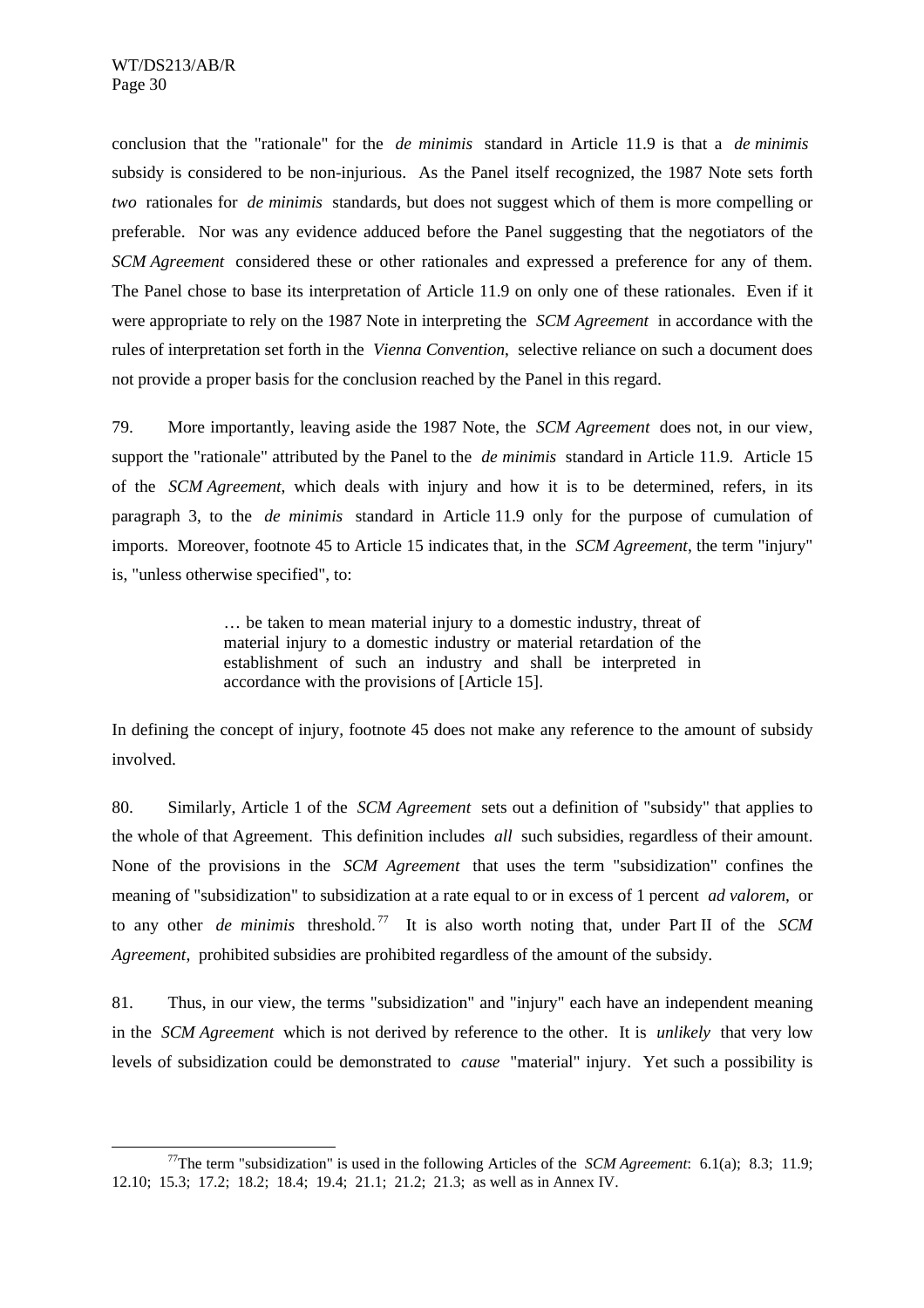not, *per se*, precluded by the Agreement itself, as injury is not defined in the *SCM Agreement* in relation to any specific level of subsidization.

82. We note, too, that Articles 27.10 and 27.11 of the *SCM Agreement* require termination of a countervailing duty *investigation* with respect to a developing country Member whenever "the overall level of subsidies granted does not exceed" 2 or 3 percent, depending on the circumstances. These provisions require authorities, in a countervailing duty investigation, to apply a higher *de minimis* subsidization threshold to imports from developing country Members. To accept the Panel's reasoning—that *de minimis* subsidization is non-injurious subsidization—would imply that, for the same product, imported into the same country, and affecting the same domestic industry, the *SCM Agreement* establishes different thresholds at which the same industry can be said to suffer injury, depending on the origin of the product. This unreasonable implication casts further doubt on the "rationale" attributed by the Panel to Article 11.9 's *de minimis* standard.

83. To us, there is nothing in Article 11.9 to suggest that its *de minimis* standard was intended to create a special category of "*non-injurious*" subsidization, or that it reflects a concept that subsidization at less than a *de minimis* threshold *can never* cause injury. For us, the *de minimis* standard in Article 11.9 does no more than lay down an agreed rule that if *de minimis* subsidization is found to exist in an original investigation, authorities are obliged to terminate their investigation, with the result that no countervailing duty can be imposed in such cases.

84. Accordingly, we do not believe that there is a clear "rationale" behind the 1 percent *de minimis* rule of Article 11.9 that must also apply in the context of reviews carried out under Article 21.3. However, the Panel reasoned that it would be "difficult to see how de minimis rate of likely subsidisation could be considered injurious at the stage of sunset review and continuation of a CVD, when the same rate is considered non-injurious at the stage of investigation and imposition of a CVD."<sup>78</sup> The Panel added that "[s]uch an interpretation would also yield irrational results".<sup>79</sup> For the reasons that follow, we are not persuaded that this is so.

85. Under the *SCM Agreement*, it is the *countervailing duty* that comes up for a review under Article 21.3. Once the Agreement has been in operation for a sufficient number of years, a countervailing duty subject to such a review will typically be a duty that was imposed after the entry

 $\overline{a}$ 

<sup>78</sup>Panel Report, para. 8.65.

<sup>79</sup>*Ibid*., para. 8.69.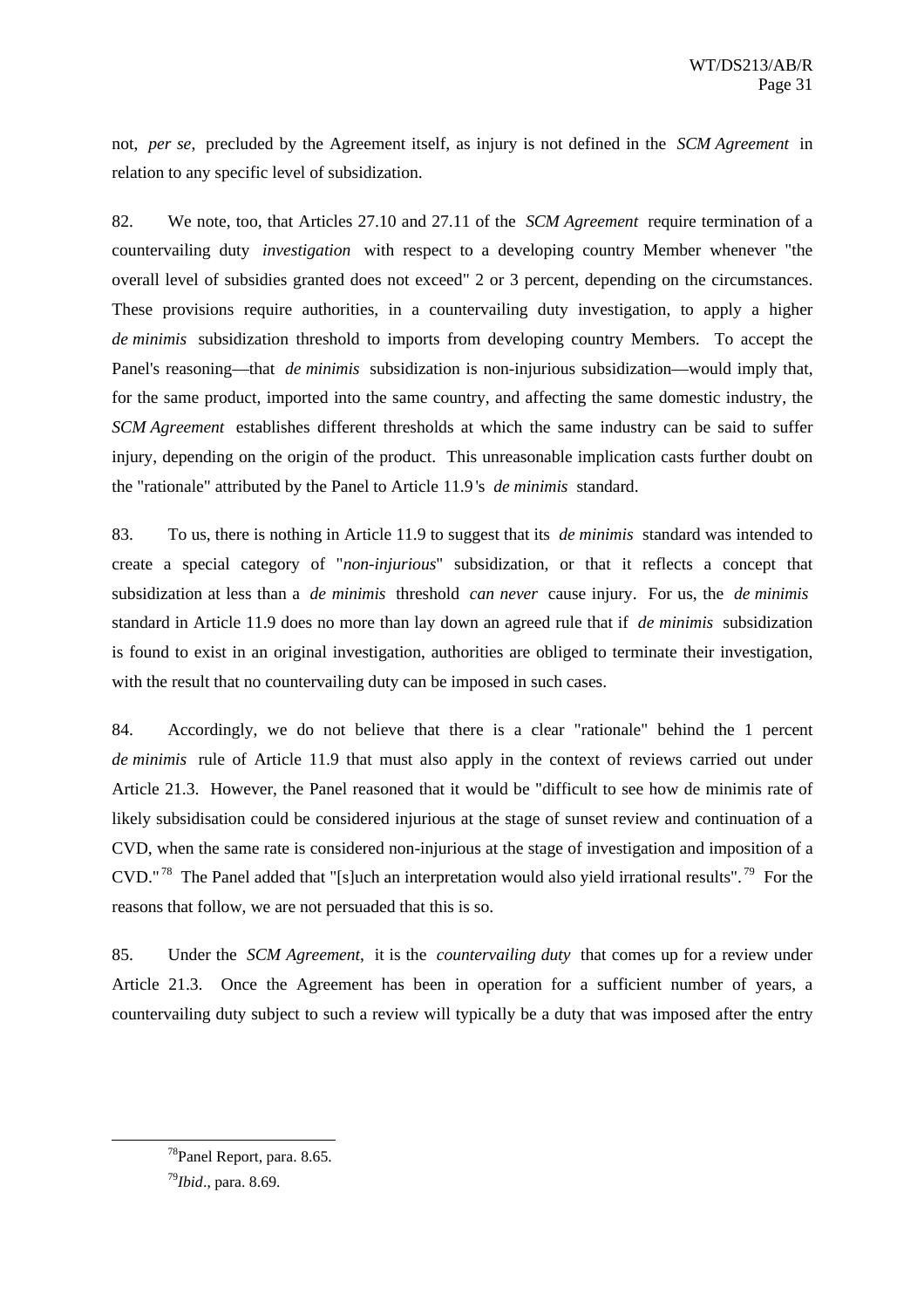l

into force of the *SCM Agreement*.<sup>80</sup> For this reason the underlying subsidy will have been found, in a proper investigation conducted in accordance with the requirements of the *SCM Agreement*, to be a subsidy that was in excess of the *de minimis* standard of Article 11.9 (or Article 27.10 or Article 27.11 as the case may be) at the time of imposition of the countervailing duty. There would be no countervailing duty to be reviewed where, in the original investigation, the amount of subsidy was found to be less than the *de minimis* standard. In that case, the investigation itself would have been terminated and no duty could have been imposed.<sup>81</sup>

86. We believe that the relevant question to be addressed is, therefore, what obligations the negotiators intended to apply in the case of a review of a countervailing duty where the underlying subsidy has fallen below the *de minimis* standard of Article 11.9 subsequent to the original investigation. It is not inconceivable that the negotiators of the *SCM Agreement* took the view that when a subsidy, originally found to be in excess of the *de minimis* level and to be causing injury, has fallen below the *de minimis* level subsequent to the investigation stage, authorities conducting a sunset review should nevertheless determine whether revocation of the duty is still likely to lead to continuation or recurrence of the injury to the domestic industry. The automatic termination of the countervailing duty may not have been considered desirable in such a situation.

87. We further observe that original investigations and sunset reviews are distinct processes with different purposes. The nature of the determination to be made in a sunset review differs in certain essential respects from the nature of the determination to be made in an original investigation. For example, in a sunset review, the authorities are called upon to focus their inquiry on what would happen if an existing countervailing duty were to be removed. In contrast, in an original

By virtue these provisions, even countervailing duties imposed as a result of investigations initiated prior to the date of entry into force of the *WTO Agreement* are subjected to sunset review in accordance with the requirements of Article 21.3. With the passage of time, however, countervailing duties reviewed under Article 21.3 will increasingly be countervailing duties that were imposed as a result of an investigation initiated *after* the date of entry into force of the *WTO Agreement.*

 $81$ We note that in the instant case of carbon steel, the original countervailing duty was imposed in 1993, before the *SCM Agreement* came into force. Had this been a case where the original subsidy was the subject of an investigation under the *SCM Agreement*, the investigation would have been terminated under Article 11.9 as the original subsidy was below the 1 percent *de minimis* standard.

<sup>80</sup>Articles 32.3 and 32.4 of the *SCM Agreement* provide:

Subject to paragraph 4, the provisions of this Agreement shall apply to investigations, and reviews of existing measures, initiated pursuant to applications which have been made on or after the date of entry into force for a Member of the WTO Agreement.

For the purposes of paragraph 3 of Article 21, existing countervailing measures shall be deemed to be imposed on a date not later than the date of entry into force for a Member of the WTO Agreement, except in cases in which the domestic legislation of a Member in force at that date already included a clause of the type provided for in that paragraph.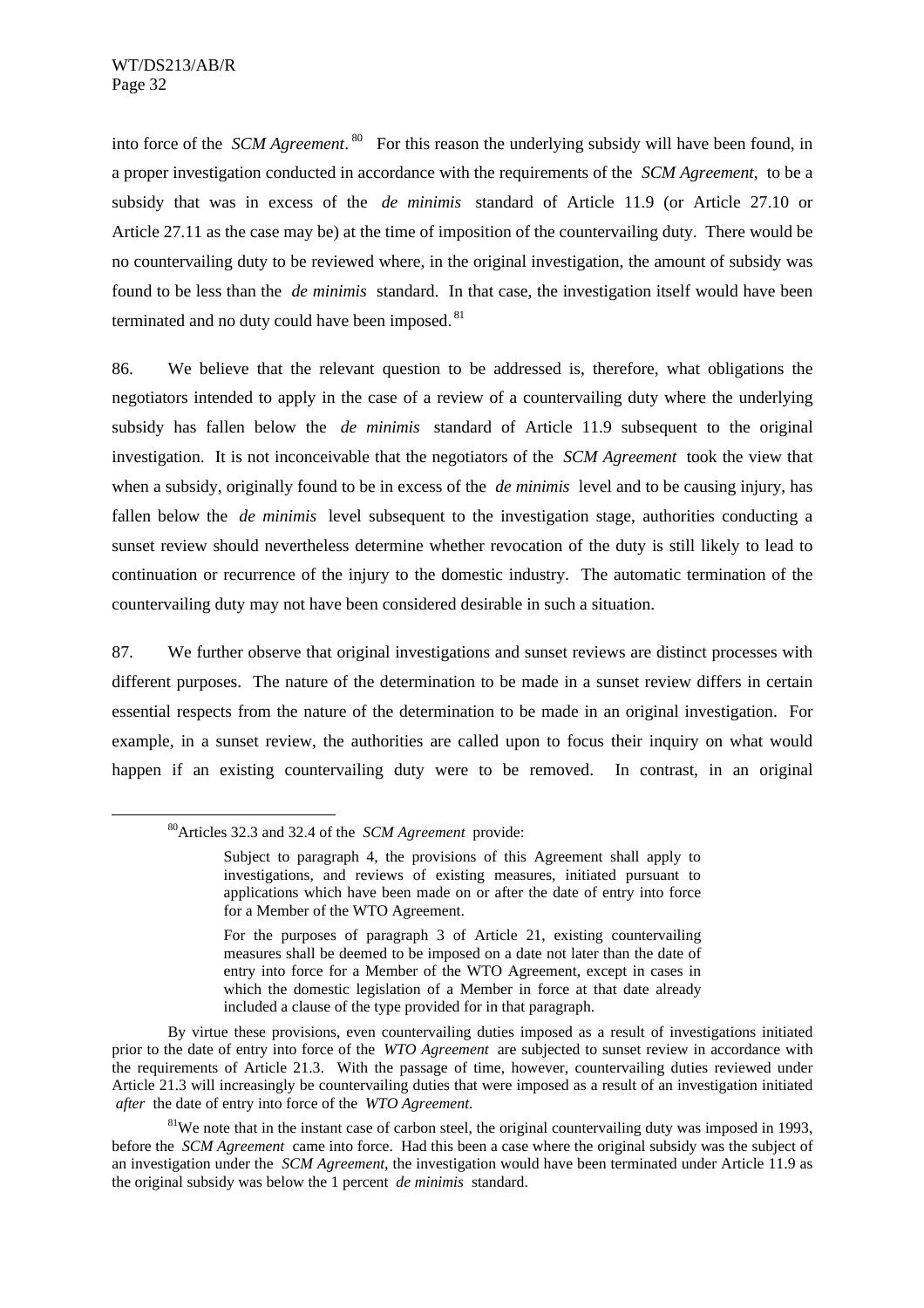investigation, the authorities must investigate the existence, degree and effect of any alleged subsidy in order to determine whether a subsidy exists and whether such subsidy is causing injury to the domestic industry so as to warrant the imposition of a countervailing duty. These qualitative differences may also explain the absence of a requirement to apply a specific *de minimis* standard in a sunset review.

88. At the same time, we wish to underline the thrust of Article 21.3 of the *SCM Agreement*. An automatic time-bound termination of countervailing duties that have been in place for five years from the original investigation or a subsequent comprehensive review is at the heart of this provision. Termination of a countervailing duty is the rule and its continuation is the exception. The continuation of a countervailing duty must therefore be based on a properly conducted review and a positive determination that the revocation of the countervailing duty would "be likely to lead to continuation or recurrence of subsidization and injury." Where the level of subsidization at the time of the review is very low, there must be persuasive evidence that revocation of the duty would nevertheless lead to injury to the domestic industry. Mere reliance by the authorities on the injury determination made in the original investigation will not be sufficient.<sup>82</sup> Rather, a fresh determination, based on credible evidence, will be necessary to establish that the continuation of the countervailing duty is warranted to remove the injury to the domestic industry.

89. For these reasons, we consider that the non-application of an express *de minimis* standard at the review stage, and limiting the application of such a standard to the investigation phase alone, does not lead to irrational or absurd results. Accordingly, we do not consider it strictly necessary to have recourse to the supplementary means of interpretation identified in Article 32 of the *Vienna Convention*.

90. In any event, we consider that recourse to the negotiating history of the *SCM Agreement* tends to confirm our view as to the meaning of Article 21.3. We note that the two issues, namely the application of a specific *de minimis* standard in investigations, and the introduction of a time-bound limitation on the maintenance of countervailing duties, were considered to be highly important and were the subject of protracted negotiations. Specific provisions dealing with each of these two issues were viewed as necessary to improve the existing disciplines of the GATT and of the Tokyo Round Subsidies Code. The final texts of Article 11.9 and of Article 21.3 were the result of a carefully negotiated compromise that drew from a number of different proposals, reflecting divergent interests and views. We further note in this respect that none of the participants in this appeal pointed to any

 $82\text{As}$  we noted earlier, no issues relating to the injury determination are raised in this case.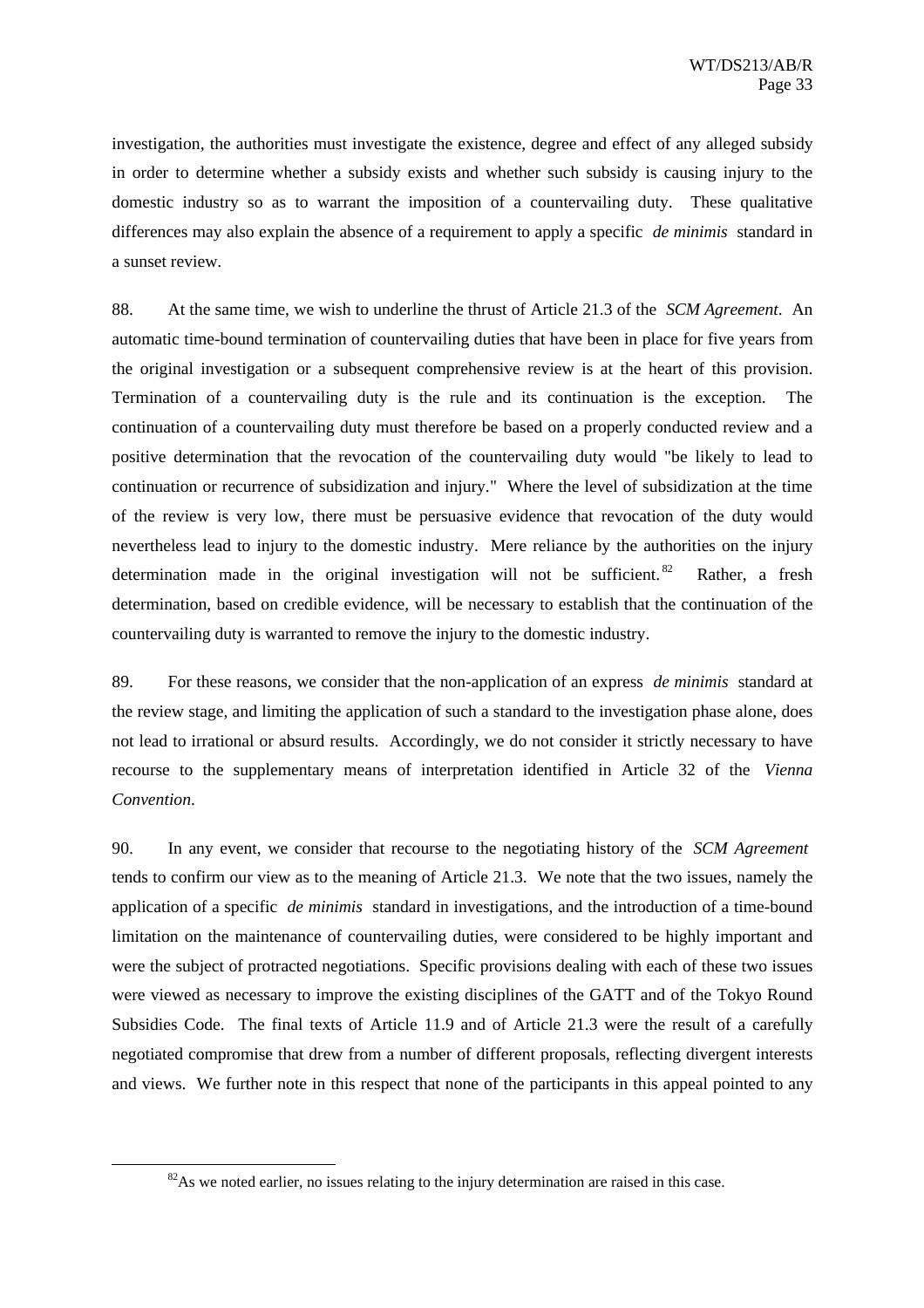document indicating that the inclusion of a *de minimis* threshold was ever considered in the negotiations on sunset review provisions leading to the text of Article 21.3.<sup>83</sup>

91. We are of the view that a finding on our part that the *de minimis* standard of Article 11.9 is implied in sunset reviews under Article 21.3 would upset the delicate balance of rights and obligations attained by the parties to the negotiations, as embodied in the final text of Article 21.3. Such a finding would be contrary to the requirement of Article 3.2, repeated in Article 19.2 of the DSU, that our findings and recommendations "cannot add to or diminish the rights and obligations provided in the covered agreements".

92. For the reasons set forth above, we are unable to conclude that the *de minimis* standard set forth in Article 11.9 of the *SCM Agreement* is implied in Article 21.3 of the Agreement. We, therefore, reverse the finding of the Panel that "the de minimis standard of Article 11.9 is implied in Article 21.3." <sup>84</sup>

93. Having found that there is no *de minimis* standard implied in Article 21.3 of the *SCM Agreement*, it follows that United States law as such is not inconsistent with Article 21.3 of the *SCM Agreement* on the ground that it does not require application of a 1 percent *de minimis* standard in sunset reviews. Accordingly, we also reverse the Panel's finding, in paragraph 9.1(b) of the Panel Report, that:

> US CVD law and the accompanying regulations are inconsistent with Article 21.3 of the SCM Agreement in respect of the application of a 0.5 per cent de minimis standard to sunset reviews, and therefore violate Article 32.5 of the SCM Agreement and, consequently, also Article XVI:4 of the WTO Agreement. (original underlining)

94. The Panel also found, at paragraph 9.1(c) of the Panel Report, that the United States acted inconsistently with Article 21.3 of the *SCM Agreement* in not applying a 1 percent *de minimis* standard in the sunset review of countervailing duties on carbon steel at issue in this case. The United States requests us to reverse this finding, for the same reasons that it requests reversal of the Panel's

<sup>84</sup>Panel Report, para. 8.80.

 $\overline{\phantom{a}}$ 

 $83$ Having examined a number of proposals made by delegations. Notes by the Secretariat summarizing the discussions, and a succession of drafts of the Agreement, we are also unable to find any sign that this issue was addressed during the negotiations. (See, notably, the so-called "Cartland drafts" of 1990, MTN/GNG/NG10/W/38 and Rev. 1, 2 and 3; and the "Dunkel Draft" of 1991, Draft Final Act Embodying the Results of the Uruguay Round of Multilateral Trade Negotiations, MTN.TNC/W/FA, 20 December 1991). Our review of certain commentaries on and summaries of the negotiation of the *Anti-Dumping Agreement* and the *SCM Agreement* – the negotiations of which were in part closely linked – also gives no indication that the issue arose during the negotiations.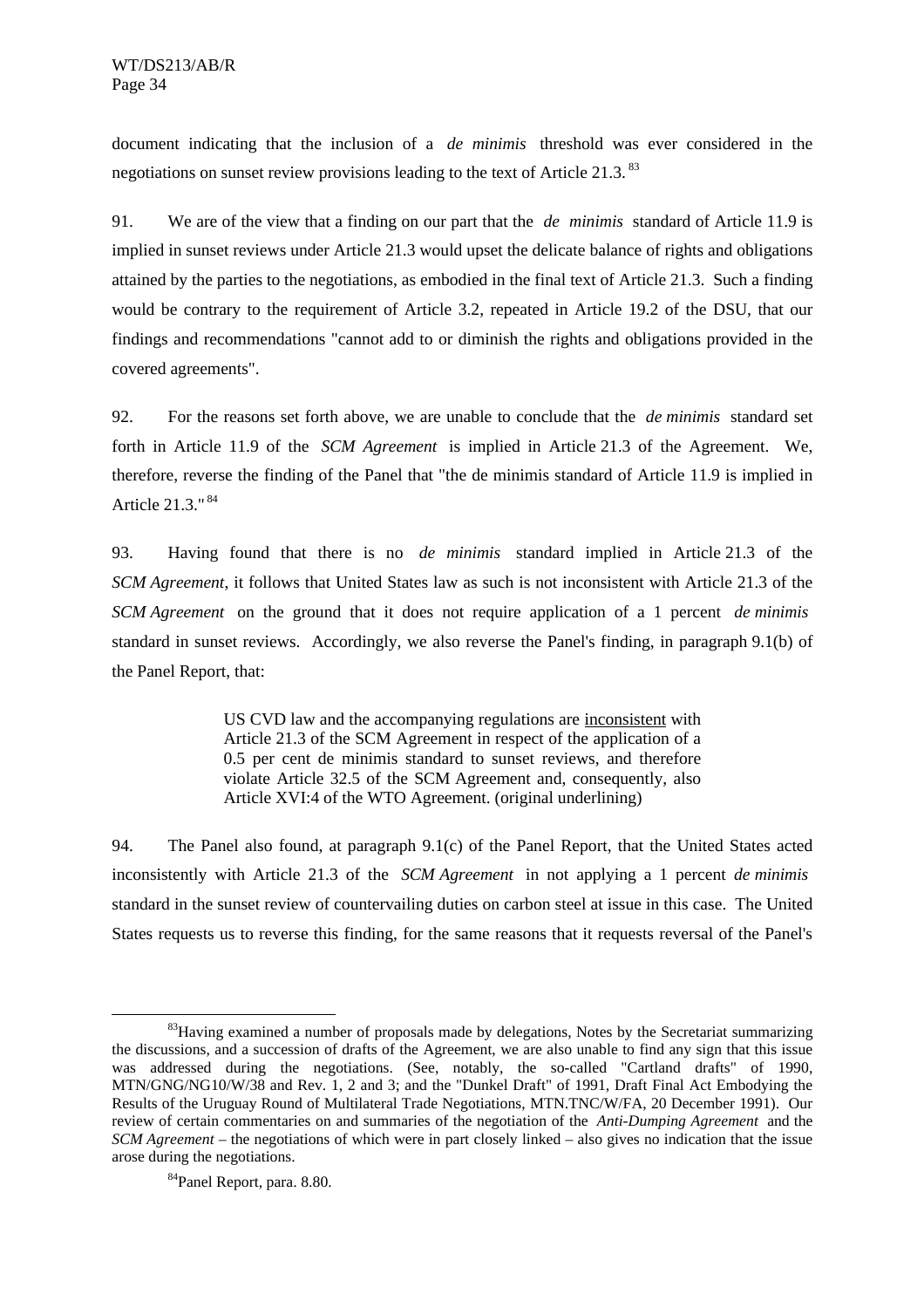finding that the United States law, as such, relating to the *de minimis* standard to sunset reviews, is inconsistent with Article 21.3 of the *SCM Agreement*.

95. The Panel's reasoning on this issue consisted almost entirely of the following sentence:

… [h]aving found that the de minimis standard set out in Article 11.9 is applicable to sunset reviews and that US CVD law is inconsistent with the SCM Agreement in this respect, we find that the United States violated the SCM Agreement by failing to apply such a de minimis standard to the instant sunset review.<sup>85</sup>

96. In other words, the Panel's finding that the United States acted inconsistently with its obligations under Article 21.3 of the *SCM Agreement* in its sunset review of carbon steel depended on, and was the inevitable consequence of its finding that United States law, as such, is inconsistent with those obligations. Logic compels us to take the same approach. Indeed, none of the participants suggests that we should reach a different conclusion regarding the consistency with Article 21.3 of USDOC's application of its *de minimis* standard in this case from the one we reach with respect to the consistency of United States law as such in this regard.

97. We therefore reverse also the Panel's finding, in paragraph 9.1(c) of the Panel Report, that:

… the United States, in applying a 0.5 per cent de minimis standard to the instant sunset review, acted in violation of Article 21.3 of the SCM Agreement.  $86$  (original underlining)

### **VI. Article 21.3 of the** *SCM Agreement –* **Self-Initiation of a Sunset Review by the Authorities (Appeal by the European Communities)**

98. The Panel found that:

… no evidentiary standards are applicable to the self-initiation of sunset reviews under Article 21.3. We thus conclude that US CVD law and the accompanying regulations are consistent with the SCM Agreement in respect of the automatic self-initiation of sunset reviews, and accordingly reject the European Communities' claim in this regard. <sup>87</sup>

99. The European Communities asks us to reverse this finding on the ground that the Panel erred in its interpretation of Article 21.3. According to the European Communities, the evidentiary standards specified in Article 11.6 of the *SCM Agreement* for authorities to initiate an *investigation*

 $\overline{a}$ 

<sup>85</sup>Panel Report, para. 8.84.

<sup>86</sup>*Ibid*., para. 9.1(c).

<sup>87</sup>*Ibid*., para. 8.49. (footnote omitted)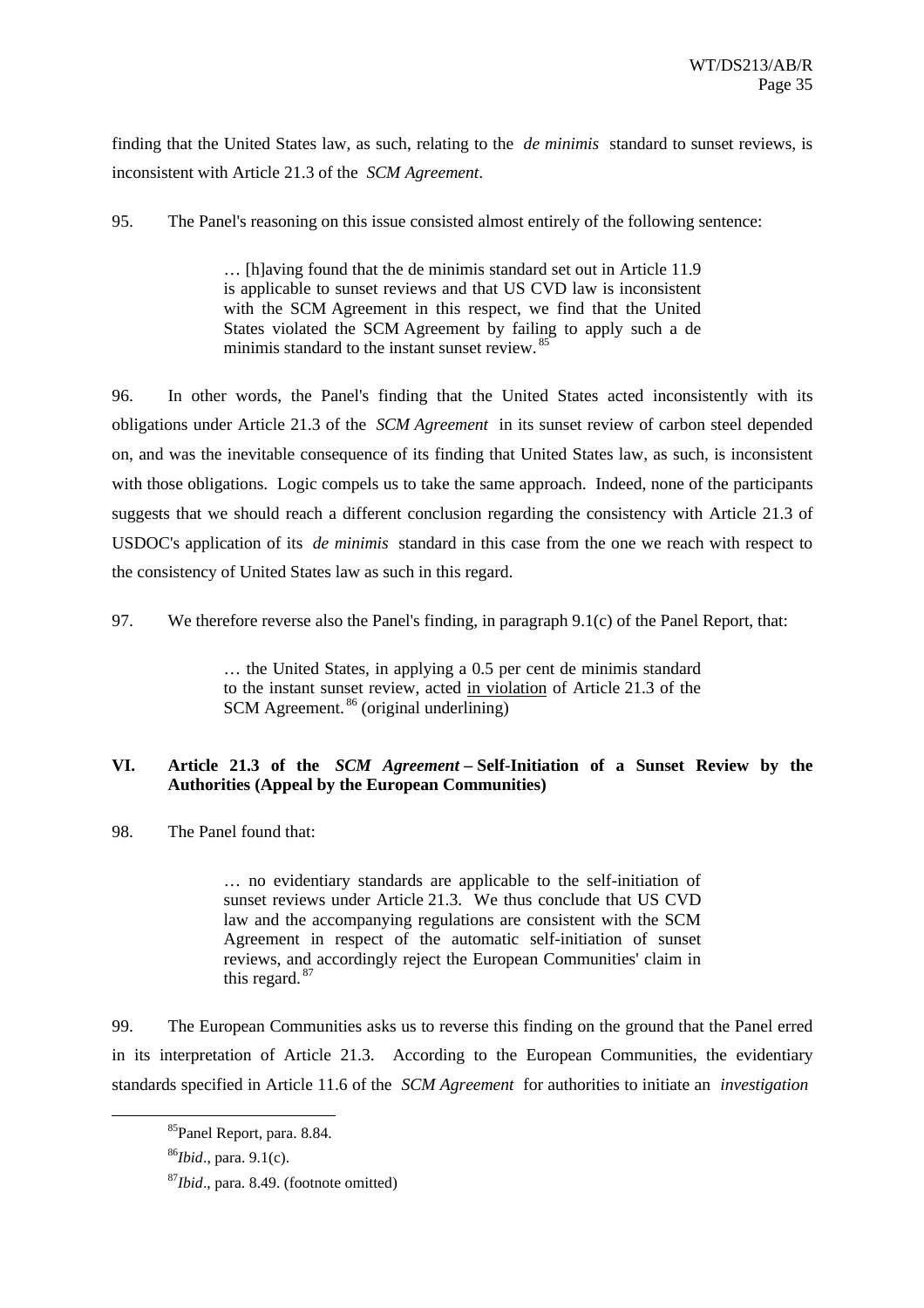on their own initiative also apply to the initiation by such authorities of a *sunset review* on their own initiative. Specifically, the European Communities considers that Article 21.3 requires investigating authorities, if they wish to self-initiate a sunset review, to be in possession of the same level of evidence as would be required in a "duly substantiated request" from the domestic industry. <sup>88</sup> Because United States law provides for the *automatic* self-initiation of sunset reviews by USDOC, in every case, regardless of whether USDOC is in possession of *any* evidence, the European Communities asks us to find that such law is inconsistent with Article 21.3 of the *SCM Agreement*, as well as with Article 32.5 of the *SCM Agreement* and Article XVI:4 of the *WTO Agreement*.

100. Japan supports the assertion of the European Communities that the Panel misinterpreted Article 21.3 of the *SCM Agreement* in finding that no evidentiary standard applies to the selfinitiation of sunset reviews by the authorities. For Japan, however, the evidentiary standard that applies is not necessarily the same as would be required under Article 11.6 or as would be required in a request by the domestic industry under Article 21.3. Rather, Japan submits that the authorities must be in possession of "sufficient evidence". Although what constitutes "sufficient evidence" will vary from case to case, Japan insists that the automatic initiation of sunset reviews, "without even a scintilla of evidence" can never be considered "sufficient". <sup>89</sup>

101. Before commencing our analysis, we note that United States law provides for the automatic self-initiation of sunset reviews by the authorities in each and every case. Section  $751(c)(2)$  of the Tariff Act directs USDOC to publish a notice of initiation of a sunset review no later than 30 days before, *inter alia,* the fifth anniversary of the date of publication of a countervailing duty order. Section 351.218(b) of Title 19 of the Regulations confirms that USDOC will conduct a sunset review of *each* countervailing duty order. Both the Sunset Policy Bulletin and the SAA describe the initiation of sunset reviews by USDOC as "automatic". <sup>90</sup>

102. We begin our consideration of this issue with the text of Article 21.3 of the *SCM Agreement*, the relevant part of which provides that:

 $\overline{a}$ 

 $88$ In footnote 9 to paragraph 13 of its other appellant's submission, the European Communities refers to paragraphs 8.15 and 8.16 of the Panel Report for details as to the type of evidence that it considers must be included in such a "duly substantiated request".

<sup>89</sup>Japan's third participant's submission, para. 32.

<sup>90</sup>Sunset Policy Bulletin, *supra*, footnote 41, p. 18872; SAA, *supra*, footnote 40, p. 889.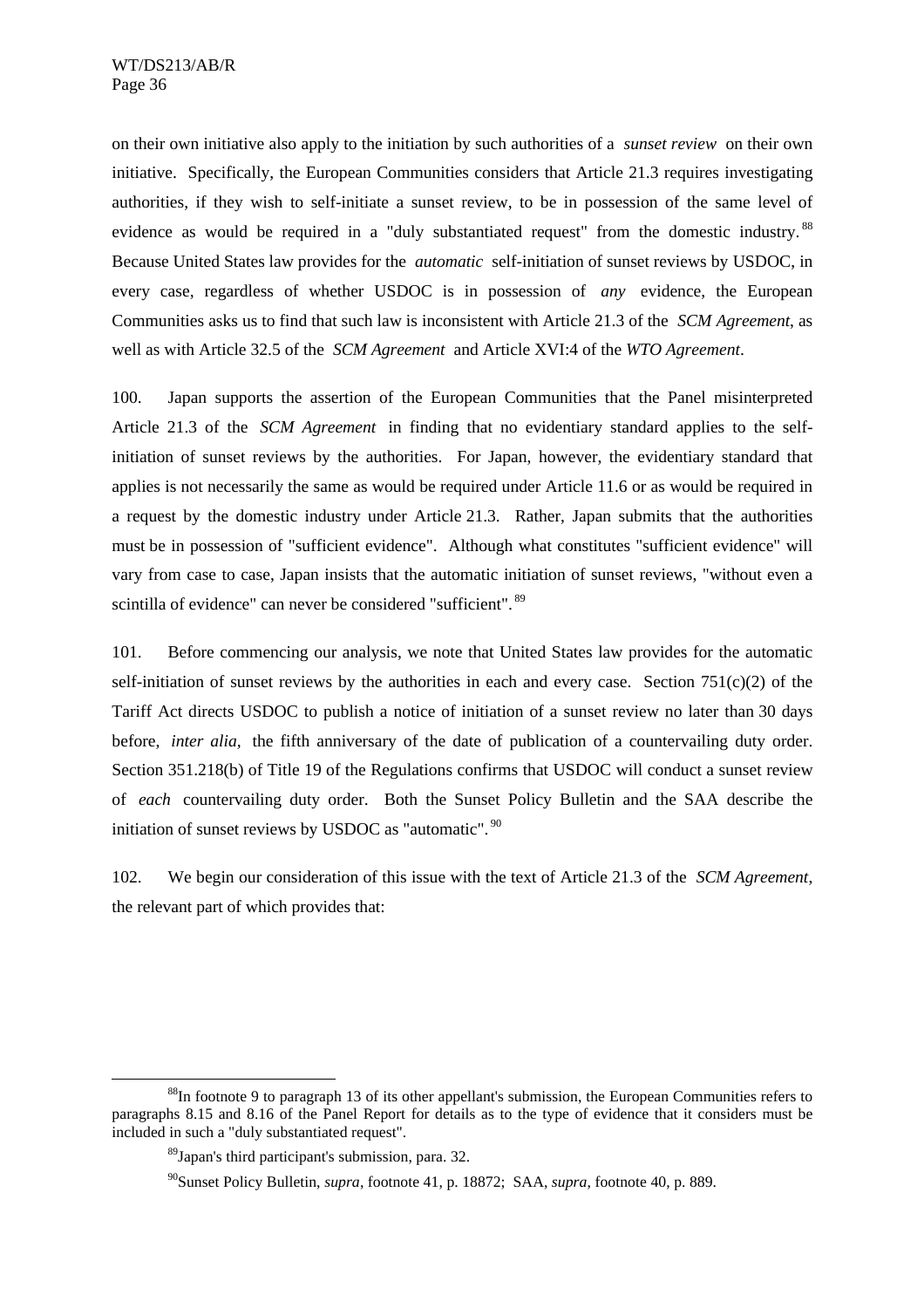… any definitive countervailing duty shall be terminated on a date not later than five years from its imposition … unless the authorities determine, in *a review initiated before that date on their own initiative or upon a duly substantiated request made by or on behalf of the domestic industry* within a reasonable period of time prior to that date, that the expiry of the duty would be likely to lead to continuation or recurrence of subsidization and injury. (emphasis added)

103. As we have seen, Article 21.3 requires the termination of countervailing duties within five years unless the prescribed determination is made in a review. Article 21.3 contemplates initiation of this review in one of two alternative ways, as is made clear through the use of the word "or". Either the authorities may make their determination "in a review initiated … on their own initiative"; *or*, *alternatively*, the authorities may make the determination "in a review initiated … upon a *duly substantiated* request made by or on behalf of the domestic industry …". The words "duly substantiated" qualify only the authorization to initiate a review upon request made by or on behalf of the domestic industry. No such language qualifies the first method for initiating a sunset review, namely self-initiation of a review by the authorities.

104. In principle, when a provision refers, without qualification, to an action that a Member may take, this serves as an indication that no limitation is intended to be imposed on the manner or circumstances in which such action may be taken. However, because the task of interpreting a treaty provision does not end with a bare examination of its text, the absence of an express limitation on Members' ability to take a certain action is not dispositive of whether any such limitation exists.<sup>91</sup>

105. Before leaving our analysis of the *text* of Article 21.3 of the *SCM Agreement*, we, lastly, note that the provision contains no explicit cross-reference to evidentiary rules relating to initiation, such as those contained in Article 11.6. We believe the absence of any such cross-reference to be of some consequence given that, as we have seen<sup>92</sup>, the drafters of the *SCM Agreement* have made active use of cross-references, *inter alia*, to apply obligations relating to *investigations* to review proceedings. In our view, the omission of any express cross-reference thus serves as a further indication that the negotiators of the *SCM Agreement* did not intend the evidentiary standards applicable to the self-initiation of *investigations* under Article 11 to apply to the self-initiation of *reviews* under Article 21.3.

 $\overline{\phantom{a}}$ 

 $91$ <sup>n</sup>[O]missions in different contexts may have different meanings, and omission, in and of itself, is not necessarily dispositive." (Appellate Body Report, *Canada – Autos*, para. 138)

<sup>92</sup>*Supra*, paras. 69 and 72.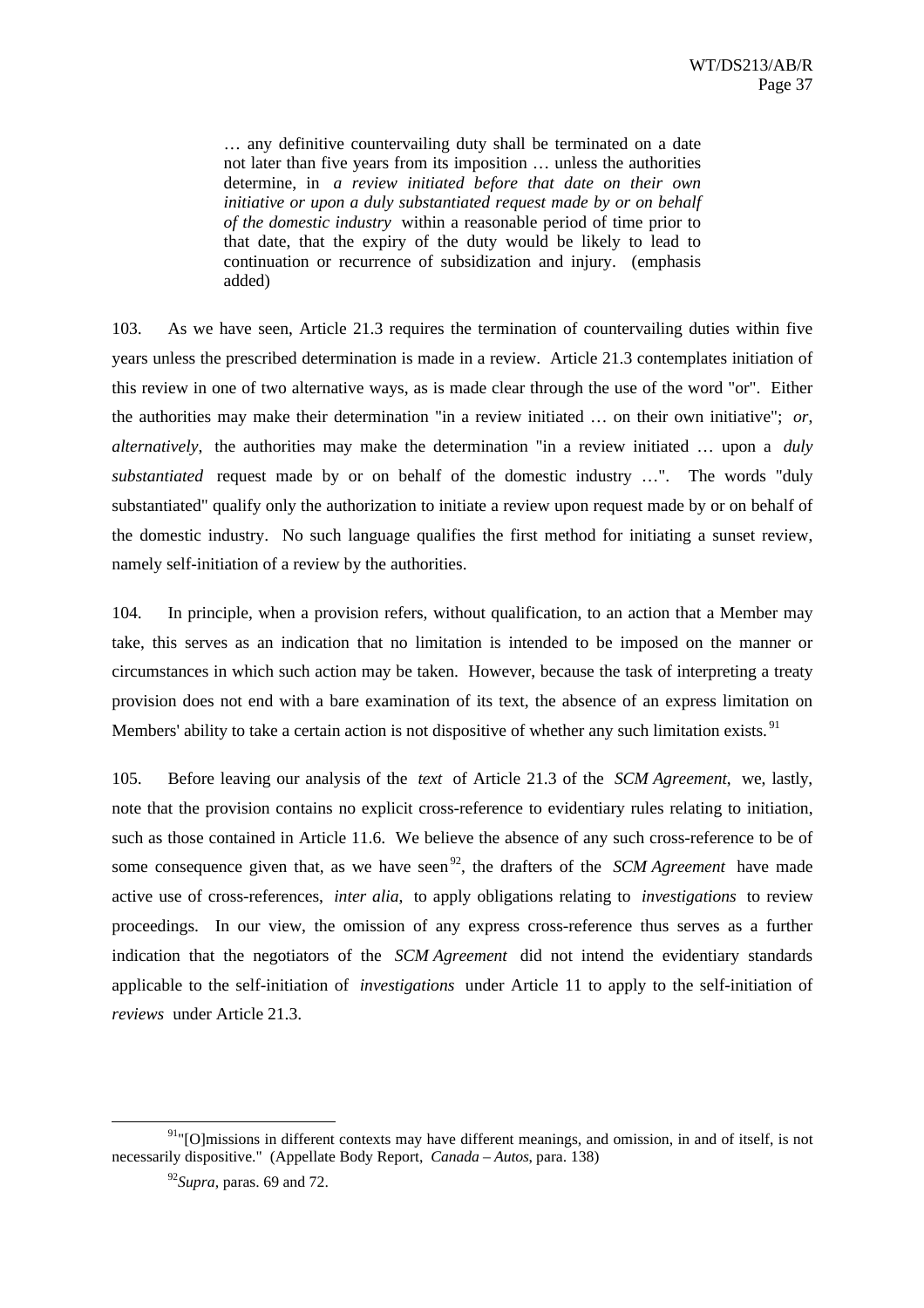106. We now turn to the immediate context of Article 21.3 of the *SCM Agreement*, namely the other paragraphs of Article 21.

107. Article 21.2 provides, in relevant part:

The authorities shall review the need for the continued imposition of the duty, where warranted, on their own initiative or, provided that a reasonable period of time has elapsed since the imposition of the definitive countervailing duty, upon request by any interested party which submits *positive information substantiating the need for a review*. (emphasis added)

108. Article 21.2 differs from Article 21.3 in that the former identifies certain circumstances in which the authorities are under an *obligation* to review ("shall review") whether the continued imposition of the countervailing duty is necessary. In contrast, the principal obligation in Article 21.3 is not, *per se*, to conduct a review, but rather to *terminate* a countervailing duty *unless* a specific determination is made in a review. We note that Article 21.2 sets down an explicit evidentiary standard for requests by interested parties for a review under that provision. In order to trigger the authorities' obligation to conduct a review, such requests must, *inter alia*, include "positive information substantiating the need for review". Article 21.2 does not, on its face, apply this same standard to the initiation by authorities "on their own initiative" of a review carried out under that provision. Thus, Article 21.2 contemplates that, for reviews carried out pursuant to that provision, the self-initiation by the authorities of a review is not governed by the same standards that apply to initiation upon request by other parties.

109. As we have noted earlier, the fourth paragraph of Article 21 explicitly applies to Article 21.3 reviews the detailed rules set out in Article 12 of the *SCM Agreement* regarding evidence and procedure in the *conduct* of investigations.<sup>93</sup> However, the rules on evidence and procedure contained in Article 12 do not relate to the *initiation* of such investigations.<sup>94</sup> Rather, the rules relating to evidence needed to *initiate* an investigation are set out in Article 11, which is not referred to in Article 21.4. The fact that the rules in Article 11 governing such matters are not incorporated by reference into Article 21.3 suggests that they are not, *ipso facto*, applicable to sunset reviews.

 $\overline{\phantom{a}}$ 

<sup>93</sup>*Supra*, para. 72.

<sup>94</sup>One provision in Article 12 of the *SCM Agreement* deals indirectly with the *initiation* of an investigation. Paragraph 12 reads, in relevant part:

The procedures set out above are not intended to prevent the authorities of a Member from proceeding expeditiously with regard to initiating an investigation … in accordance with relevant provisions of this Agreement.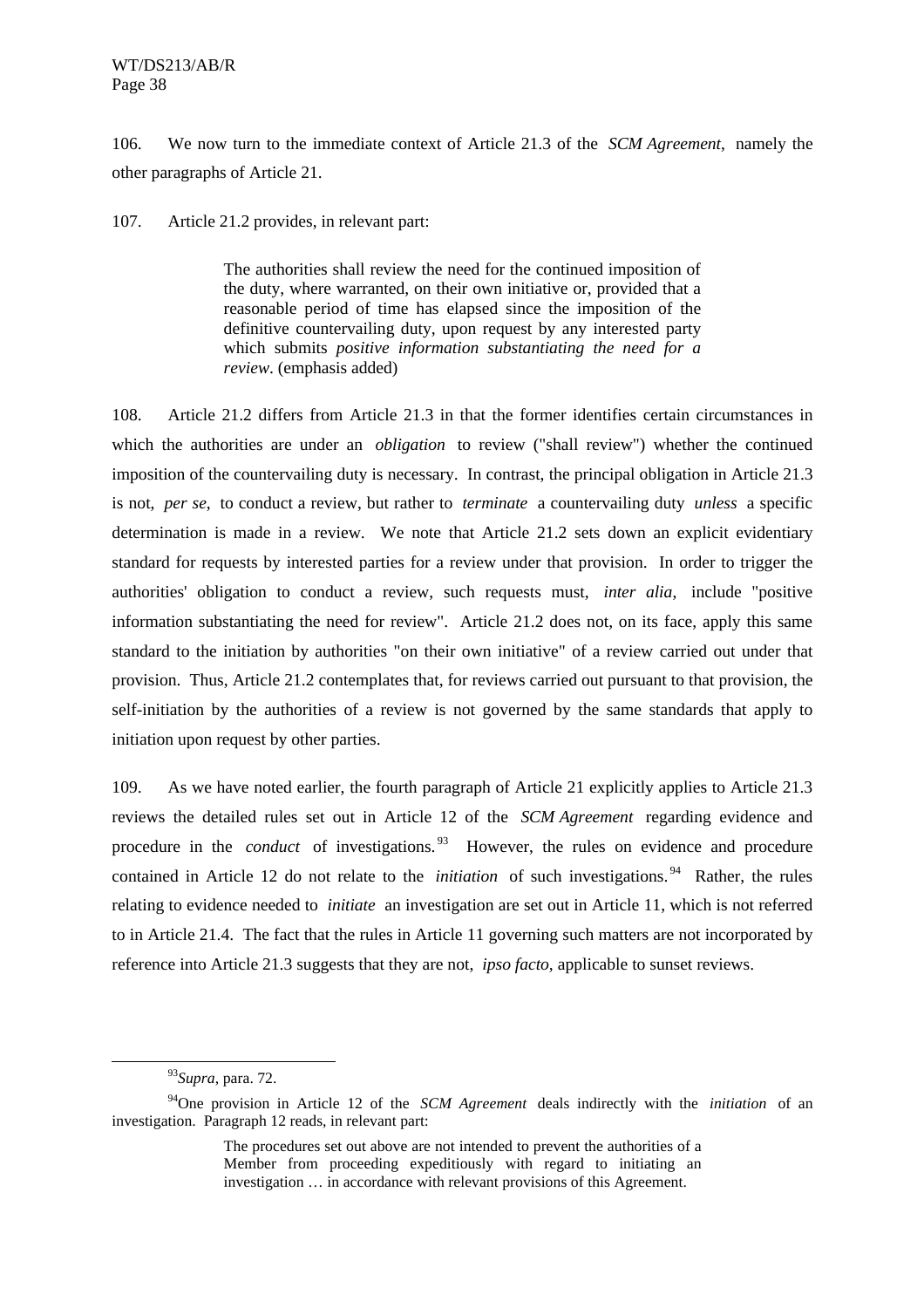110. Looking further into the context of Article 21.3, we turn to Article 22 of the *SCM Agreement*, which is entitled "*Public Notice and Explanation of Determinations*". Paragraph 1 of Article 22 provides:

> When the authorities are satisfied that there is sufficient evidence to justify the initiation of an investigation pursuant to Article 11, the Member or Members the products of which are subject to such investigation and other interested parties known to the investigating authorities to have an interest therein *shall be notified and a public notice shall be given*. (emphasis added)

111. Article 22.1 imposes *notification and public notice obligations* upon Members that have decided, in accordance with all the requirements of Article 11, that the initiation of a countervailing duty investigation is justified. Article 22.1 does not itself establish any evidentiary rule, but only refers to a standard established in Article 11.9.

112. Article 22.7 applies the provisions of Article 22 "*mutatis mutandis* to the initiation and completion of reviews pursuant to Article 21". To us, in the same way that Article 22.1 imposes notification and public notice requirements on investigating authorities that have decided, in accordance with the standards set out in Article 11, to initiate an *investigation*, Article 22.1 (by virtue of Article 22.7) also operates to impose notification and public notice requirements on investigating authorities that have decided, in accordance with Article 21, to initiate a *review*. Similarly, in the same way that Article 22.1 does *not* itself establish evidentiary standards applicable to the initiation of an *investigation*, it does *not* itself establish evidentiary standards applicable to the initiation of sunset reviews. Such standards, if they exist, must be found elsewhere.

113. We, therefore, turn next to Article 11 of the *SCM Agreement* as possible relevant context in our interpretation of Article 21.3. It is, in fact, Article 11 that sets forth the evidentiary standards that apply to the *initiation* by authorities of a countervailing duty investigation.

114. We recall that Article 11 is entitled "*Initiation and Subsequent Investigation*". Paragraph 2 of Article 11 sets forth guidance as to what may constitute "sufficient evidence" for purposes of an application by or on behalf of domestic industry seeking initiation of an *investigation*. It provides, in part, that:

> An application under paragraph 1 shall include sufficient evidence of the existence of (a) a subsidy and, if possible, its amount, (b) injury within the meaning of Article VI of GATT 1994 as interpreted by this Agreement, and (c) a causal link between the subsidized imports and the alleged injury. Simple assertion, unsubstantiated by relevant evidence, cannot be considered sufficient to meet the requirements of this paragraph.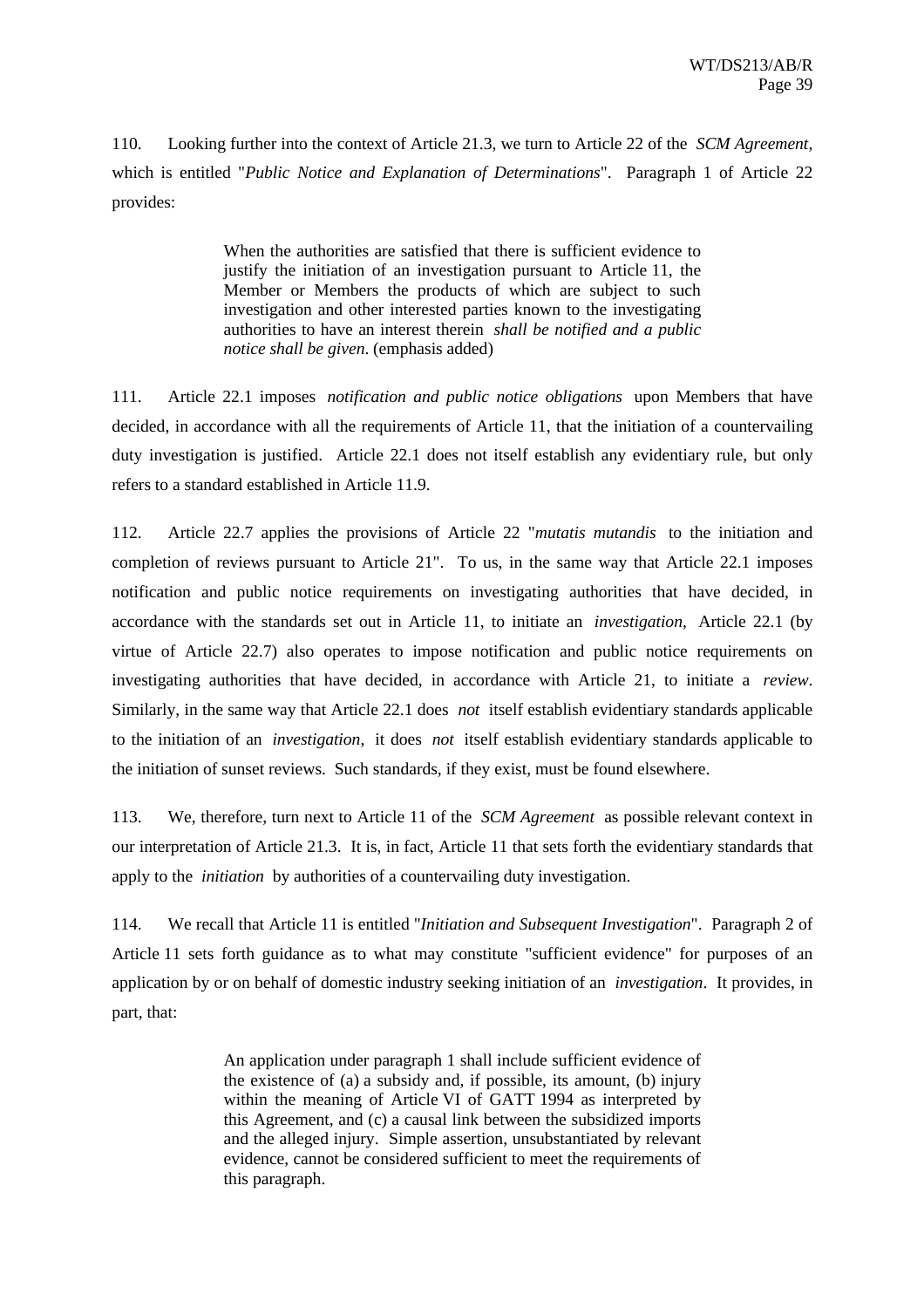115. The remainder of Article 11.2 sets forth the type of evidence that should be included in the application. Article 11.3 directs the authorities to "review the accuracy and adequacy of the evidence provided in the application to determine whether the evidence is sufficient to justify the initiation of an investigation." Article 11.6 applies the "sufficient evidence" standard in Article 11.2 to the selfinitiation of investigations by investigating authorities, and Article 11.9 requires the authorities to reject an application that does not contain "sufficient evidence of subsidization and injury". <sup>95</sup> Thus, Article 11 sets out a number of evidentiary requirements that must be satisfied in order to initiate a countervailing duty investigation.

116. In sum, our review of the context of Article 21.3 of the *SCM Agreement* reveals no indication that the ability of authorities to self-initiate a sunset review under that provision is conditioned on compliance with the evidentiary standards set forth in Article 11 of the *SCM Agreement* relating to initiation of investigations. Nor do we consider that any other evidentiary standard is prescribed for the self-initiation of a sunset review under Article 21.3.

117. This is not to say that authorities may continue the countervailing duties after five years in the absence of evidence that the expiry of the duty would be likely to lead to continuation or recurrence of subsidization and injury. Article 21.3 prohibits the continuation of countervailing duties unless a review is undertaken and the prescribed determination, based on adequate evidence, is made.<sup>96</sup>

118. For all of these reasons, we agree with the Panel that Article 21.3 of the *SCM Agreement* does not prohibit the automatic self-initiation of sunset reviews by investigating authorities.  $97$ Accordingly, we uphold the Panel's finding in paragraph 9.1(a) of the Panel Report that:

> US CVD law and the accompanying regulations are consistent with Article 21, paragraphs 1 and 3, and Article 10 of the SCM Agreement in respect of the application of evidentiary standards to the self-initiation of sunset reviews.

 $\overline{\phantom{a}}$ 

<sup>95</sup>Article 11.6 of the *SCM Agreement* provides:

If, in special circumstances, the authorities concerned decide to initiate an investigation without having received a written application by or on behalf of a domestic industry for the initiation of such investigation, they shall proceed only if they have sufficient evidence of the existence of a subsidy, injury and causal link, as described in paragraph 2, to justify the initiation of an investigation.

<sup>&</sup>lt;sup>96</sup>We note that, by virtue of the last sentence of Article 21.3, a countervailing duty "may remain in force pending the outcome of" an ongoing sunset review that was initiated before the five-year anniversary of the imposition of the countervailing duty. Moreover, Article 21.4 provides that such a review "shall be carried out expeditiously and shall normally be concluded within 12 months of the date of initiation of the review."

<sup>97</sup>Panel Report, para. 8.49.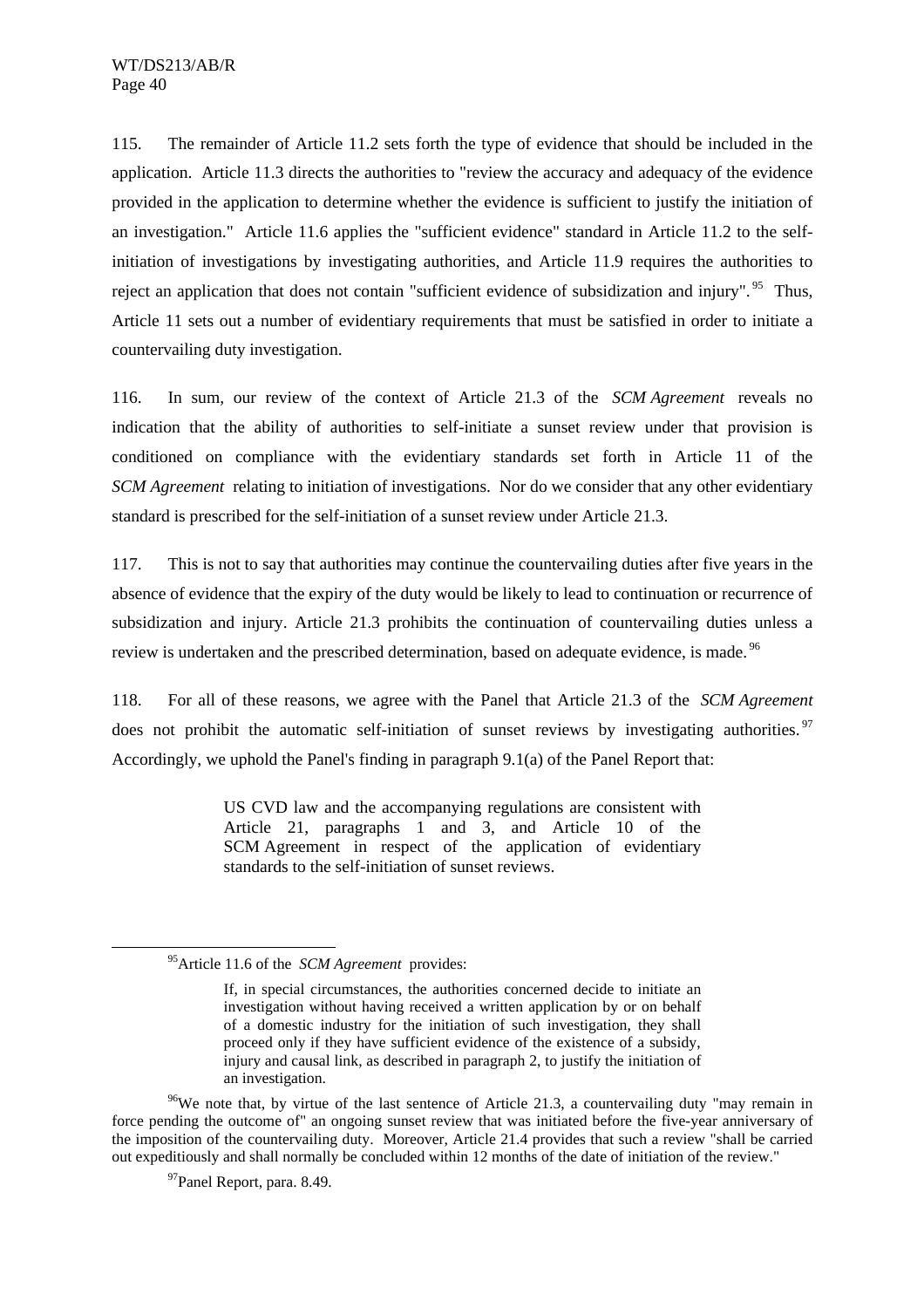#### **VII. The Determination to be Made in a Sunset Review**

A. *Article 6.2 of the DSU – Whether the Matter was Within the Panel's Terms of Reference (Appeal by the United States)*

119. The United States appeals the Panel's refusal to dismiss, as outside its terms of reference, the European Communities' claim under Article 21.3 of the *SCM Agreement* against United States law, as such, regarding the determination to be made in a sunset review. <sup>98</sup>

120. Before the Panel, this issue arose in the following manner. Following the second meeting of the Panel with the parties, the Panel posed a question to the European Communities asking whether it was to understand that the European Communities was "making a claim that US law as such violates the SCM Agreement in respect of the obligation to '"determine" the likelihood of continuation or recurrence of subsidization' contained in Article  $21.3"$ . The European Communities responded in the affirmative. <sup>100</sup> In its comments on the responses of the European Communities to questions from the Panel, the United States asserted that any such claim was outside the Panel's terms of reference. <sup>101</sup> This assertion was reiterated in the United States' request for interim review, after the Panel had issued its interim report, which included findings on this matter. <sup>102</sup>

121. In addressing this issue, the Panel, first, stated that it would not address the objection because the United States could have, and should have, raised it at an earlier stage in the proceedings. <sup>103</sup> Nevertheless, the Panel went on to examine the request for establishment of the Panel, and stated that it did "not consider that the European Communities' claims regarding the obligation to determine likelihood of continuation or recurrence of subsidisation are outside the Panel's terms of reference." 104

122. The United States disputes the Panel's rejection of the United States' objection as untimely, and submits that the panel request did not satisfy the requirements of Article 6.2 of the DSU with

l

<sup>104</sup>*Ibid*., para. 7.23.

<sup>&</sup>lt;sup>98</sup>Panel Report, paras. 7.21 and 7.23. In its Notice of Appeal and appellant's submission, the United States has stated that its appeal on this issue is conditional upon our reversing the Panel's findings with regard to the consistency of United States law, as such, with the obligation to determine the likelihood of continuation or recurrence of subsidization in a sunset review. However, in response to questioning at the oral hearing, the United States withdrew this condition and suggested that we should consider this issue before turning to the substance of the European Communities' appeal. The European Communities objected to the withdrawal by the United States of this condition to its appeal, arguing that it was too late to do so.

 $99$ Question 51 posed by the Panel; Panel Report, para. 5.517.

<sup>&</sup>lt;sup>100</sup>Panel Report, para. 5.517.

<sup>101</sup>*Ibid*., para. 5.581.

<sup>102</sup>*Ibid*., para. 7.20.

<sup>103</sup>*Ibid*., para. 7.21.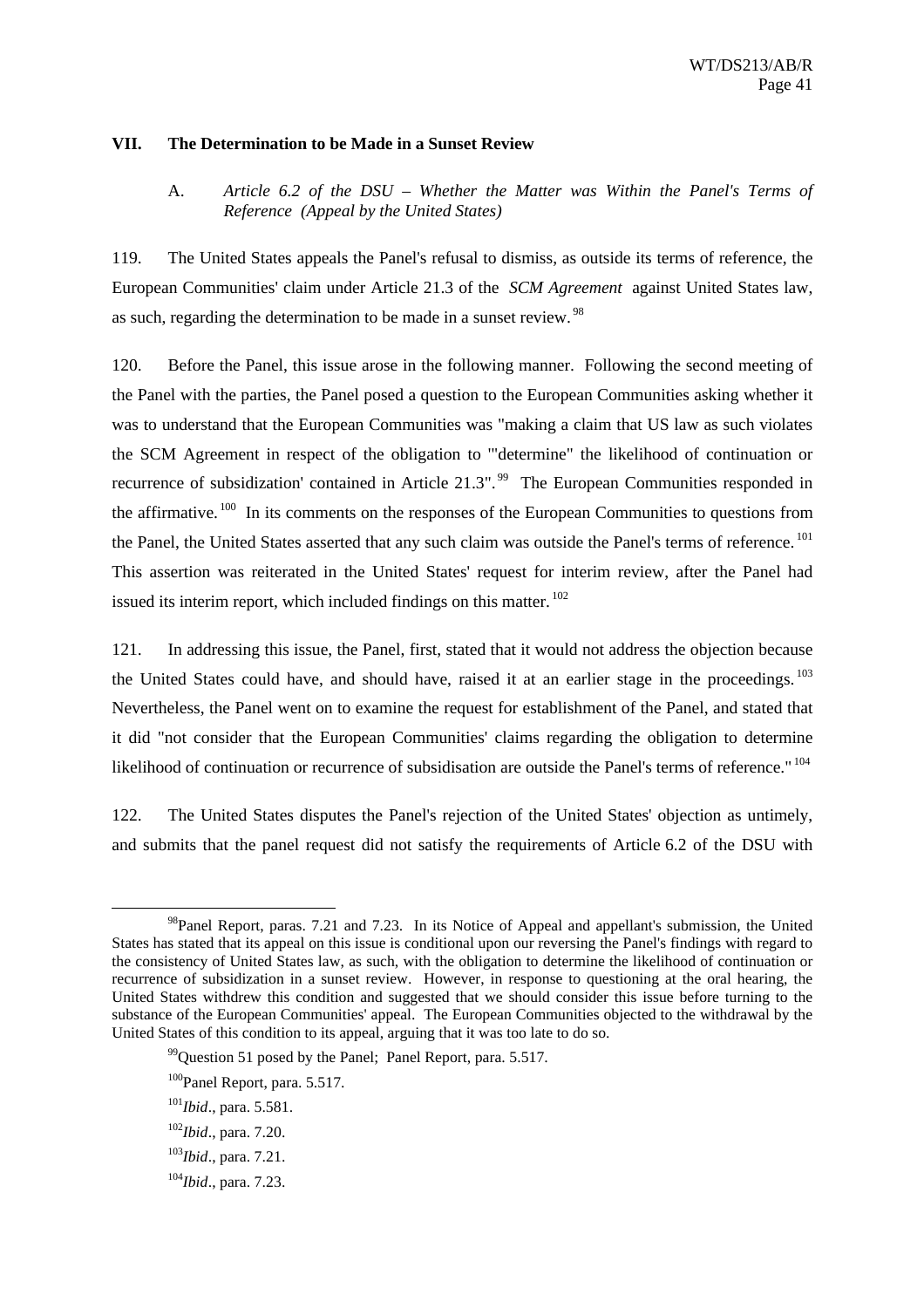l

respect to the claim regarding the consistency of United States law, as such, with its obligations relating to the determination to be made in a sunset review.

123. In considering this issue, we recall that we have consistently held that, in the interests of due process, parties should bring alleged procedural deficiencies to the attention of a panel at the earliest possible opportunity. <sup>105</sup> In this case, we see no reason to disagree with the Panel's view that the United States' objection was not raised in a timely manner. At the same time, however, as we have observed previously, certain issues going to the *jurisdiction* of a panel are so fundamental that they may be considered at any stage in a proceeding. <sup>106</sup> In our view, the Panel was correct, therefore, in turning to consider its terms of reference and in satisfying itself as to its jurisdiction with respect to this matter.

124. We thus turn to consider the United States' assertion that the Panel erred in its finding that this matter was within its terms of reference.<sup>107</sup> We recall that, pursuant to Article 7 of the DSU, a panel's terms of reference are governed by the request for establishment of a panel. Article 6.2 of the DSU sets forth the requirements applicable to such requests. It provides, in relevant part:

> The request for the establishment of a panel shall … identify the specific measures at issue and provide a brief summary of the legal basis of the complaint sufficient to present the problem clearly.

125. There are, therefore, two distinct requirements, namely identification of *the specific measures at issue*, and the provision of a *brief summary of the legal basis of the complaint* (or the *claims*). Together, they comprise the "matter referred to the DSB", which forms the basis for a panel's terms of reference under Article 7.1 of the DSU. <sup>108</sup>

126. The requirements of precision in the request for the establishment of a panel flow from the two essential purposes of the terms of reference. First, the terms of reference define the scope of the dispute. Secondly, the terms of reference, and the request for the establishment of a panel on which they are based, serve the *due process* objective of notifying the parties and third parties of the nature

<sup>105</sup>Appellate Body Report, *Mexico – Corn Syrup (Article 21.5 – US)*, para. 50; Appellate Body Report, *US – FSC*, para. 166; and Appellate Body Report, *US – 1916 Act*, WT/DS136/AB/R, para. 54.

<sup>106</sup>Appellate Body Report, *Mexico – Corn Syrup (Article 21.5 – US)*, para. 36; and Appellate Body Report, *US – 1916 Act*, para. 54.

 $107\text{As}$  we have just stated, this jurisdictional issue is one that may properly be considered at any stage in the proceedings. In our view, irrespective of the condition initially placed by the United States upon its appeal, it is appropriate in this case to ascertain the scope of the Panel's terms of reference *before* turning to the merits of the European Communities' appeal with regard to the consistency of United States law, as such, with the obligation to determine the likelihood of continuation or recurrence of subsidization in a sunset review.

<sup>108</sup>Appellate Body Report, *Guatemala – Cement I*, paras. 69-76.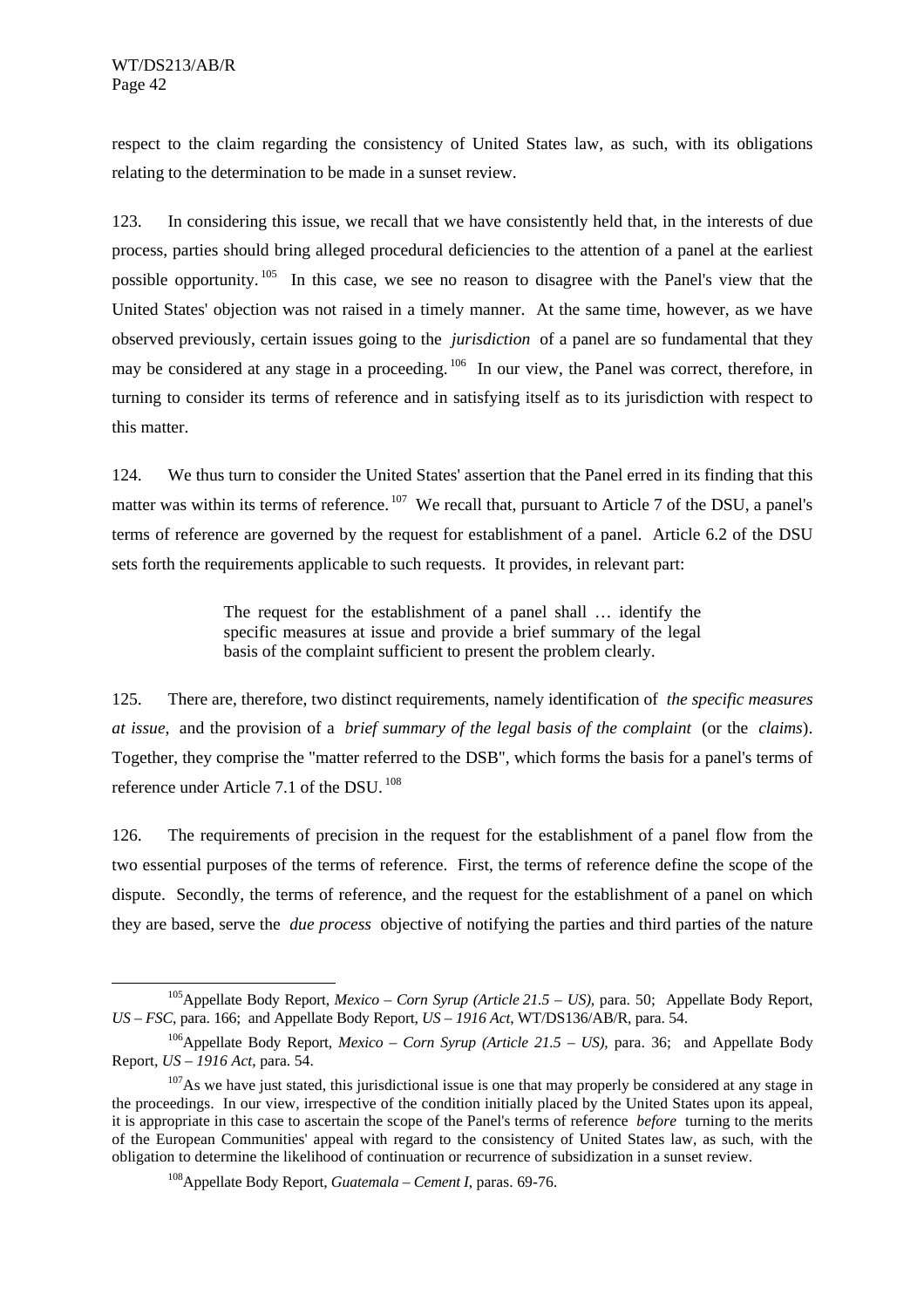of a complainant's case. <sup>109</sup> When faced with an issue relating to the scope of its terms of reference, a panel must scrutinize carefully the request for establishment of a panel "to ensure its compliance with both the letter and the spirit of Article 6.2 of the DSU." <sup>110</sup>

127. As we have said previously, compliance with the requirements of Article 6.2 must be demonstrated on the face of the request for the establishment of a panel. Defects in the request for the establishment of a panel cannot be "cured" in the subsequent submissions of the parties during the panel proceedings. <sup>111</sup> Nevertheless, in considering the sufficiency of a panel request, submissions and statements made during the course of the panel proceedings, in particular the first written submission of the complaining party, may be consulted in order to confirm the meaning of the words used in the panel request and as part of the assessment of whether the ability of the respondent to defend itself was prejudiced. <sup>112</sup> Moreover, compliance with the requirements of Article 6.2 must be determined on the merits of each case, having considered the panel request as a whole, and in the light of attendant circumstances. <sup>113</sup>

128. With these considerations in mind, we turn to the request for the establishment of the Panel to ascertain whether it satisfies the requirements of Article 6.2 of the DSU with respect to the claim that United States law, as such, regarding the determination to be made in a sunset review, is inconsistent with Article 21.3 of the *SCM Agreement*. The panel request states, in relevant part:

> Under Article 21.3 of the SCM Agreement, countervailing duties have to be terminated after five years, unless the investigating authorities determine that their expiry would be likely to lead to (i.e. cause), *inter alia*, the continuation or recurrence of subsidisation. It is therefore for the DOC to make a positive demonstration to this effect. In fact, the DOC has not made such a demonstration; it has merely found that subsidies of less than the *de minimis* level provided for in Article 11.9 will continue. …

<sup>109</sup>Appellate Body Report, *Brazil – Dessicated Coconut*, at 186. See also, Appellate Body Report, *EC – Bananas III*, para. 142.

<sup>110</sup>Appellate Body Report, *EC – Bananas III*, para. 142.

<sup>111</sup>*Ibid*., para. 143.

<sup>112</sup>See, for example, Appellate Body Report, *Korea – Dairy*, para. 127; Appellate Body Report, *Thailand – H-Beams*, para.95.

<sup>113</sup>Appellate Body Report, *Korea – Dairy*, paras. 124-127.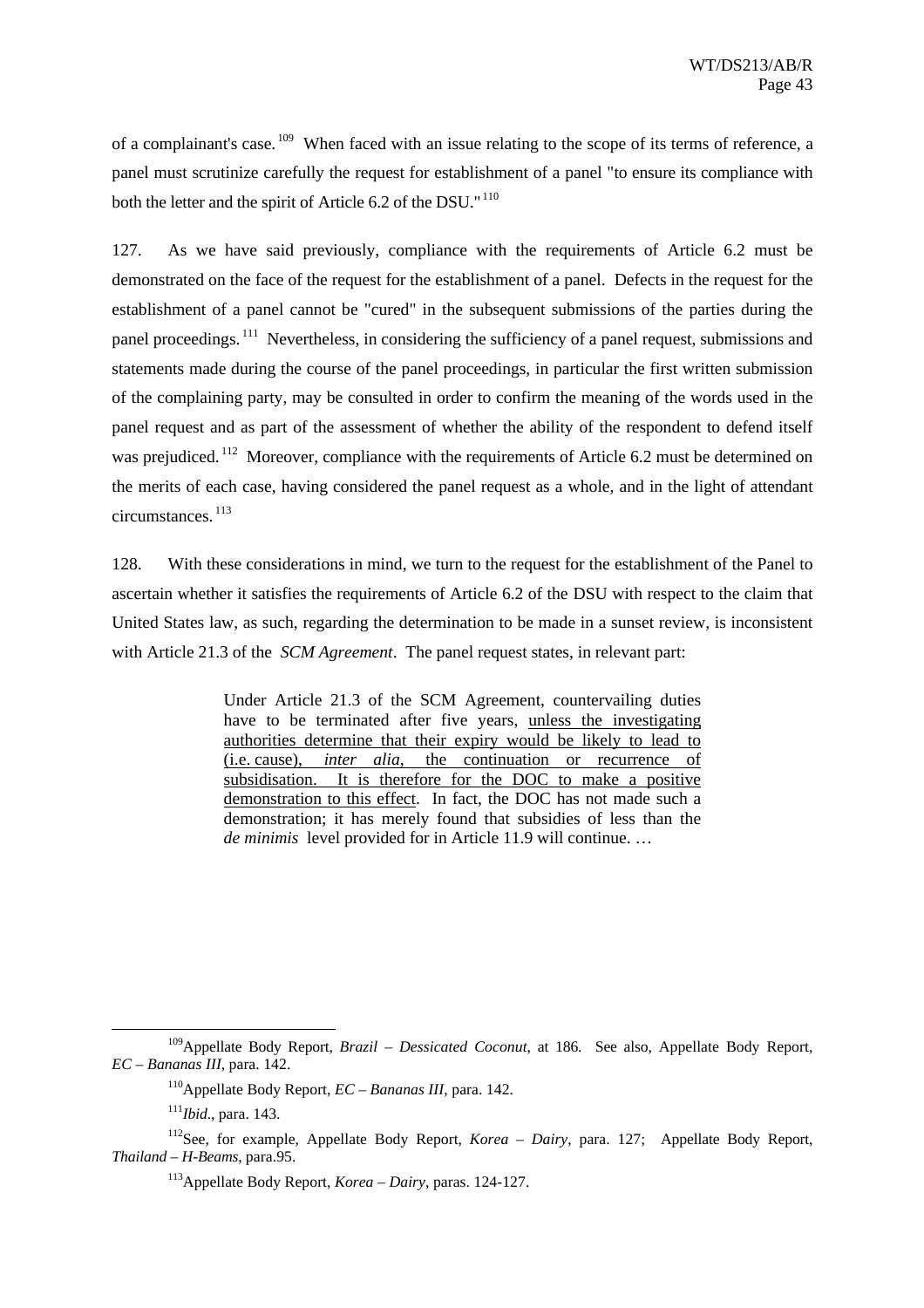The EC consider that the US decision of 2 August 2000 not to revoke the countervailing duties imposed on imports of corrosion resistant steel (Issue No. 65 FR 47407), as well as certain aspects of the sunset review procedure which led to it (regulated by Section 751 c) of the Tariff Act of 1930 and the implementing regulations and interim final rules issued by the DOC –see footnote 2) are inconsistent with the obligations of the United States under the SCM Agreement and, in particular, Articles 10, 11.9, 21 (notably paragraphs 1 and 3), and 32.5 thereof, and under Article XVI:4 of the Agreement establishing the World Trade Organization.<sup>114</sup> (underlining added)

129. As observed by the Panel <sup>115</sup>, the panel request expressly refers to the obligation to determine the likelihood of continuation or recurrence of subsidization in sunset reviews and to the need to make a "positive demonstration to this effect." In addition, the request mentions "certain aspects of the sunset review procedure which led to [the decision not to revoke countervailing duties on carbon steel]", and specifically refers to the United States statutory provision governing sunset reviews, to related regulatory provisions, and to the Sunset Policy Bulletin. Together, these provisions govern USDOC's conduct of a sunset review, including the determination that must be made in such a review.

130. Further, the panel request identifies obligations under, and alleges violation of, Article 21.3 of the *SCM Agreement*. This statement of the legal basis for the European Communities' claim is, indeed, very brief. But this alone does not mean that it falls short of the standard required by Article 6.2 of the DSU. As we have observed, although the listing of the treaty provisions allegedly violated is always a *necessary* "minimum prerequisite" for compliance with Article 6.2, whether such a listing is *sufficient* to constitute a "brief summary of the legal basis of the complaint sufficient to present the problem clearly" within the meaning of Article 6.2 will depend on the circumstances of each case, and in particular on the extent to which mere reference to a treaty provision sheds light on the nature of the obligation at issue.  $116$  In examining the provision at issue in this case, we note that Article 21.3 of the *SCM Agreement* is a relatively short provision, and the determination to be made in a sunset review is one of its central features. In addition, we read the words in the panel request that it is "for the DOC to make a positive demonstration to this effect" as further elaboration of the relevant obligation imposed on domestic authorities by Article 21.3.

<sup>&</sup>lt;sup>114</sup>WT/DS213/3, pp. 2 and 3. Footnote 2 to the request for the establishment of the Panel refers to:

Section 751 c) of the Tariff Act of 1930, in the Implementing Regulations on anti-dumping and countervailing duties issued by USDOC (F.R. Vol. 62 No. 96 Monday, May 19, 1997 p 27296 - 19 CFR Parts 351, 353, and 355 Antidumping Duties; Countervailing Duties Final rule) and in the USDOC's Interim final rules on procedures for conducting five-year ("Sunset'') Reviews of Antidumping and Countervailing Duty Orders (19 CFR Section 351- FR Doc. 98-7165 Filed 3-19-98).

 $115$ Panel Report, paras. 7.22-7.23.

<sup>116</sup>Appellate Body Report, *Korea – Dairy*, para. 124.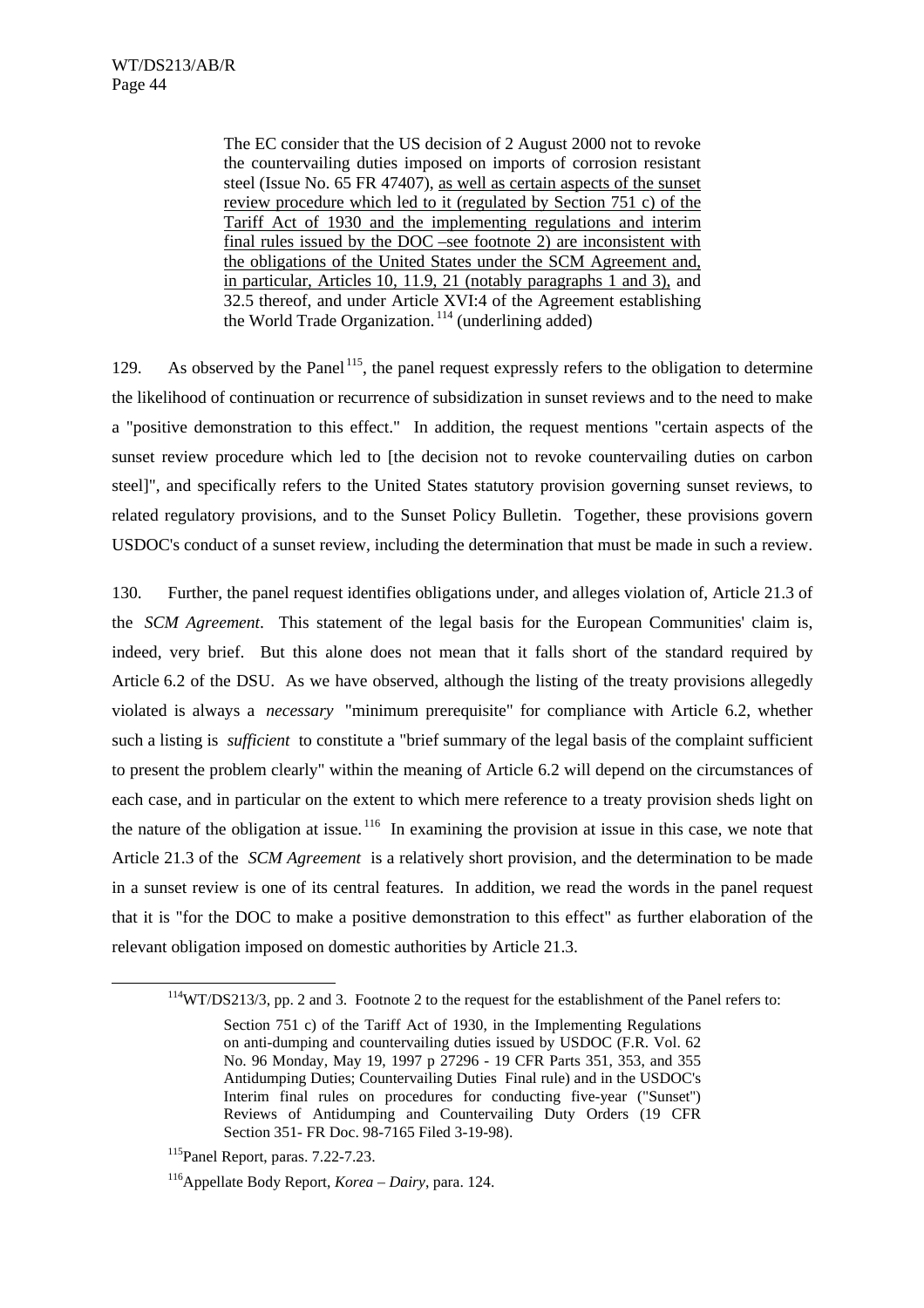131. Thus, although we agree with the Panel that "the European Communities could certainly have been more forthcoming in its request for establishment"<sup>117</sup>, we find that the Panel did not err in concluding that the request for establishment of the panel satisfied the requirements of Article 6.2 of the DSU with respect to the European Communities' claim regarding the consistency of United States law, as such, with the obligation to determine the likelihood of continuation or recurrence of subsidization in a sunset review.

132. We are confirmed in this view by our reading of the European Communities' first written submission to the Panel. This submission clearly addresses United States law, as such, governing the likelihood determination. Section 6 of the submission, entitled "Claims", is divided into four subsections. Subsection 6.2 deals with the determination to be made in a sunset review, and in part 6.2.2 of that subsection, headed "US laws and practice", the European Communities alleges, *inter alia*, that United States law is inconsistent with the United States' obligations under Article 21.3 of the *SCM Agreement*. 118

133. In the light of the references to the requirement to make a likelihood determination in the panel request, and the arguments elaborated in the European Communities' first written submission to the Panel, we believe that the United States was given adequate notice of the European Communities' claim. The absence of prejudice to the United States is also reflected in the fact that the Panel did not sustain the claim of the European Communities in relation to United States law, as such, regarding the likelihood determination, but rather found United States law in this regard to be consistent with the obligations in Article 21.3 of the *SCM Agreement*.

134. We therefore uphold the Panel's finding that:

[w]e therefore do not consider that the European Communities' claims regarding the obligation to determine likelihood of continuation or recurrence of subsidisation are outside the Panel's terms of reference.<sup>119</sup>

<sup>&</sup>lt;sup>117</sup>Panel Report, para. 7.23.

<sup>&</sup>lt;sup>118</sup>European Communities' first submission to the Panel, para. 76.

<sup>&</sup>lt;sup>119</sup>Panel Report, para. 7.23.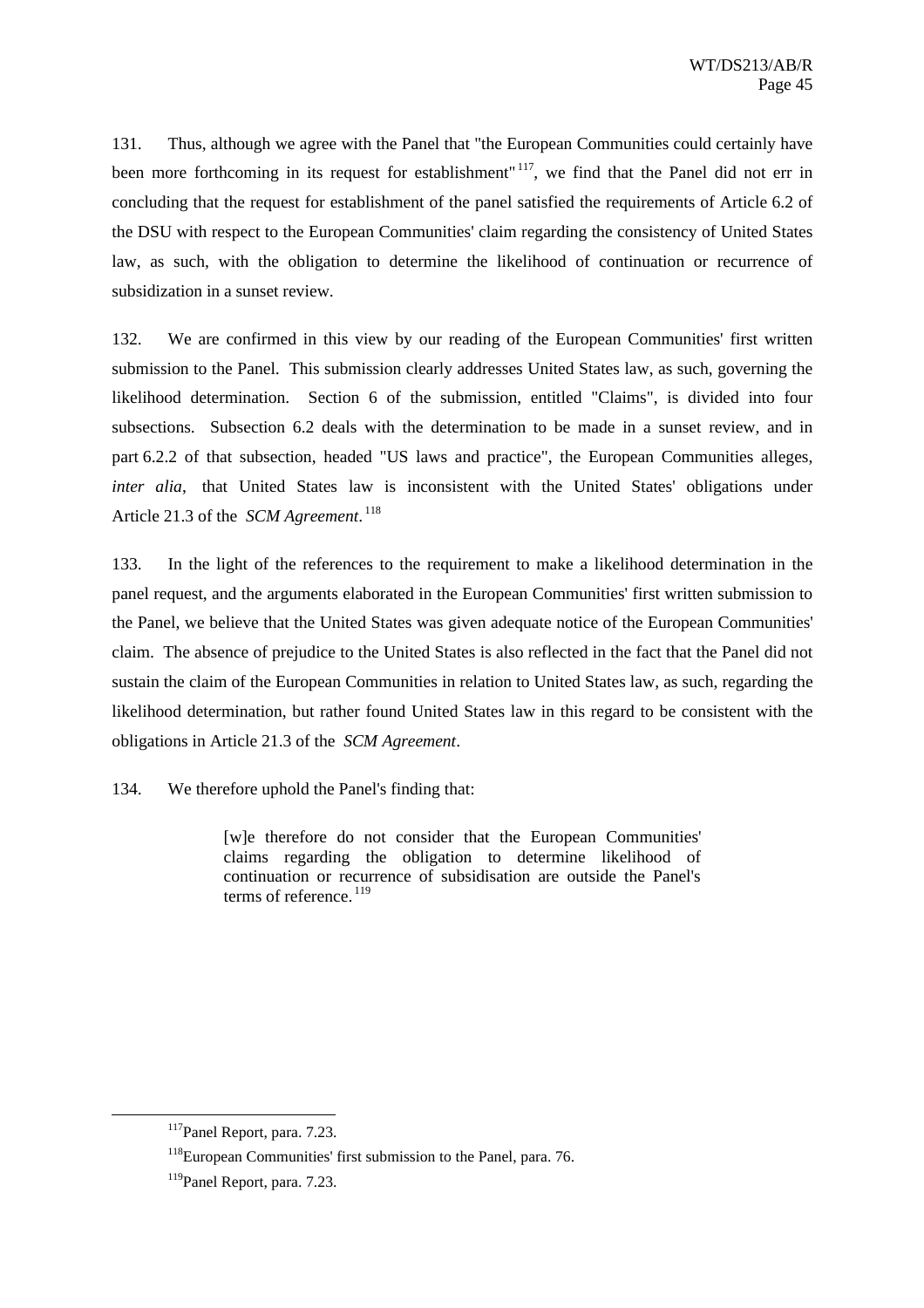B. *Article 11 of the DSU and Article 21.3 of the SCM Agreement – Whether the Panel Erred in its Assessment of United States Law (Appeal by the European Communities)*

#### 135. The Panel found that:

US law is not inconsistent with Article 21.3 of the SCM Agreement with respect to the obligation that the investigating authorities determine the likelihood of continuation or recurrence of subsidisation in a sunset review.

… Having found that US CVD law and the accompanying regulations are consistent with Article 21.3 of the SCM Agreement in respect of the obligation that the investigating authorities determine the likelihood of continuation or recurrence of subsidisation in a sunset review, we need not, and do not, consider whether US CVD law and the accompanying regulations are inconsistent with Article 32.5 of the SCM Agreement and Article XVI:4 of the WTO Agreement.<sup>120</sup>

136. The European Communities requests us to reverse these findings and to find that United States law, as such, is inconsistent with Article 21.3 of the *SCM Agreement* in respect of the investigating authorities' obligation to determine the likelihood of continuation or recurrence of subsidization in a sunset review. The European Communities also asks us to make consequential findings that United States law, as such, is inconsistent with United States' obligations under Article 32.5 of the *SCM Agreement* and Article XVI:4 of the *WTO Agreement*. 121

137. The Panel's analysis of this issue consists of two distinct parts. First, the Panel interpreted Article 21.3 to ascertain what that provision requires of investigating authorities making a "determination" in a sunset review.  $122$  In this part of its analysis, the Panel opined that "a determination of likelihood under Article 21.3 must rest on a sufficient factual basis"<sup>123</sup>, namely "on the evaluation of the evidence that it has gathered during the original investigation, the intervening reviews and finally the sunset review." <sup>124</sup> Furthermore, according to the Panel:

 $120$ Panel Report, paras. 8.106 and 8.107. See also, Panel Report, para. 9.1(d).

 $121$ We note that neither party has appealed the additional Panel finding, set out in para. 9.1(e) of the Panel Report, that the specific determination made in the sunset review of countervailing duties on carbon steel was inconsistent with the requirements of Article 21.3 of the *SCM Agreement*.

<sup>&</sup>lt;sup>122</sup>See Section VIII.D(1)(b)(i) of the Panel Report, paras. 8.89-8.96.

<sup>123</sup>Panel Report, para. 8.94.

<sup>124</sup>*Ibid*., para. 8.95.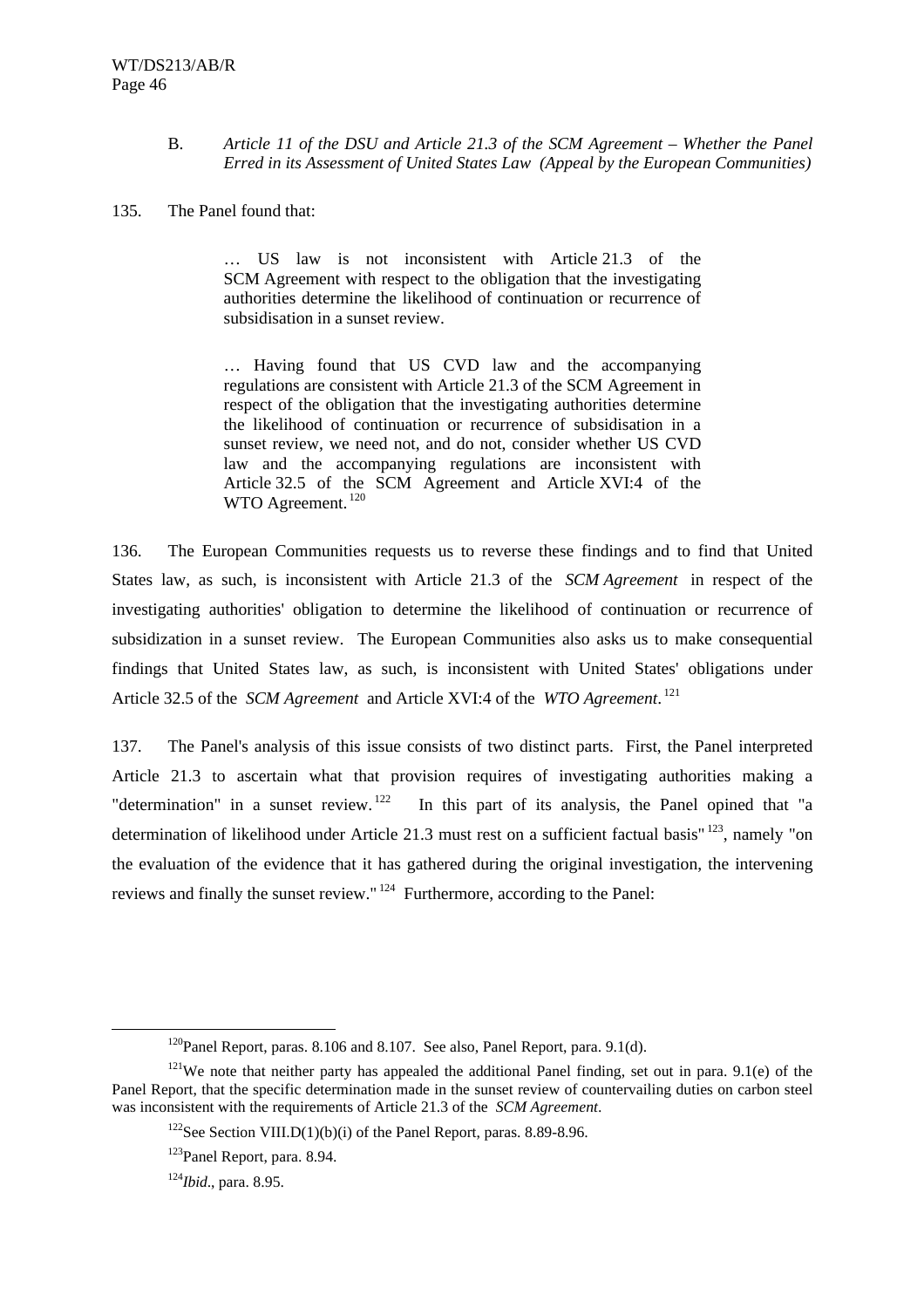[w]hat the investigating authority must do under Article 21.3 is to assess whether subsidisation is likely to continue or recur should the CVD be revoked. This is, obviously, an inherently prospective analysis. Nonetheless, it must itself have an adequate basis in fact. The facts necessary to assess the likelihood of subsidisation in the event of revocation may well be different from those which must be taken into account in an original investigation. Thus, in assessing the likelihood of subsidisation in the event of revocation of the CVD, an investigating authority in a sunset review may well consider, *inter alia*, the original level of subsidisation, any changes in the original subsidy programmes, any new subsidy programmes introduced after the imposition of the original CVD, any changes in government policy, and any changes in relevant socio-economic and political circumstances. <sup>125</sup>

138. These Panel findings are *not* appealed by the European Communities. Accordingly, we are *not* called upon, in this particular appeal, to review the Panel's the *interpretation* of Article 21.3 and the obligations it sets forth with respect to the determination to be made in a sunset review.

139. It is, rather, the second part of the Panel's analysis of this matter that forms the subject of this appeal. The European Communities' appeal is limited to the findings made by the Panel in its assessment of whether the relevant United States law, as such, conforms to the requirements of Article 21.3 of the *SCM Agreement*. 126

140. In appealing this part of the Panel Report and the resulting finding that United States law "is not inconsistent with Article 21.3" of the *SCM Agreement* with respect to the likelihood determination, the European Communities argues that the Panel did not ascertain the meaning of United States law in accordance with its duty, under Article 11 of the DSU, to make an "objective assessment of the matter". The European Communities further contends that the Panel erred in its interpretation and application of the distinction between mandatory and discretionary laws. The European Communities' appeal rests upon both Article 11 of the DSU and Article 21.3 of the *SCM Agreement.*

<sup>&</sup>lt;sup>125</sup>Panel Report, para. 8.96.

 $126$ In response to questioning at the oral hearing, the European Communities confirmed that its appeal is limited to the reasoning and findings contained in Section VIII.D(1)(b)(ii) of the Panel Report, paras. 8.97-8.107.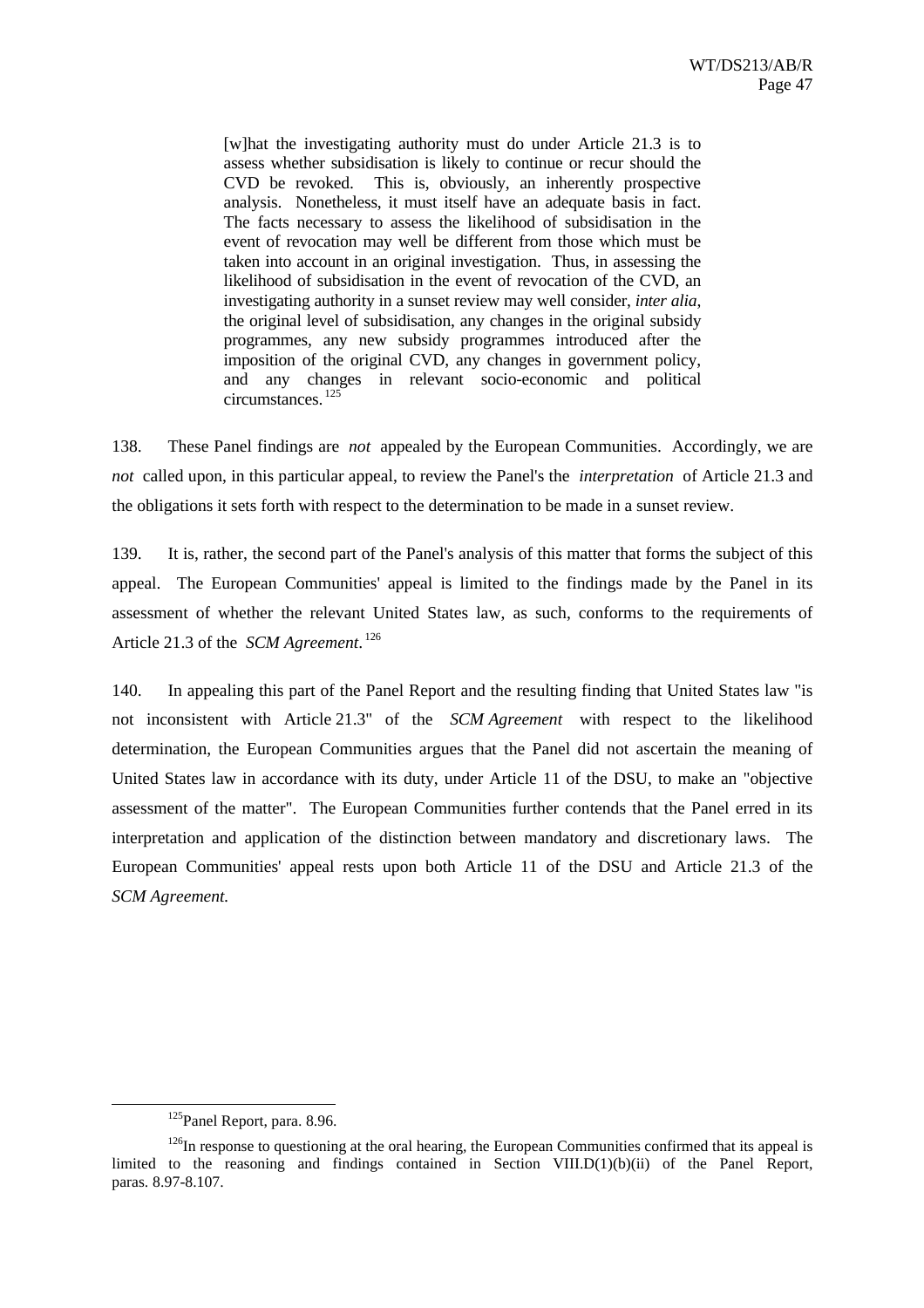#### 1. Article 11 of the DSU – Limitations Imposed by United States Law

141. Article 11 of the DSU provides, in relevant part:

… a panel should make an objective assessment of the matter before it, including an objective assessment of the facts of the case and the applicability of and conformity with the relevant covered agreements, and make such other findings as will assist the DSB in making the recommendations or in giving the rulings provided for in the covered agreements.

142. We recall that "the standard of review set forth in Article 11 of the DSU [applies to disputes] arising under Part V of the *SCM Agreement*". <sup>127</sup> As we have observed previously, Article 11 requires panels to take account of the evidence put before them and forbids them to wilfully disregard or distort such evidence.  $128$  Nor may panels make affirmative findings that lack a basis in the evidence contained in the panel record.<sup>129</sup> Provided that panels' actions remain within these parameters, however, we have said that "it is generally within the discretion of the Panel to decide which evidence it chooses to utilize in making findings" <sup>130</sup>, and, on appeal, we "will not interfere lightly with a panel's exercise of its discretion". <sup>131</sup>

143. In arguing that the Panel acted inconsistently with Article 11 of the DSU and "ignored the legal limitations imposed by United States law on investigating authorities [in making their determination in a sunset review]", the European Communities challenges: (i) the Panel's failure to accord sufficient weight to the Sunset Policy Bulletin and the SAA in determining the meaning of Sections 751(c) and 752 of the Tariff Act; (ii) the Panel's failure to draw the appropriate inferences from USDOC's "consistent practice" as to the meaning of United States law; and (iii) the Panel's failure to engage in the additional fact-finding necessary properly to appreciate the meaning of Section 351.218(e)(2)(i) of the Regulations. <sup>132</sup> We will examine the Panel's treatment of each of these issues in turn.

144. With respect to the first point, we note that, before the Panel, the European Communities introduced the Sunset Policy Bulletin and the SAA into evidence.<sup>133</sup> In its arguments before the Panel, the European Communities cited certain provisions from the Sunset Policy Bulletin and the

<sup>127</sup>Appellate Body Report, *US – Lead and Bismuth II*, para. 51.

<sup>128</sup>Appellate Body Report, *EC – Hormones*, para. 133.

<sup>129</sup>Appellate Body Report, *US – Wheat Gluten*, paras. 161-162.

<sup>130</sup>Appellate Body Report, *EC – Hormones*, para. 135.

<sup>131</sup>Appellate Body Report, *US – Wheat Gluten*, para. 151.

<sup>&</sup>lt;sup>132</sup>European Communities' other appellant's submission, paras. 44-54.

 $133$ Exhibits EC-15 and EC-16 submitted by the European Communities to the Panel.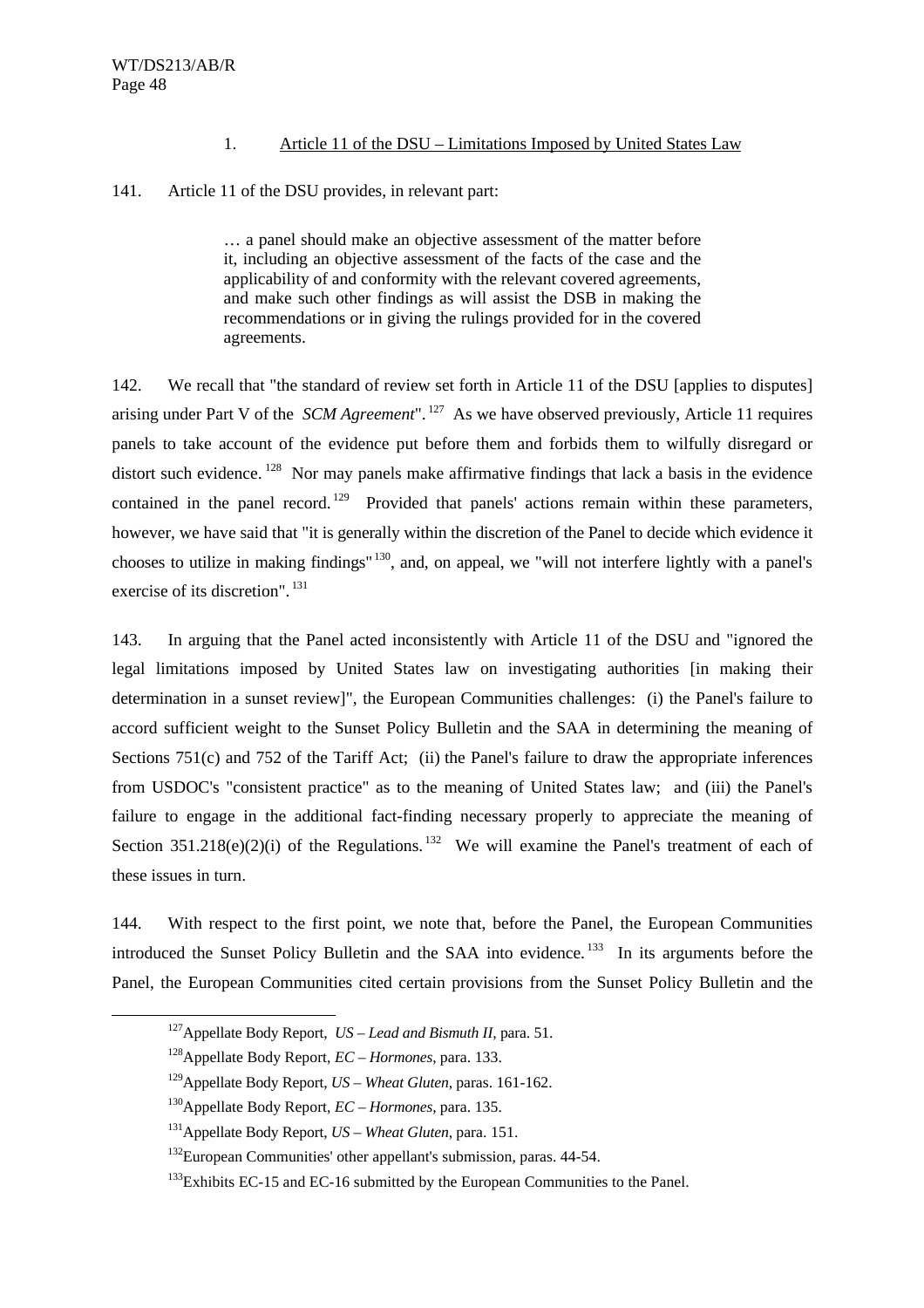SAA, but did not make arguments as to the precise nature of the relationship between these instruments, on the one hand, and the relevant statutory and regulatory provisions, on the other hand.

145. In its analysis, the Panel reproduced the relevant portions of Sections 751(c) and 752 of the Tariff Act, referred to Section 315.218(a) of the Regulations, and observed that:

> [t]he Sunset Policy Bulletin and the Statement of Administrative Action ("SAA") basically elaborate further on the provisions of the Statute and the Sunset Regulations within the limits set out in the Statute.<sup>134</sup> (footnote omitted)

146. Thus, the Panel specifically referred to the Sunset Policy Bulletin and the SAA, and took the view that they operated "within the limits set out" in the legislation—namely Sections 751(c) and 752 of the Tariff Act. <sup>135</sup> The Panel also stated that these instruments did not "change" United States law as set forth in those statutory provisions.  $136$  It is clear, from these statements, that the Panel took account of, and did not disregard, the evidence placed before it by the European Communities. Accordingly, bearing in mind that Article 11 does not oblige panels to attach to a particular piece of evidence the same weight as the party submitting that evidence  $137$ , we see no reason to disturb the Panel's treatment of the Sunset Policy Bulletin and the SAA in its assessment of the meaning of United States law.

147. The European Communities' second point alleges that, in considering United States law as such, the Panel did not draw the correct inferences from the "consistent practice" of USDOC. Specifically, the European Communities argues that such practice demonstrates that, under United States law, USDOC does not consider *any* changes or terminations of subsidy programs, unless such changes or termination were found in a previous review of the duty, and that this is tantamount to a "refusal to conduct any investigation in a sunset review". <sup>138</sup> Before the Panel, and on appeal, the European Communities referred to the sunset review of carbon steel at issue in this case as evidence of the "consistent practice" of USDOC.

148. We are not persuaded that the conduct of a single sunset review can serve as conclusive evidence of USDOC practice, and, thereby, of the meaning of United States law. This is particularly so in the absence of information as to the number of sunset reviews that have been conducted, the

 $\overline{a}$ 

<sup>134</sup>Panel Report, para. 8.101.

<sup>135</sup>*Ibid*., para. 8.101.

<sup>136</sup>*Ibid*., para. 8.106.

<sup>137</sup>Panel Report, *Korea – Alcoholic Beverages*, para. 164.

<sup>&</sup>lt;sup>138</sup>European Communities' other appellant's submission, para. 50.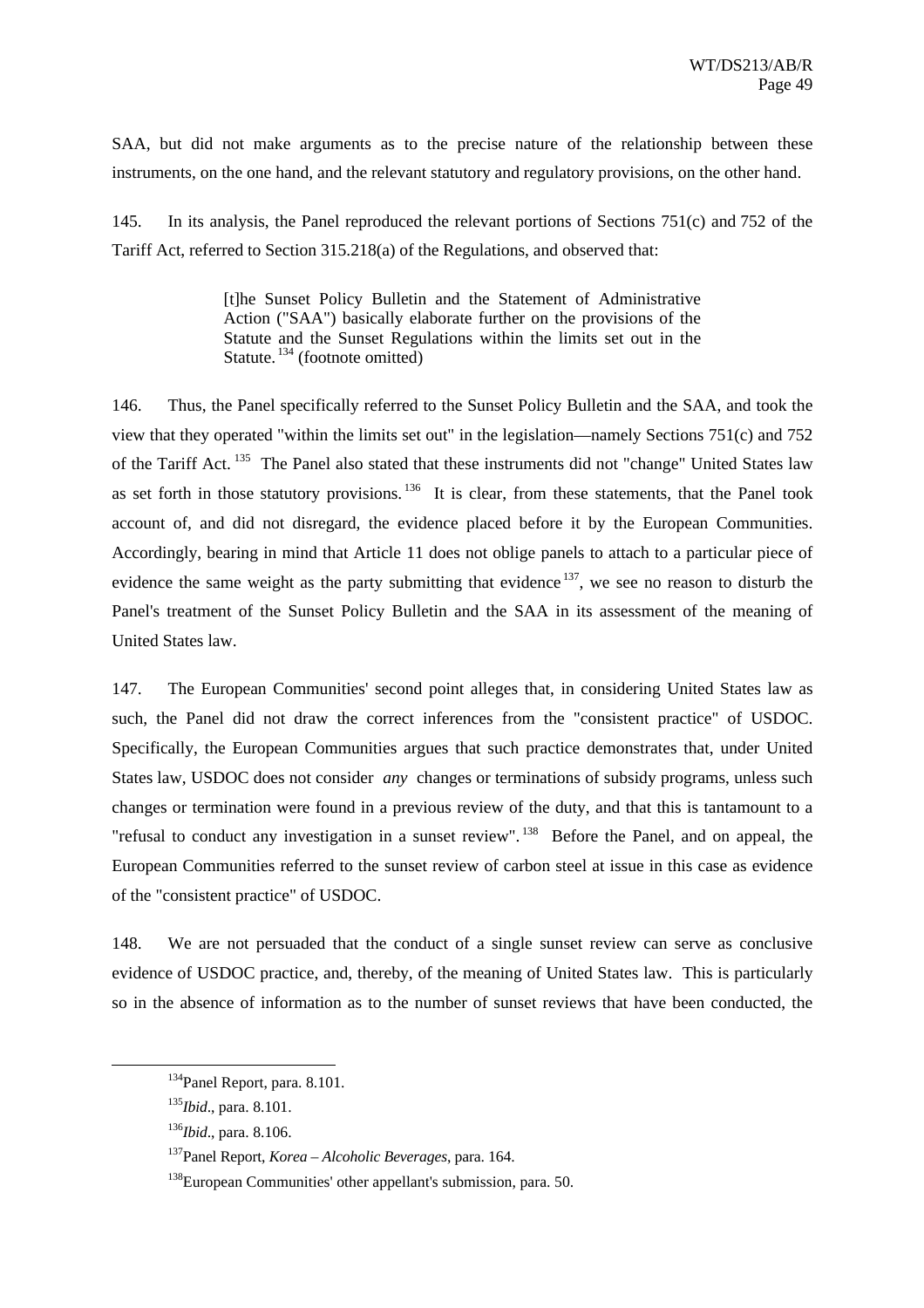$\overline{a}$ 

methodology employed by USDOC in other reviews, and the overall results of such reviews. <sup>139</sup> We also point out that, as the Panel noted, even in the sunset review at issue in this case, USDOC did make certain adjustments to the rate of subsidization determined in the original investigation, notwithstanding the absence of any intervening review of the duty.<sup>140</sup> Furthermore, the European Communities itself put evidence before the Panel, in the form of a decision by a United States domestic court, suggesting that USDOC's sunset review of countervailing duties on carbon steel in this case was not conducted in accordance with United States law. <sup>141</sup> Accordingly, the evidentiary foundation upon which the European Communities sought to have the Panel draw an inference from USDOC practice seem to us to have been a weak one. For all of these reasons, we believe that the Panel acted well within the scope of its discretion in its appreciation of the evidence relating to USDOC practice in its analysis of United States law relating to the likelihood determination.

… the SAA indicates that Congress contemplated that Commerce is to engage in some fact gathering when conducting a full sunset review. … Such fact gathering would be pointless if Commerce were prohibited from considering those facts in order to determine whether adjustments to the original CVD rate are warranted.

… the court finds no support for such a restriction in the statute, the regulations or the SAA. In fact, the court finds that such an interpretation … would directly conflict with the SAA and the statutory scheme, and is therefore impermissible.

 $139$ We note that, although the European Communities does not seem to have submitted such evidence to the Panel, the United States provided, in response to a question from the Panel, a broader picture of the results of sunset reviews. (Panel Report, para. 5.274) The European Communities did refer, briefly, to three other sunset reviews conducted by USDOC, but did not introduce the text of the determinations made in those cases into the Panel record. (Panel Report, para. 5.218)

<sup>&</sup>lt;sup>140</sup>Panel Report, para. 8.116.

<sup>&</sup>lt;sup>141</sup>On 4 March 2002, after the parties had made their second written submissions to the Panel but before their second meeting with the Panel, the European Communities transmitted to the Panel a decision of the United States Court of International Trade dated 28 February 2002 (*AG der Dillinger Hüttenwerke v. United States* ("*Dillinger I*"), 193 F. Supp. 2d 1339 (Ct. Int'l Trade 2002); Exhibit EC-24 submitted by the European Communities to the Panel). By letter dated 5 March 2002, the Panel invited the United States to submit any comments on the European Communities' submission of that decision by 12 March 2002. The United States did not submit any comments. In its decision, the Court found that USDOC had not complied with its duties under United States statutory law in making its determination in the sunset review of carbon steel. The Court opined, *inter alia*, that United States law imposes a "fact-gathering" obligation on USDOC in a full sunset review. (*Dillinger I,* p. 1348) The Court also rejected USDOC's argument that, when no administrative review has been conducted, the SAA and the Sunset Policy Bulletin preclude USDOC, in a sunset review, from making adjustments to the countervailable subsidy rate determined in the original investigation. The Court stated that:

<sup>(</sup>*Dillinger I,* pp. 1353-1354). In this appeal, the European Communities also submitted, as exhibits to its appellee's submission, USDOC's redetermination pursuant to the Court's remand, together with a 5 September 2002 decision by the Court of International Trade with respect to this remand determination (*AG der Dillinger Hüttenwerke v. United States*, Slip Op. 02-107, Ct. No. 00-09-00437 (Ct. Int'l Trade, 5 September 2002)). At the oral hearing in this appeal, the United States stated that these decisions of the Court of International Trade are interlocutory in nature and may yet be appealed.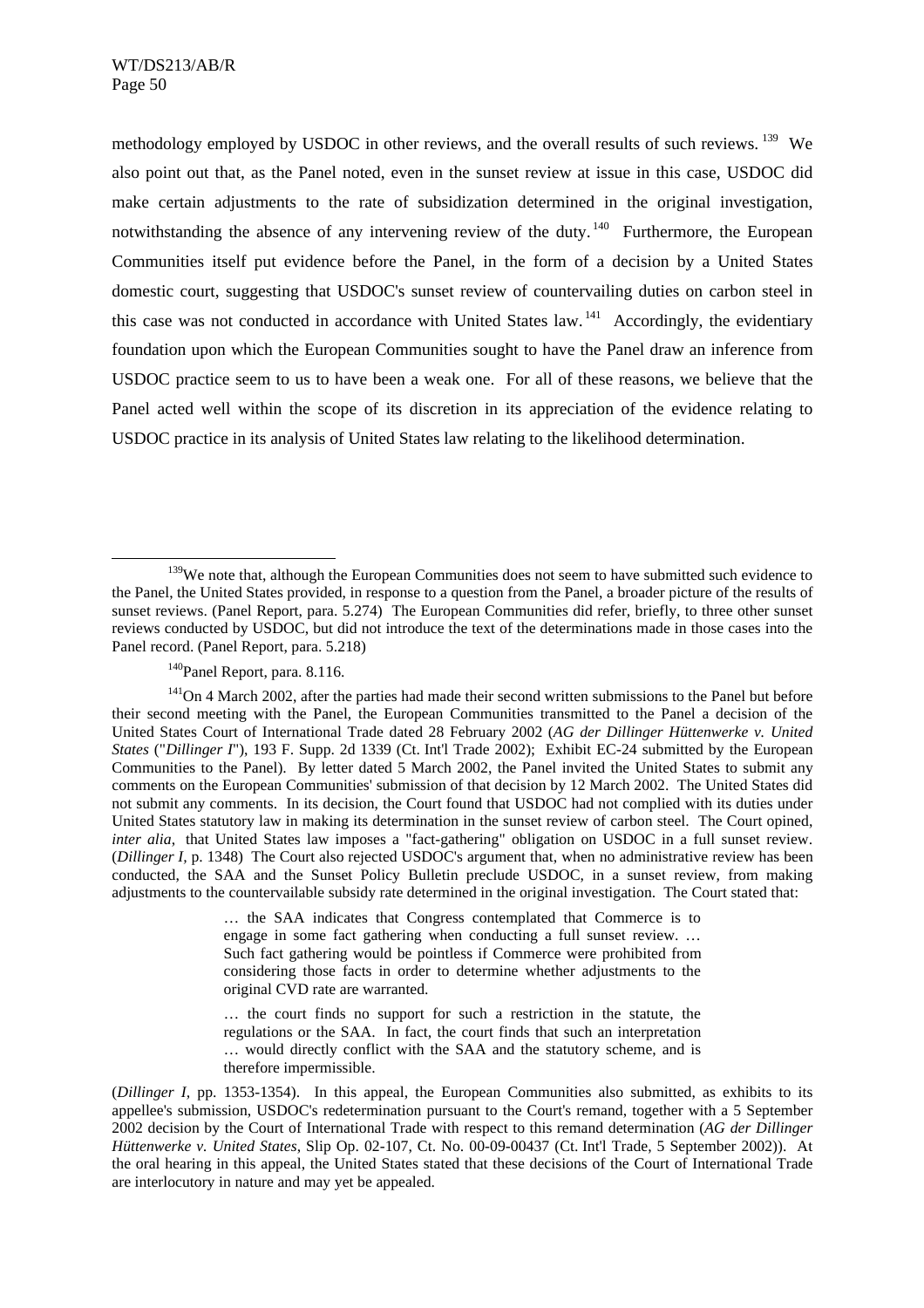149. The third point raised by the European Communities relates to the Panel's treatment of the phrase "extraordinary circumstances" in Section 351.218(e)(2)(i) of Title 19 of the Regulations, which provides, in relevant part, that:

> … only under the most extraordinary circumstances will the Secretary rely on a countervailing duty rate or a dumping margin other than those it calculated and published in its prior determinations.

150. In considering whether United States law restricted the determination that authorities are to make in a sunset review, the Panel noted the similarity between the language of Section 751(c) of the Tariff Act and Article 21.3 of the *SCM Agreement*, and then summarized the provisions of Article 752 of the Tariff Act, which govern USDOC's assessment of the likely rate of subsidization in a sunset review. The Panel went on to express "some concern" about the possible limiting effects of the phrase "extraordinary circumstances" in Section  $351.218(e)(2)(i)$  of Title 19 of the Regulations. <sup>142</sup>

151. In its challenge to the Panel's approach, the European Communities does *not* claim that the Panel failed to take account of relevant evidence submitted by the European Communities. Instead, the European Communities alleges that the Panel "failed" to engage in the fact-finding the European Communities thinks necessary to appreciate properly the meaning of the phrase "extraordinary circumstances".

152. We observe, in this regard, that although Section 351.218(e)(2)(i) of the Regulations was one of the many provisions submitted by the European Communities in Exhibit EC-14 to the Panel, the submissions made by the European Communities to the Panel do not specifically refer to Section 351.218(e)(2)(i) of the Regulations, much less elaborate its meaning. Nor did the European Communities explain how this provision operates to preclude USDOC from making a determination consistent with Article 21.3 of the *SCM Agreement*. In these circumstances, the European Communities has failed to make its case and we cannot fault the Panel for its treatment of Section 351.218(e)(2)(i).

153. We also wish to underline that although panels enjoy a *discretion*, pursuant to Article 13 of the DSU<sup>143</sup>, to seek information "from any relevant source", Article 11 of the DSU imposes no *obligation* on panels to conduct their own fact-finding exercise, or to fill in gaps in the arguments made by parties. In consequence, given that the European Communities itself had submitted no

<sup>142</sup>Panel Report, para. 8.105.

<sup>&</sup>lt;sup>143</sup>As we have stated, "[t]his is a grant of discretionary authority: a panel is not duty-bound to seek information in each and every case or to consult particular experts under this provision." (Appellate Body Report, *Argentina – Textiles and Apparel*, para. 84)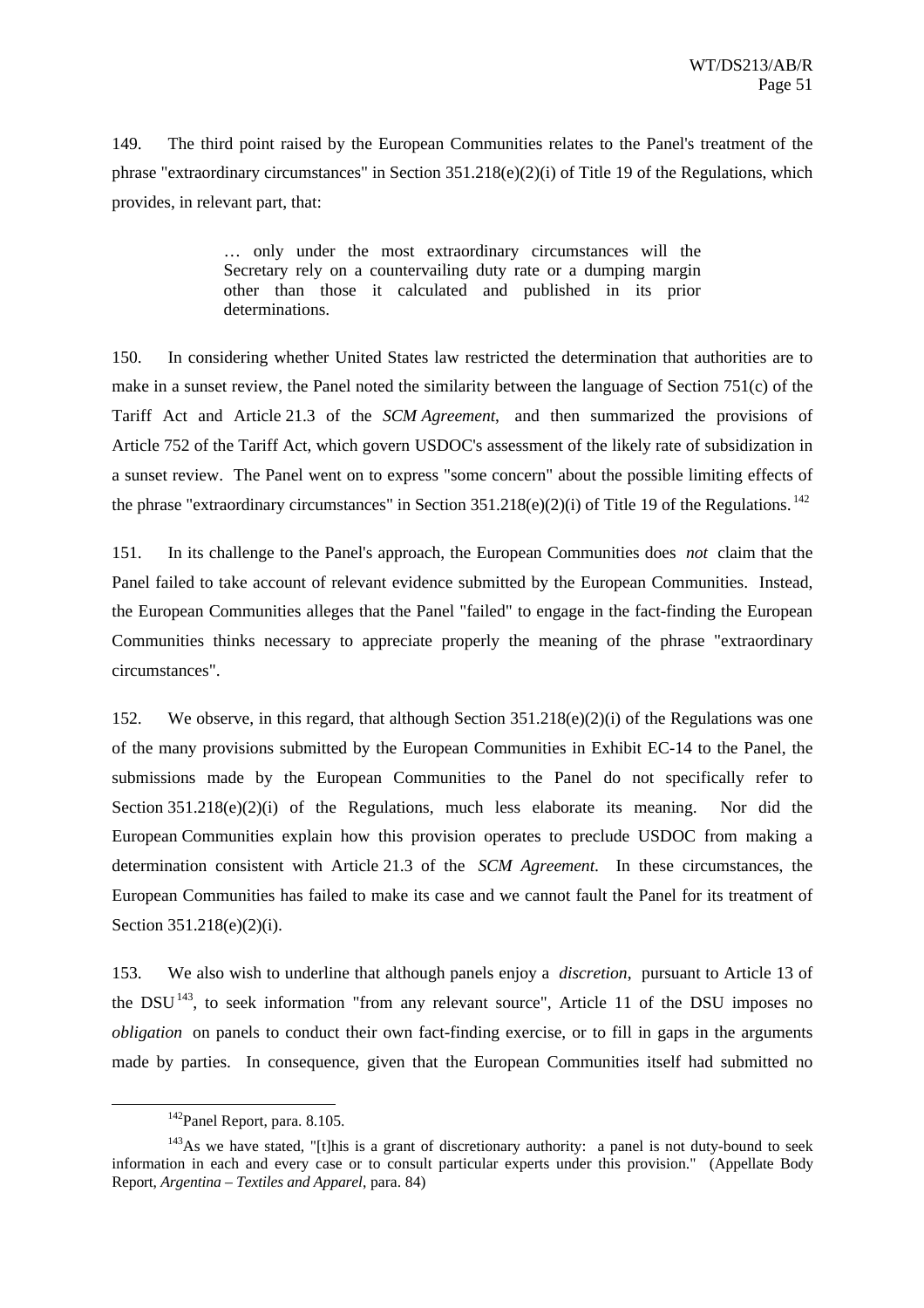evidence—other than the text of the provision—on this point, the Panel did not act inconsistently with Article 11 in refraining from seeking additional information on its own initiative.

### 2. The Panel's Treatment of the Distinction Between Mandatory and Discretionary Legislation

154. Turning to the part of the European Communities' appeal relating to the Panel's treatment of the distinction between mandatory and discretionary legislation, we recall that the Panel found that:

> [h]aving considered the provisions challenged by the European Communities, we find no provision in US law that mandates WTOinconsistent behaviour. We also note that the Regulations, the Sunset Policy Bulletin and the SAA do not contain any provision that changes US law in this respect.<sup>144</sup> (original underlining)

155. The European Communities challenges this finding, arguing that the Panel could not properly have found that the United States law at issue in this case was a "discretionary" law. The European Communities draws a distinction between a "genuinely discretionary law", where the authorities are afforded discretion of sufficient breadth and nature to allow for the law to be applied in a WTOconsistent manner, and a deliberately "complex and ambiguous web of provisions, such as the one at issue", which creates "a smoke screen of procedures in order to show a (*de facto* inexistent) discretion".<sup>145</sup> In short, the European Communities alleges that any discretion afforded to USDOC under United States law is illusory.

156. We note, first, that, in dispute settlement proceedings, Members may challenge the consistency with the covered agreements of another Member's laws, as such, as distinguished from any specific application of those laws. In both cases, the complaining Member bears the burden of proving its claim. In this regard, we recall our observation in *US – Wool Shirts and Blouses* that:

> … it is a generally-accepted canon of evidence in civil law, common law and, in fact, most jurisdictions, that *the burden of proof rests upon the party, whether complaining or defending, who asserts the affirmative of a particular claim or defence*. <sup>146</sup> (emphasis added)

157. Thus, a responding Member's law will be treated as WTO-*consistent* until proven otherwise. The party asserting that another party's municipal law, as such, is inconsistent with relevant treaty obligations bears the burden of introducing evidence as to the scope and meaning of such law to

<sup>&</sup>lt;sup>144</sup>Panel Report, para. 8.106.

<sup>&</sup>lt;sup>145</sup>European Communities' other appellant's submission, para. 61.

<sup>146</sup>Appellate Body Report, *US – Wool Shirts and Blouses*, at 335. See also, Appellate Body Report, *EC – Hormones*, para. 98; and Appellate Body Report, *EC – Sardines*, para. 281.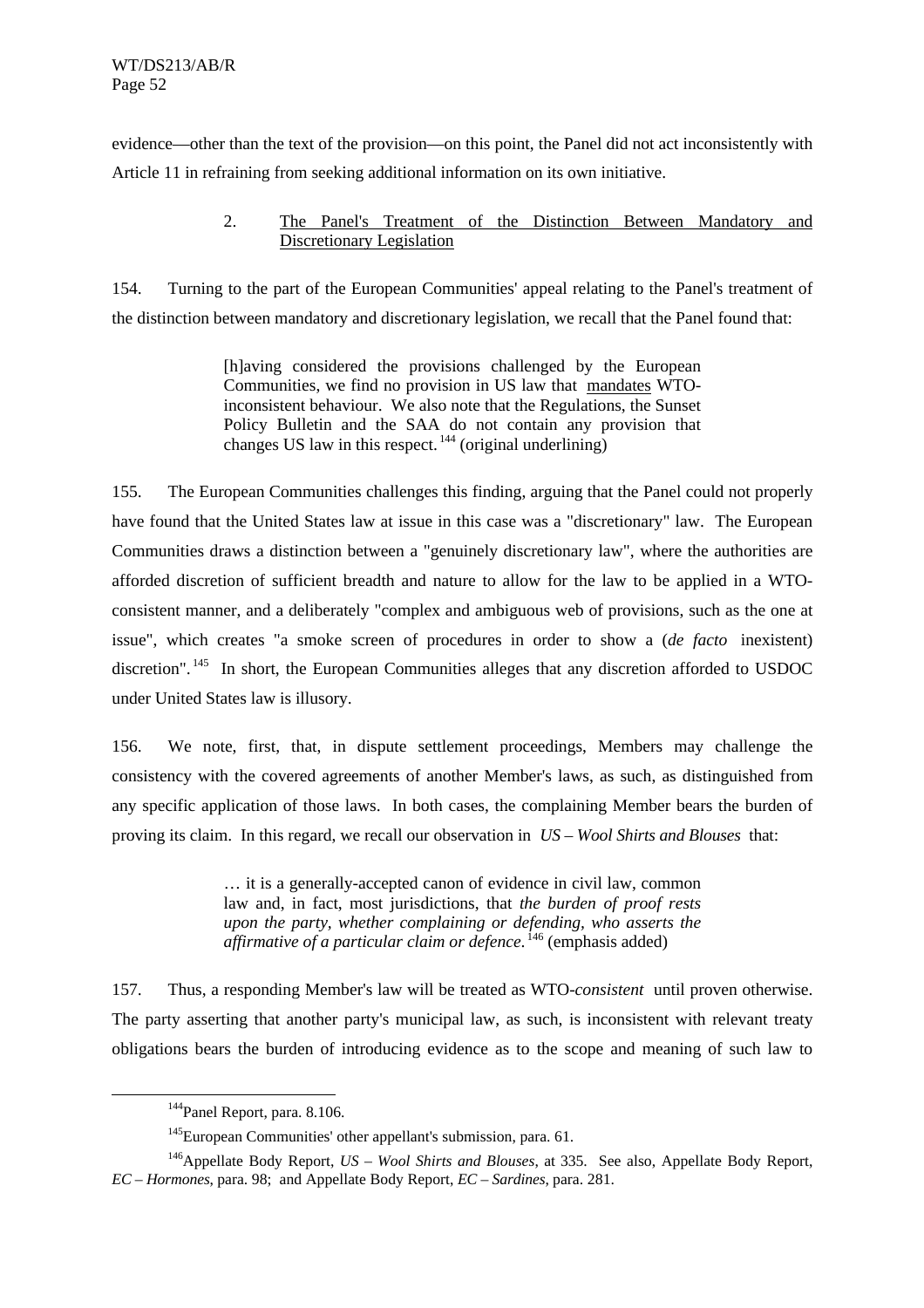substantiate that assertion.<sup>147</sup> Such evidence will typically be produced in the form of the text of the relevant legislation or legal instruments, which may be supported, as appropriate, by evidence of the consistent application of such laws, the pronouncements of domestic courts on the meaning of such laws, the opinions of legal experts and the writings of recognized scholars. The nature and extent of the evidence required to satisfy the burden of proof will vary from case to case.

158. In this case, the European Communities asserts that United States law has three main characteristics which effectively remove USDOC's discretion to make a determination consistent with the requirements of Article 21.3 of the *SCM Agreement* : first, "no change or termination of subsidy program can be considered unless such change or termination were found in a previous review of the order"; second, United States law establishes "a mechanism that results in a reversal of the presumption of termination of CVD orders"; and, third, the law generates "a consistent and persistent practice of WTO-inconsistent continuation of CVD orders". <sup>148</sup> We will consider each of the points raised by the European Communities.

159. First, we address the allegation that USDOC is precluded from considering any changes to or termination of subsidy programs when there has been no review of the duty between the time of the final determination in the original investigation and the sunset review. On this point, we recall that the Panel relied on the specific language in Section 752(b)(1) of the Tariff Act in order to dismiss the claim of the European Communities. <sup>149</sup> This provision, *inter alia*, mandates USDOC to consider "whether any change in the program that gave rise to such net countervailable subsidy … has occurred that is likely to affect that net countervailable subsidy." The Panel also noted that "the words of Section 751(c) of the Tariff Act reflect closely the language of Article 21.3 of the SCM Agreement."<sup>150</sup> We believe that it was appropriate for the Panel to rely on the express provisions of the statute. Furthermore, we have already noted that, in this case: (i) USDOC did make certain adjustments to the rate of subsidization determined in the original investigation, notwithstanding the absence of any intervening review of the duty<sup>151</sup>; and (ii) the European Communities itself introduced a decision by the United States Court of International Trade finding not only that United States law does not preclude USDOC from taking account of changes in subsidy

 $\overline{a}$ 

<sup>147</sup>See, for example, Appellate Body Report, *US – Wool Shirts and Blouses*, at 335.

<sup>148</sup>European Communities' other appellant's submission, para. 60.

 $149$ Panel Report, para. 8.104.

<sup>150</sup>*Ibid*., para. 8.103.

<sup>151</sup>*Ibid*., para. 8.116.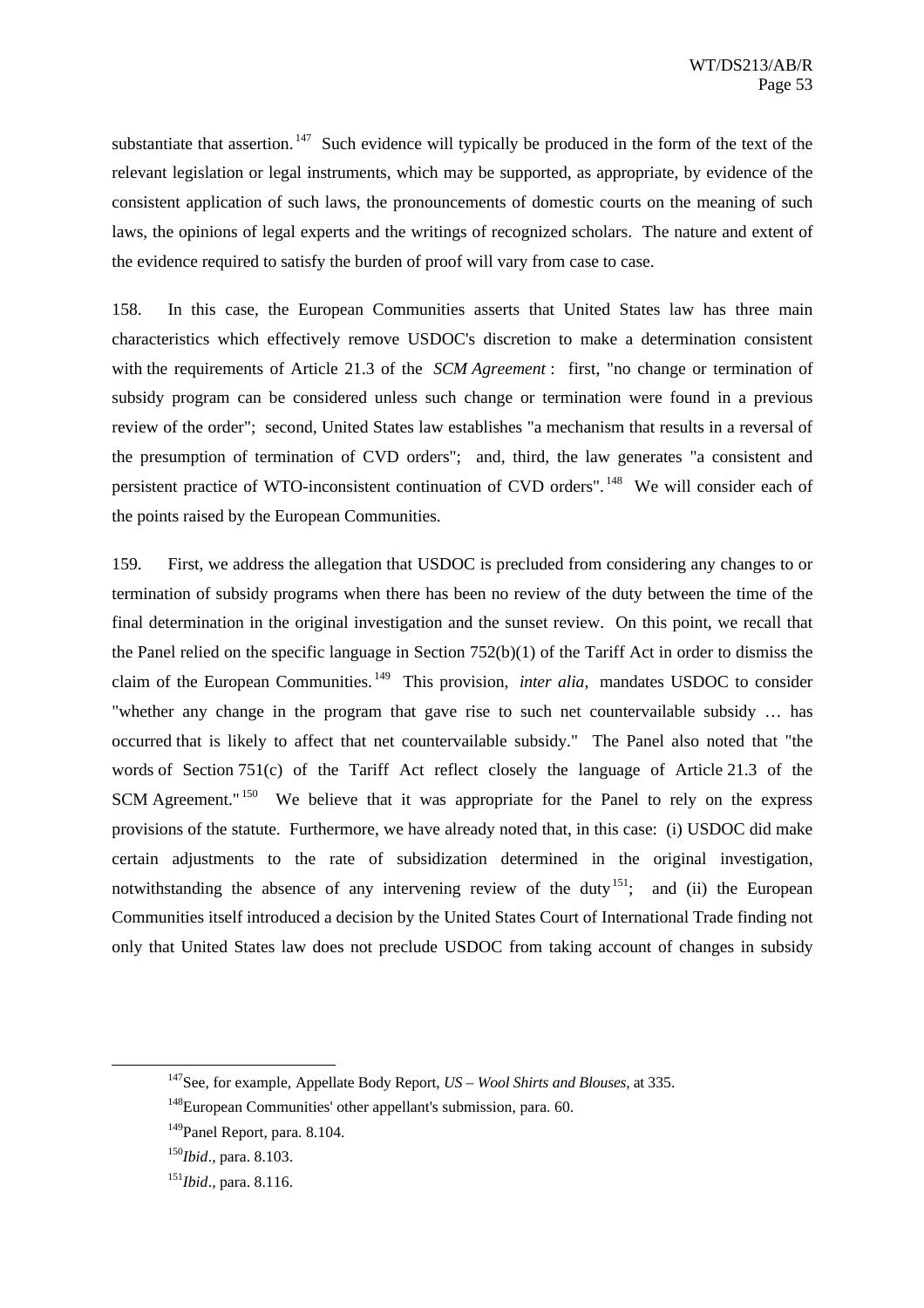programs when no review has been conducted, but that any interpretation of the law that would include such a restriction is "impermissible".  $152$ 

160. Second, with respect to the alleged "reversal of the presumption of termination" of countervailing duties will be terminated after five years, this argument also seems to depend on the premise that USDOC will not consider changes in subsidy programs. The European Communities seems to argue that when a subsidy program was found, in an original investigation, to provide countervailable subsidies, then United States law requires USDOC automatically to make the same finding in a sunset review. However, as we have just stated, the Panel properly held that United States law requires changes in a subsidy program to be taken into account in a sunset review.

161. Third, as to the argument that United States law generates a consistent practice of WTOinconsistent continuation of countervailing duty orders, we recall that, in support of this assertion, the European Communities relied primarily on the conduct of the sunset review in this case. This was not sufficient to require the Panel to make any finding as to USDOC's "consistent practice". <sup>153</sup>

162. It follows that, in this case, the European Communities did not satisfy its burden of proving either that United States law mandates USDOC to act inconsistently with Article 21.3 of the *SCM Agreement*, or that such law restricts in a material way USDOC's discretion to make a determination consistent with Article 21.3 in a sunset review. Thus, we conclude that the Panel did not err in finding that United States law had not been shown to be inconsistent with Article 21.3 of the *SCM Agreement*. Given the evidence before it, the Panel was entitled to rely on the language of Sections 751(c) and 752 of the Tariff Act in finding that United States law, as such, is not inconsistent with the obligations that the Panel found to be contained in Article 21.3 of the *SCM Agreement*. 154

163. Accordingly, we uphold the Panel's findings, at paragraph 8.106, that:

US law is not inconsistent with Article 21.3 of the SCM Agreement with respect to the obligation that the investigating authorities determine the likelihood of continuation or recurrence of subsidisation in a sunset review.<sup>155</sup>

<sup>152</sup>*Dillinger I*, *supra*, footnote 141, p. 1354.

<sup>&</sup>lt;sup>153</sup>In this regard, we recall our reasoning *supra* in paragraph 148 and the footnotes thereto.

<sup>154</sup>We also recall that the Panel's *legal interpretation* of the requirements imposed under Article 21.3—*inter alia*, that "a determination of likelihood under Article 21.3 must rest on a sufficient factual basis", and specifically "on the evaluation of the evidence that it has gathered during the original investigation, the intervening reviews and finally the sunset review"—has not been appealed. (Panel Report, paras. 8.94-8.96)

 $155$ See also, Panel Report, para. 9.1(d).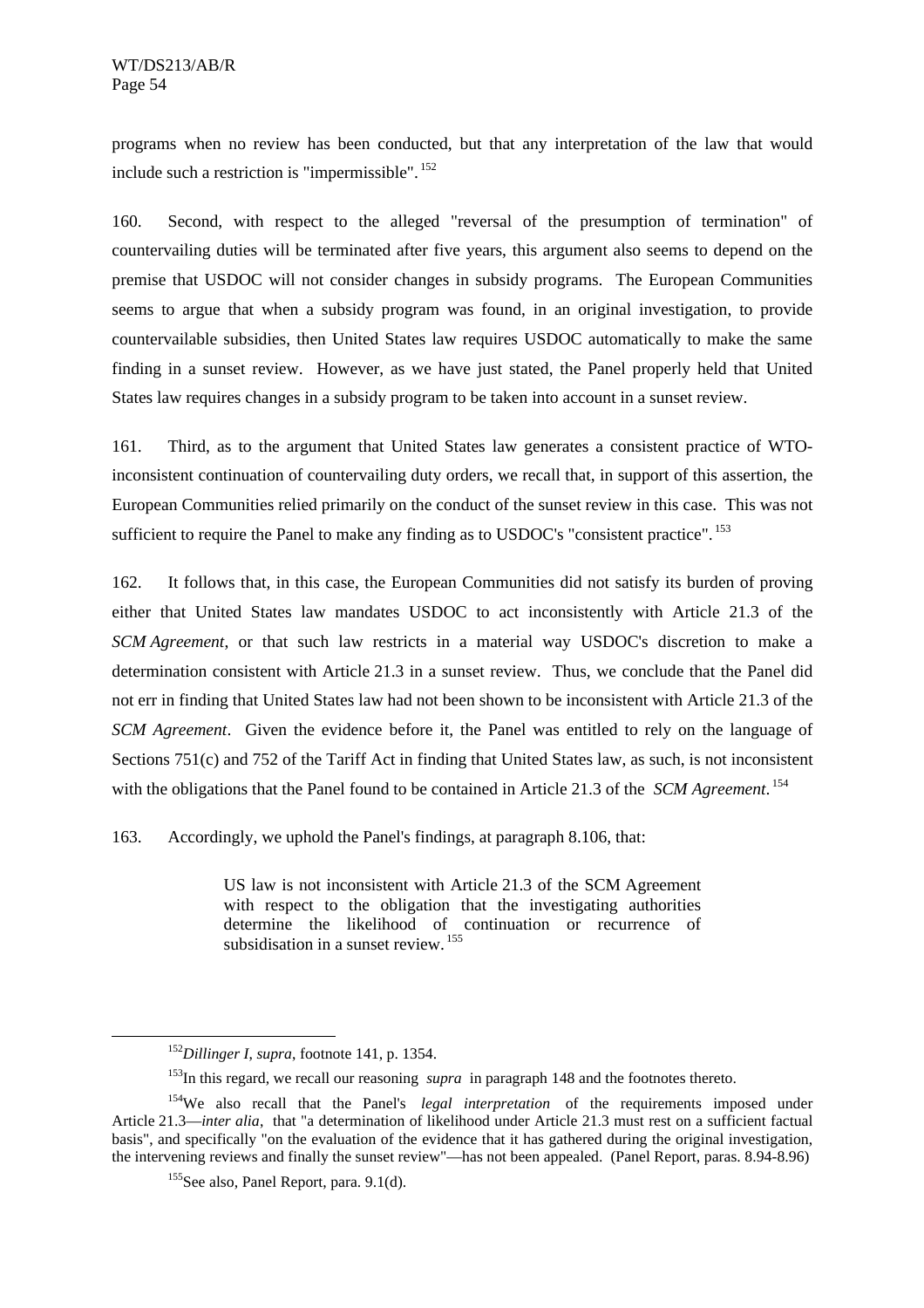#### **VIII. Articles 6.2 and 11 of the DSU – The Opportunity to Submit Evidence in a Sunset Review (Appeal by the European Communities)**

164. The European Communities requests that we reverse the Panel's finding that the European Communities' claims with respect to the consistency of United States law, as such, and as applied in the case, with the obligation to provide "ample opportunity" to present evidence in a sunset review, were outside the Panel's terms of reference. <sup>156</sup>

165. Before the Panel, this issue arose in the following manner. Following the second meeting of the Panel, the Panel posed a question inquiring whether it was to understand that the European Communities was making claims, pursuant to Article 12.1 of the *SCM Agreement*, regarding the consistency of United States law with obligations with respect to the opportunity to present evidence in sunset reviews. <sup>157</sup> The European Communities responded in the affirmative. <sup>158</sup> The United States asserted, in its comments on the European Communities' response to this question, that such claims were outside the Panel's terms of reference. <sup>159</sup> This objection was reiterated in the United States' request for interim review, after the Panel had issued its interim report, which included findings on these matters.<sup>160</sup>

166. In its Report, the Panel found:

… that the European Communities has failed to set out a claim in its request for establishment with respect to the United States' CVD law in respect of the investigating authority's obligation to provide ample opportunity to interested members and parties to submit relevant evidence in a sunset review. This "measure" is therefore outside our terms of reference. Accordingly, we do not address the European Communities' claims under Article 12 of the SCM Agreement.<sup>161</sup>

<sup>&</sup>lt;sup>156</sup>Panel Report, para. 8.145.

<sup>&</sup>lt;sup>157</sup>Question 54 posed by the Panel; Panel Report, para. 5.522.

<sup>&</sup>lt;sup>158</sup>Panel Report, para. 5.522.

<sup>159</sup>*Ibid*., para. 5.589.

<sup>160</sup>*Ibid*., paras. 7.24 and 8.133.

<sup>161</sup>*Ibid*., para. 8.145. See also, Panel Report, para. 8.137.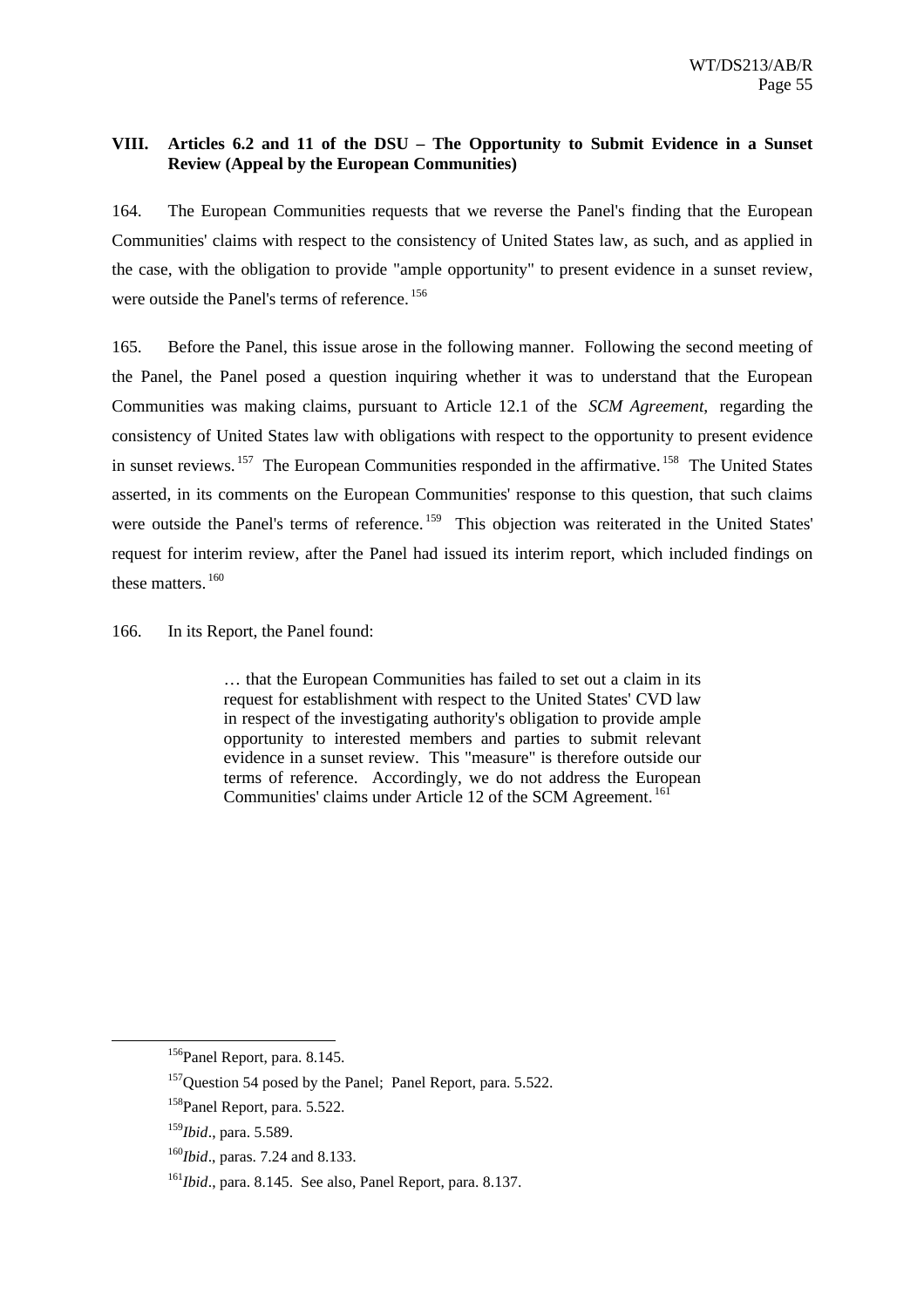167. As a consequence, the Panel omitted from its Report certain substantive findings and reasoning, which had appeared in the interim report.  $162$  On appeal, in addition to asking us to reverse the Panel's finding on its terms of reference, the European Communities requests that we "reinstate and modify" these findings from the interim report, or issue our own substantive findings on the basis of material on the record.

168. The European Communities further asserts that, in considering whether these matters were within its terms of reference, the Panel committed "serious legal errors in its appreciation of the facts" <sup>163</sup> and thereby failed to make an objective assessment of the matter before it, as required by Article 11 of the DSU. In the view of the European Communities, the Panel could not reasonably have concluded that it was not clear that the European Communities was making claims regarding the opportunity to present evidence in sunset reviews.

169. In considering the European Communities' appeal, we first set out the portions of the request for establishment of the Panel that the European Communities asserts demonstrate its compliance with the requirements of Article 6.2 of the DSU to "identify the specific measures at issue and provide a brief summary of the legal basis of the complaint sufficient to present the problem clearly." The penultimate paragraph of the panel request sets forth the following summary of the preceding parts of the request:

12.1 In conclusion, we: ...

- (f) reject the claim of the European Communities that US CVD law and the accompanying regulations and statement of policy practices are inconsistent with Article 12.1 of the SCM Agreement in respect of the obligation to provide ample opportunity to interested Members and all interested parties to present in writing all relevant evidence, and therefore violate Article 32.5 of the SCM Agreement and, consequently, also Article XVI:4 of the WTO Agreement; and
- (g) uphold the claim of the European Communities that the United States, in failing to provide ample opportunity to interested Members and all interested parties to present in writing all relevant evidence in the instant sunset review, acted in violation of Article 12.1 of the SCM Agreement.

<sup>&</sup>lt;sup>162</sup>In its interim report, the Panel made the following findings in relation to these matters:

<sup>&</sup>lt;sup>163</sup>European Communities' other appellant's submission, para. 77.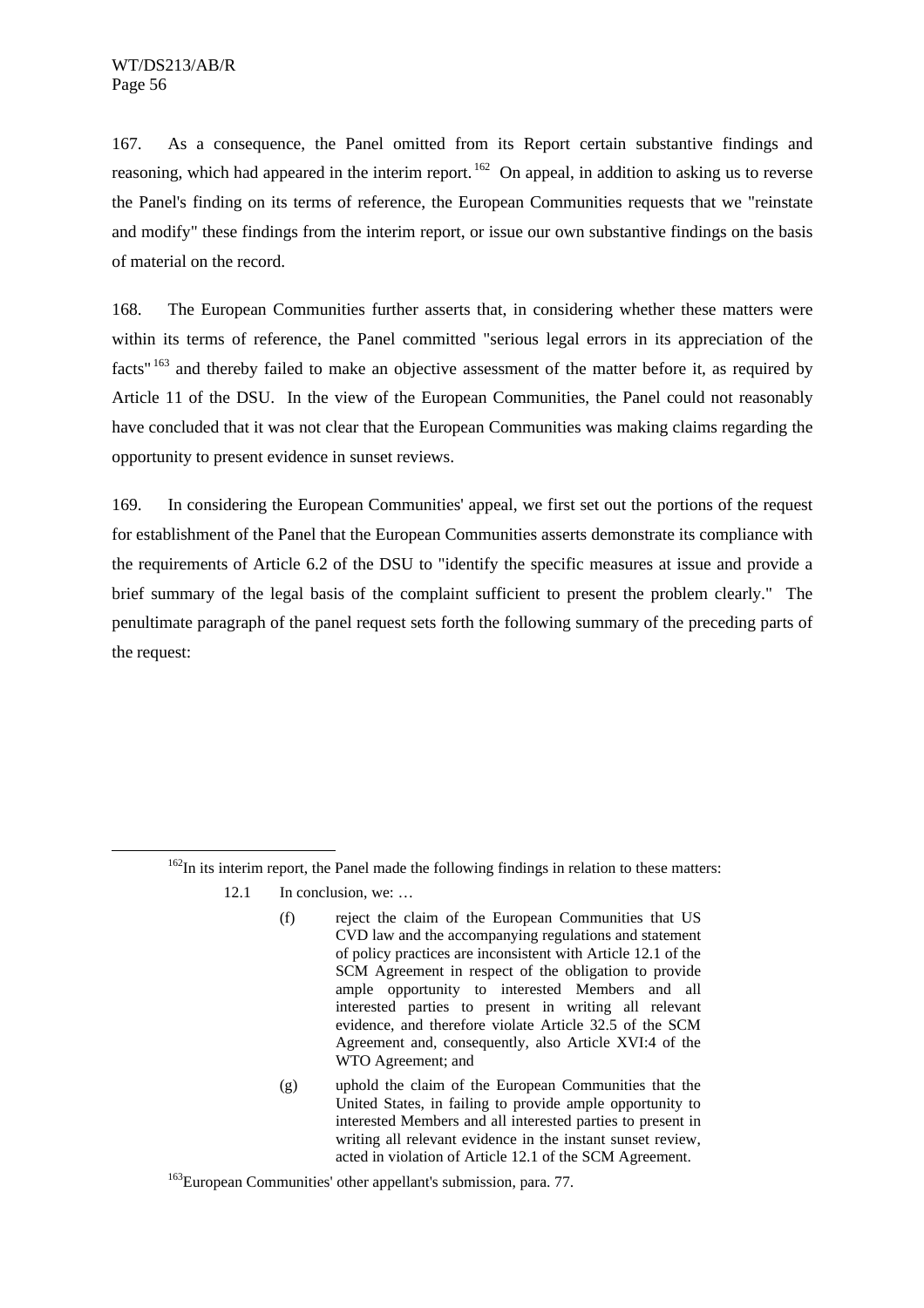The EC consider that the US decision of 2 August 2000 not to revoke the countervailing duties imposed on imports of corrosion resistant steel (Issue No. 65 FR 47407), as well as certain aspects of the sunset review procedure which led to it (regulated by Section 751 c) of the Tariff Act of 1930 and the implementing regulations and interim final rules issued by the DOC –see footnote 2) are inconsistent with the obligations of the United States under the SCM Agreement and, in particular, Articles 10, 11.9, 21 (notably paragraphs 1 and 3), and 32.5 thereof, and under Article XVI:4 of the Agreement establishing the World Trade Organization. <sup>164</sup> (underlining added)

170. As the Panel noted, the panel request contains no explicit reference to the opportunity to present evidence in a sunset review. <sup>165</sup> Indeed, it does not contain the word "evidence" at all. Nor does the request give any indication as to *why* or *how* USDOC allegedly failed to afford sufficient opportunity to present evidence in the sunset review of carbon steel. Furthermore, the panel request does not cite any particular provisions of United States law, or other examples of United States practice, that relate specifically to the submission of evidence.

171. In our view, the references in the panel request to "certain aspects of the sunset review procedure", to the United States statutory provisions governing sunset reviews, to related regulatory provisions, and to the Sunset Policy Bulletin, can be read to refer, generally, to United States law regarding the determination to be made in a sunset review. <sup>166</sup> However, we do not believe they can be read to refer to *distinct* measures, consisting of United States law, as such, and as applied, relating to the submission of evidence. Accordingly, we agree with the Panel that the matters relating to the submission of evidence in a sunset review were not within its terms of reference because the *specific measures at issue were not adequately identified* in the request for the establishment of the panel <sup>167</sup>, as required by Article 6.2 of the DSU.

172. We would add that, in our view, the panel request also fails to comply with the second requirement of Article 6.2—to set out the legal basis of the European Communities' complaints with regard to these matters. The panel request does not refer to Article 12.1 of the *SCM Agreement*,

<sup>&</sup>lt;sup>164</sup>WT/DS213/3. Footnote 2 to the request for the establishment of the Panel refers to:

Section 751 c) of the Tariff Act of 1930, … the Implementing Regulations on anti-dumping and countervailing duties issued by USDOC (F.R. Vol. 62 No. 96 Monday, May 19, 1997 p 27296 - 19 CFR Parts 351, 353, and 355 Antidumping Duties; Countervailing Duties Final rule) and … the USDOC's Interim final rules on procedures for conducting five-year ("Sunset'') Reviews of Antidumping and Countervailing Duty Orders (19 CFR Section 351- FR Doc. 98-7165 Filed 3-19-98).

<sup>&</sup>lt;sup>165</sup>Panel Report, para. 8.141.

<sup>166</sup>*Supra*, paras. 129 to 134.

<sup>&</sup>lt;sup>167</sup>Panel Report, para. 8.145.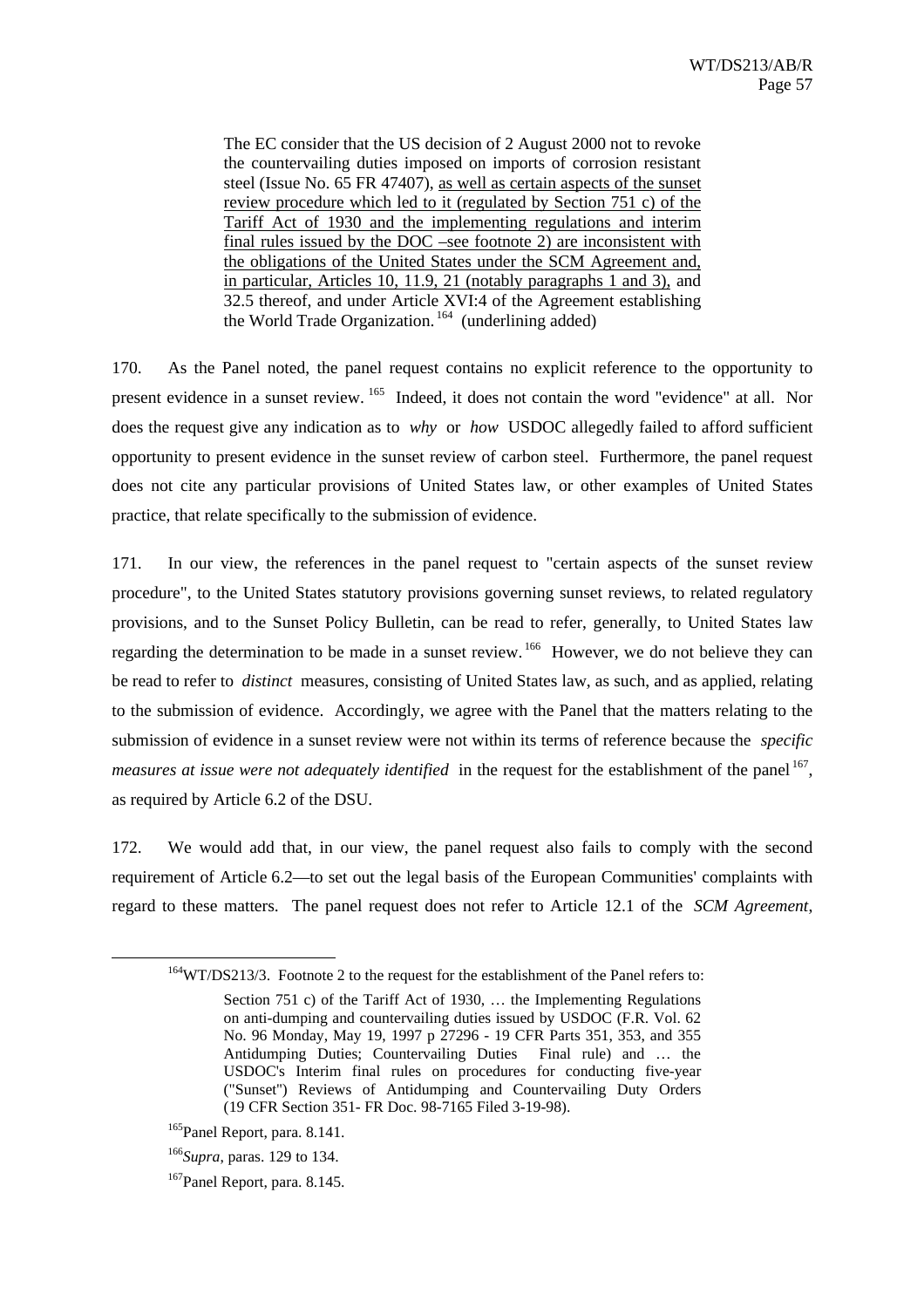which deals with the treatment of evidence in a sunset review. The panel request neither identifies the first paragraph of Article 12 of the *SCM Agreement* as relevant. Nor does it contain any language—such as the phrase "ample opportunity to present evidence"—that would at least suggest the legal basis of the claims. Nor does the request specifically identify Article 21.4, which applies the requirements of Article 12 to sunset reviews. We recall that the identification of the treaty provisions claimed to have been violated is a "minimum prerequisite" for stating of the legal basis of a complaint. <sup>168</sup> In this appeal, the panel request falls short of this minimum prerequisite with respect to the issue of submission of evidence.

173. Our view is confirmed by a review of the European Communities' submissions to the Panel. The *arguments* of the European Communities relating to the opportunity to present evidence were made *exclusively* in the context of its claims regarding the obligation to determine the likelihood of continuation or recurrence of subsidization.<sup>169</sup> However, as we have previously observed, it is important to distinguish between *claims*, which must be sufficiently identified in the panel request, and the *arguments* in support of those claims, which are set out in the written submissions and statements made by the parties during panel proceedings. <sup>170</sup> Here, the European Communities made *arguments* on the rules relating to the submission of evidence in support of *claims* concerning the determination to be made in a sunset review.

174. Accordingly, we uphold the Panel's finding that its terms of reference did not include claims against United States law, as such, and as applied in the sunset review of countervailing duties on carbon steel, relating to the obligation to provide "ample opportunity" to present evidence in a sunset review. <sup>171</sup>

175. Lastly, we consider the European Communities' assertion, invoking Article 11 of the DSU, that the Panel did not comply with its duty to make an objective assessment of the matter before it, by failing to find that the European Communities was making claims with respect to the opportunity to present evidence in a sunset review. <sup>172</sup>

176. In this case, we have upheld the Panel's finding that the request for the establishment of the Panel failed to comply with the requirements of Article 6.2 of the DSU in relation to matters

<sup>168</sup>Appellate Body Report, *Korea – Dairy*, para. 124.

<sup>&</sup>lt;sup>169</sup>See, European Communities' first submission to the Panel, paras. 99 and 101; European Communities' second submission to the Panel, paras. 40-44; European Communities' second oral statement to the Panel, para. 20. See also Panel Report, paras. 5.35, 5.412-5.415, and 5.454.

<sup>&</sup>lt;sup>170</sup>Appellate Body Report,  $EC - Bananas III$ , paras. 141 and 143.

<sup>&</sup>lt;sup>171</sup>Panel Report, para. 8.145. See also, Panel Report, para. 8.137.

<sup>&</sup>lt;sup>172</sup>European Communities' other appellant's submission, para. 77.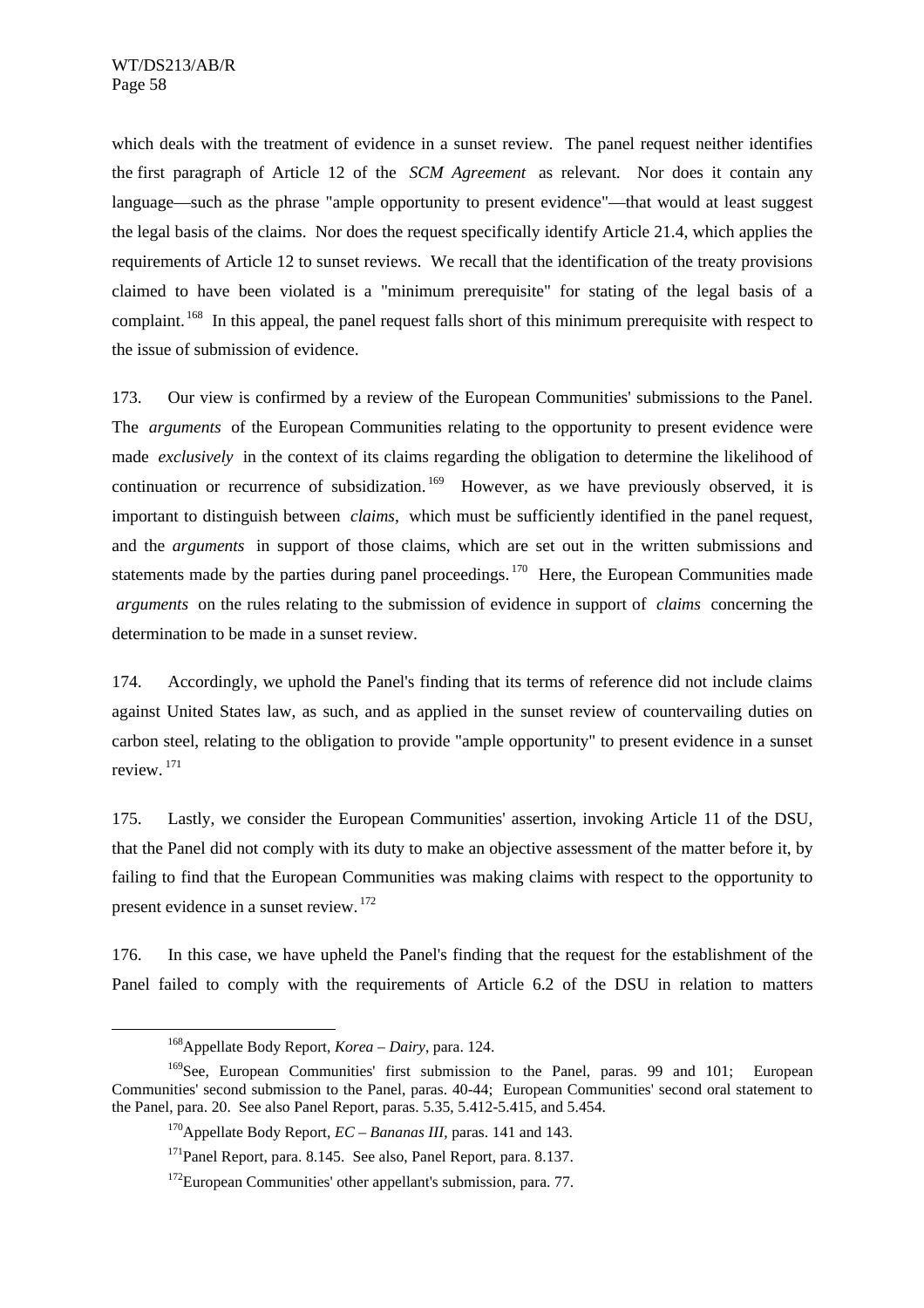regarding the opportunity to submit evidence in sunset reviews. We did so on the basis of our review of the reasoning upon which this finding of the Panel was based—with which we agree—as well as on the basis of our own examination of the panel request. In sum, we are satisfied that the Panel complied with its duties under Article 11 of the DSU in finding that its terms of reference did not include the European Communities' claims relating to the opportunity to submit evidence in a sunset review. <sup>173</sup>

#### **IX. Findings and Conclusions**

l

177. For the reasons set out in this Report:

(a) as to the *de minimis* standard in sunset reviews, the Appellate Body:

reverses the Panel's findings, in paragraphs 8.80, 8.81, 8.84, 9.1(b) and 9.1 (c) of its Report, that, in not applying a less than 1 percent *de minimis* standard in sunset reviews, United States law, as such, and as applied in the sunset review of countervailing duties on carbon steel, is inconsistent with Article 21.3 and, therefore, with Article 32.5, of the *SCM Agreement*, and consequently is also inconsistent with Article XVI:4 of the *WTO Agreement*;

(b) as to the evidentiary standards for the self-initiation of sunset reviews, the Appellate Body:

upholds the Panel's finding, in paragraphs 8.49 and 9.1(a) of its Report, that United States law, as such, with respect to the automatic self-initiation by authorities of sunset reviews, is consistent with paragraphs 1 and 3 of Article 21, and with Article 10, of the *SCM Agreement*;

- (c) as to the determination to be made in sunset reviews, the Appellate Body:
	- (i) upholds the Panel's finding, in paragraph 7.23 of its Report, that the request for the establishment of the Panel satisfied the requirements of Article 6.2 of the DSU with respect to a claim regarding the consistency of United States law, as such, with the obligation to determine the likelihood of continuation or recurrence of subsidization in sunset reviews;

<sup>&</sup>lt;sup>173</sup>As a result of our findings in this section, we are not required to, and do not, consider the European Communities' request that we "reinstate and modify" findings included in the interim report, but omitted from the Panel Report.